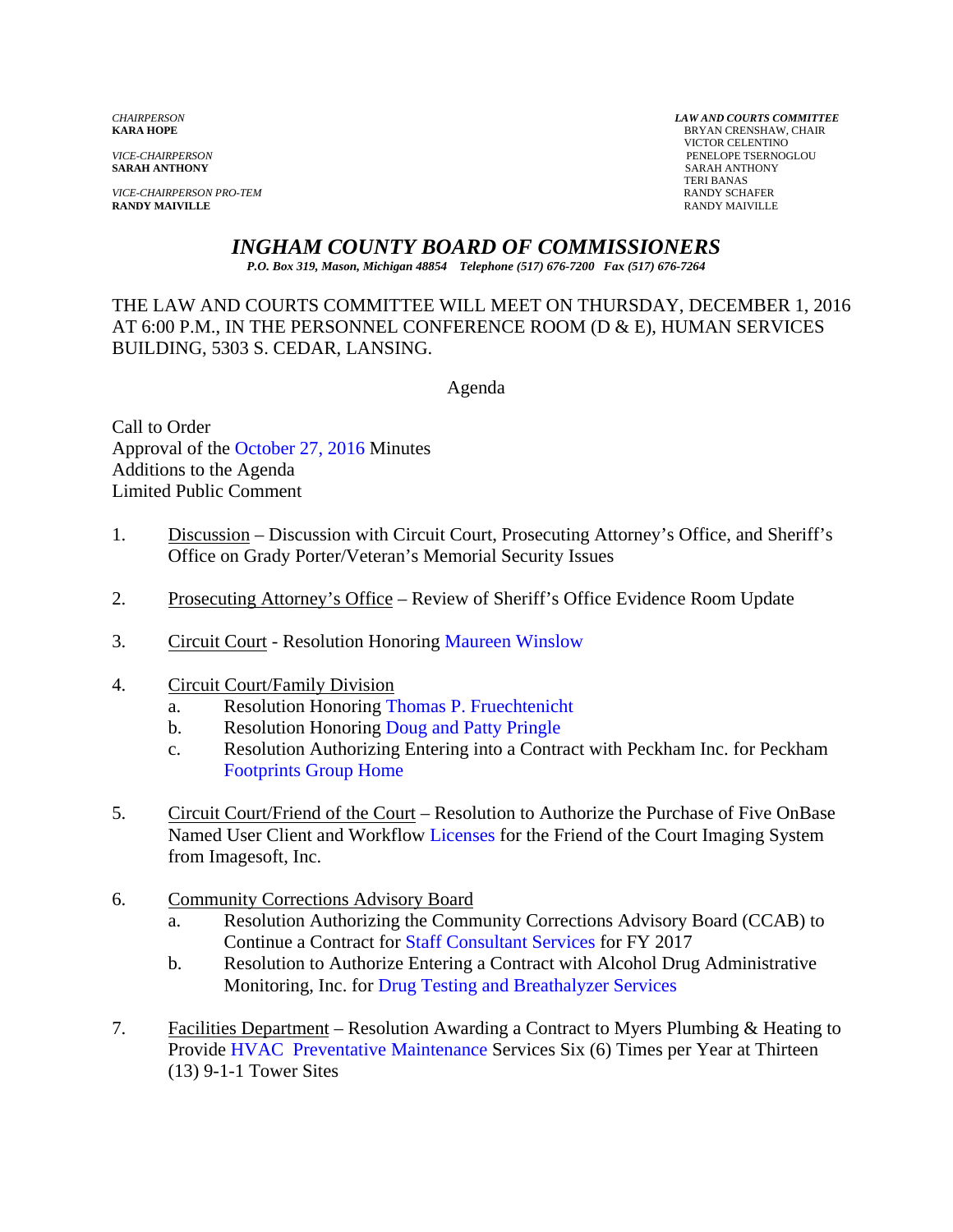- 8. Probate Court Resolution Authorizing Contracts with [Attorneys for Servic](#page-28-0)e on Mental Illness and General Probate Matters
- 9. Sheriff's Office
	- a. Resolution to Hon[or Undersheriff Allan](#page-30-0) C. Spyke of the Ingham County Sheriff's **Office**
	- b. Resolution to Purchase Ten New Tasers for the Sheriff's Office Field Services Division Using 2016 Capital I[mprovement Funds](#page-32-0)
	- c. Resolution Authorizing the Ingham County Sheriff's Office to Enter an Inter-Agency Agreement wi[th Wayne County to Rent a M](#page-34-0)inimum of 50 up to 70 Beds to the Wayne County Sheriff's Office
- 10. Controller's Office
	- a. Resolution Approving Vari[ous Contracts](#page-36-0) for the 2017 Budget Year
	- b. Resolution Authorizing the Controller to Make [Year End Budget Adjustments](#page-40-0)
- 11. 9-1-1 Center Presentation of Management Action Plan Report on the 9-1-1 Center To be distributed prior to the meeting

Announcements Public Comment Adjournment

#### **PLEASE TURN OFF CELL PHONES OR OTHER ELECTRONIC DEVICES OR SET TO MUTE OR VIBRATE TO AVOID DISRUPTION DURING THE MEETING**

The County of Ingham will provide necessary reasonable auxiliary aids and services, such as interpreters for the hearing impaired and audio tapes of printed materials being considered at the meeting for the visually impaired, for individuals with disabilities at the meeting upon five (5) working days notice to the County of Ingham. Individuals with disabilities requiring auxiliary aids or services should contact the County of Ingham in writing or by calling the following: Ingham County Board of Commissioners, P.O. Box 319, Mason, MI 48854 Phone: (517) 676-7200. A quorum of the Board of Commissioners may be in attendance at this meeting. Meeting information is also available on line at www.ingham.org.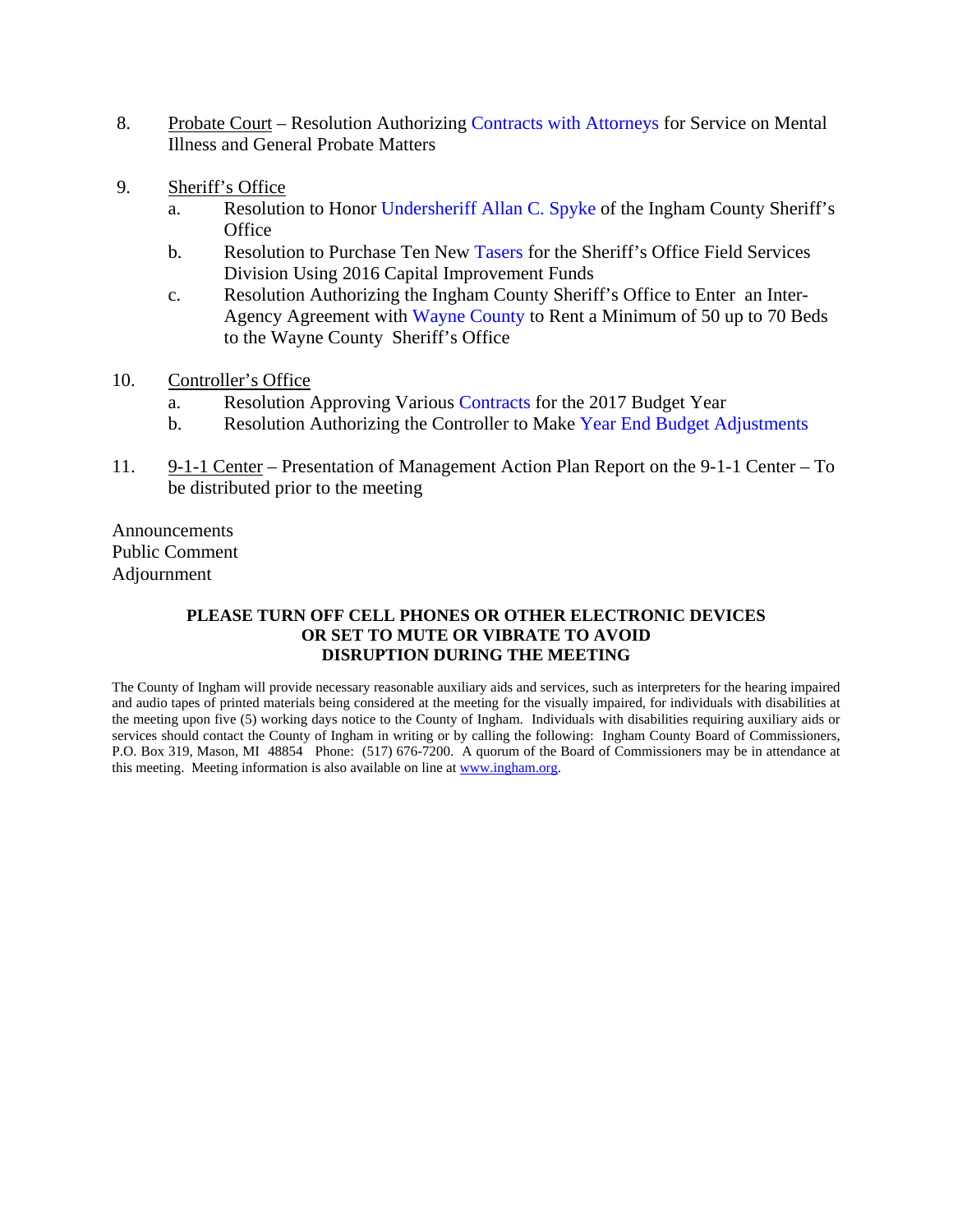#### LAW & COURTS COMMITTEE October 27, 2016 Draft Minutes

<span id="page-2-0"></span>

| <b>Members Present:</b> | Crenshaw, Celentino, Anthony, Banas, Maiville, Schafer and Tsernoglou |
|-------------------------|-----------------------------------------------------------------------|
| <b>Members Absent:</b>  | <b>None</b>                                                           |
| Others Present:         | John Neilsen, Greg Harless, Lance Langdon, and Ryan Buck              |

The meeting was called to order by Chairperson Crenshaw at 6:00 p.m. in Personnel Conference Room "D & E" of the Human Services Building, 5303 S. Cedar Street, Lansing, Michigan.

Approval of the October 13, 2016 Minutes

MOVED BY COMM. MAIVILLE, SUPPORTED BY COMM. BANAS, TO APPROVE THE MINUTES OF THE OCTOBER 13, 2016 LAW & COURTS COMMITTEE MEETING.

The motion was amended as follows:

He stated that **MDOC identified that** they did not have **a need to lease** 100 beds to lease, but **may lease could have** a maximum of 70 beds and **there may be** would have a decision in a few weeks.

This was considered a friendly amendment.

THE MOTION, AS AMENDED, CARRIED UNANIMOUSLY.

Additions to the Agenda

Update on the MDOC Situation

Discussion on the JLT Appointment

Limited Public Comment

Greg Harless, Chief Deputy at the Sheriff's Office, stated that the FOIA materials pertaining to the Stuart Dunnings case were handed over to the Lansing State Journal, this afternoon.

Commissioner Banas thanked Chief Deputy Harless for the Sheriff's Office's expeditious action after the Board's last meeting.

MOVED BY COMM. MAIVILLE, SUPPORTED BY COMM. ANTHONY, TO APPROVE A CONSENT AGENDA CONSISTING OF THE FOLLOWING ACTION ITEMS:

1. Sheriff's Office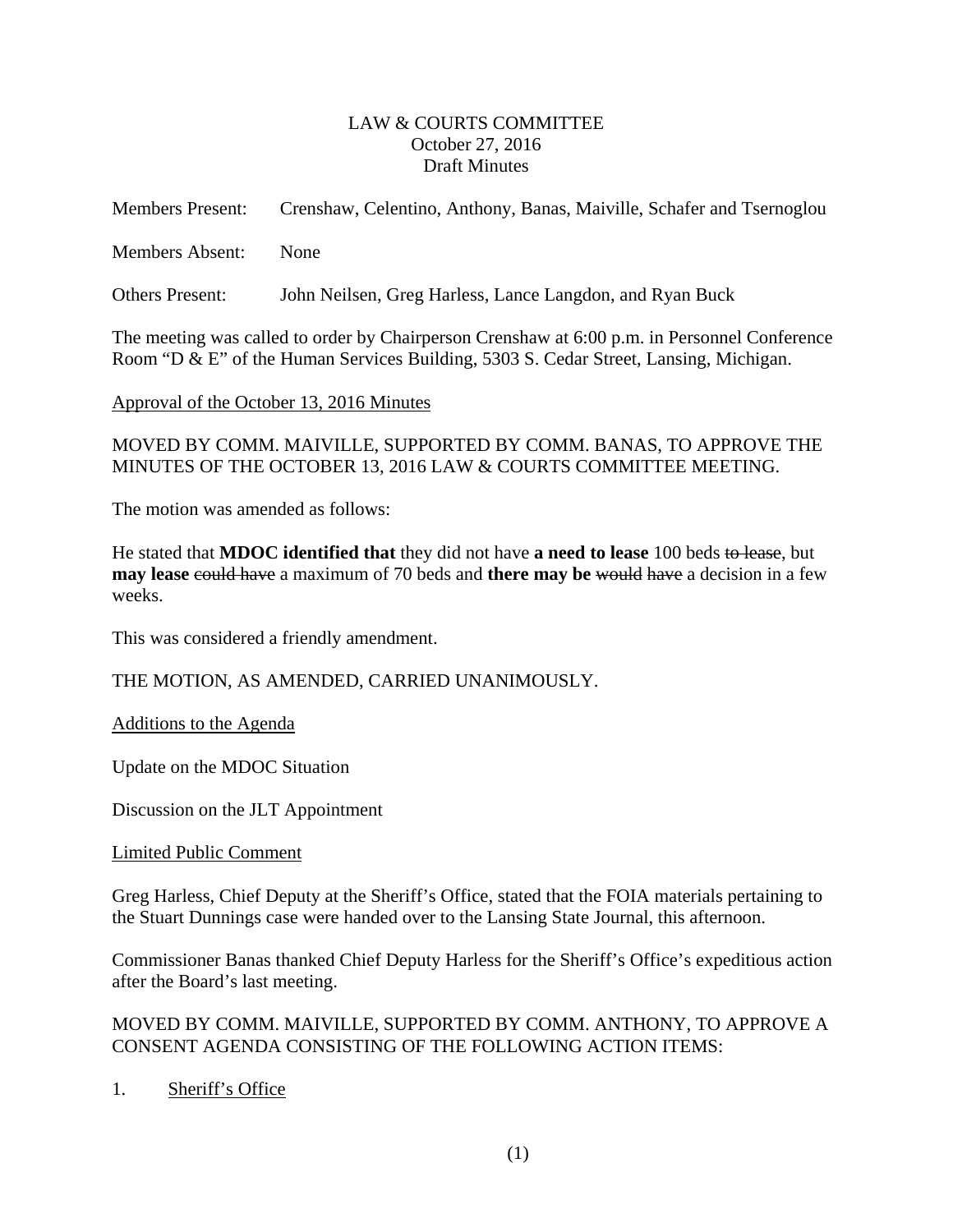- a. Resolution to Allow the Ingham County Sheriff's Office to Enter into an Interlocal Agreement with the City of Lansing and City of East Lansing for the 2016 Local JAG Grant
- b. Resolution to Enter into a Contract with West Shore Services Inc. for the Purpose of Adding and Upgrading Outdoor Warning Sirens in Ingham County
- c. Resolution Authorizing Termination of the Support and Maintenance Agreement with Advanced Public Safety, Inc.
- d. Resolution to Purchase from LexisNexis E-Citation Programming, Michigan UD-10 Crash Reporting and Diagramming and a One Year E-Citation Annual Maintenance Program
- 2. 9-1-1 Center Resolution Authorizing Purchase of Equipment and Services for an Additional Workstation in the Ingham County 9-1-1 Center
- 3. Controllers/Administrators Office Resolution Authorizing Third Quarter Adjustments to the 2016 Ingham County Budget

THE MOTION CARRIED UNANIMOUSLY.

# THE MOTION TO APPROVE THE ITEMS ON THE CONSENT AGENDA CARRIED UNANIMOUSLY.

There was a discussion about moving the November 10 meeting.

Chairperson Crenshaw stated that the meeting would be held on November 10.

# Update on the MDOC Situation

John Neilsen, Chief Deputy Controller, stated that the situation had not changed since the last Law & Court Committee meeting. He further stated that MDOC was considering up to a maximum of 70 beds. Mr. Neilsen stated that there had been exchanges of information about the programming offered at the County Jail, and as of this afternoon, MDOC was still considering, but have not committed to leasing beds at the County Jail.

There was a discussion about the time frames involved.

# Discussion on the JLT Committee Appointment

Chairperson Crenshaw provided an introduction to the discussion.

Commissioner Anthony stated that the spirit of her motion was to show the JLT Committee that the Board was interested in the success of the JLT Committee's goals.

Discussion.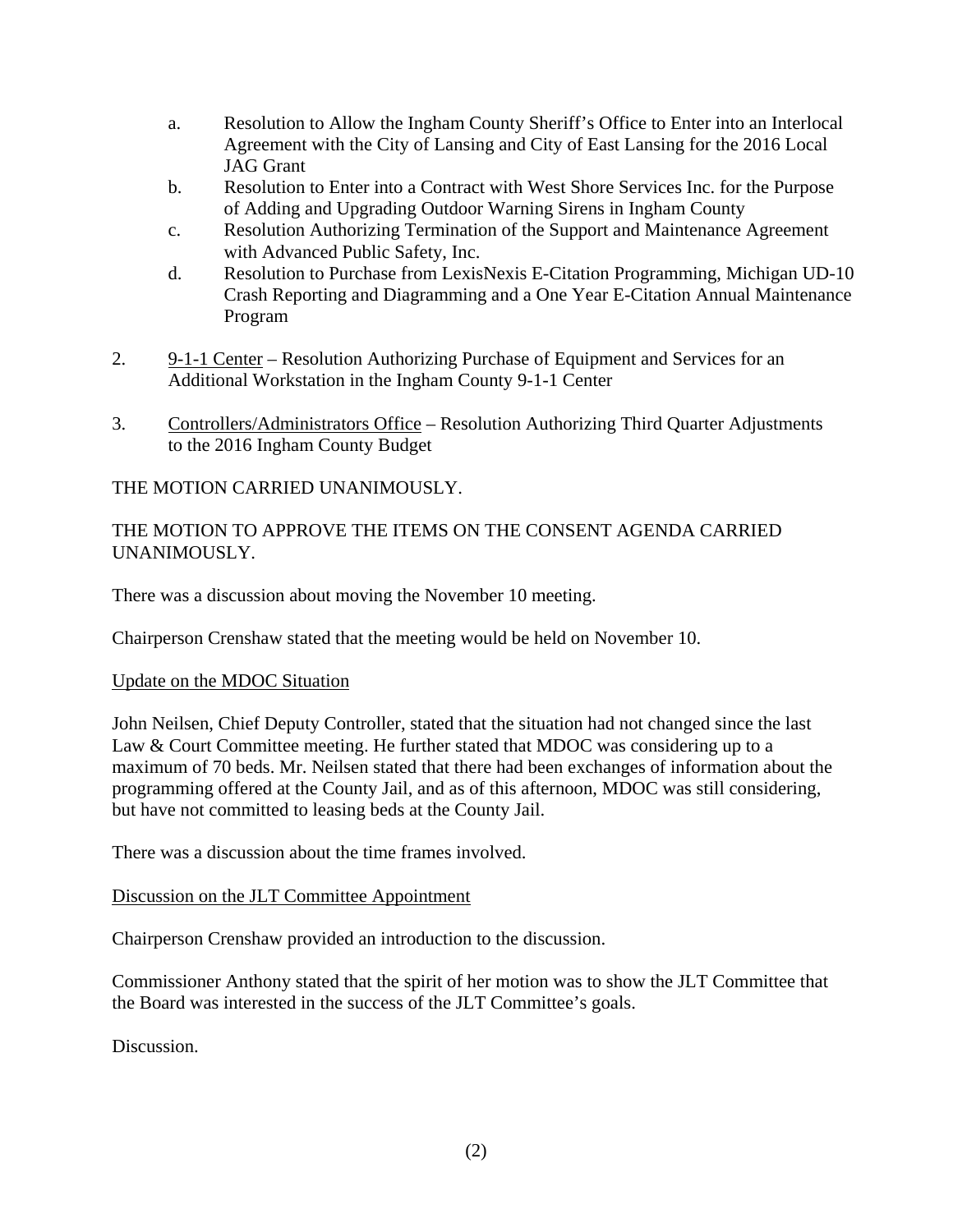# MOVED BY COMM. ANTHONY, SUPPORTED BY COMM. MAIVILLE, TO RECONSIDER THE MOTION THAT CARRIED AT THE LAST MEETING TO APPOINT THE LAW AND COURTS CHAIRPERSON OR THEIR DESIGNEE AS AN EX OFFICIO MEMBER OF THE JLT COMMITTEE.

# THE MOTION CARRIED UNANIMOUSLY.

Chairperson Crenshaw stated that the motion was back on the table.

# COMMISSIONER ANTHONY WITHDREW HER MOTION.

# Announcements

Chairperson Crenshaw announced that the Sobriety Court Foundation was holding a charity breakfast at 7:30 a.m., Friday, October 27 at the Lansing Country Club. He invited all to attend.

Commissioner Anthony stated that she was traveling to a conference in Washington, D.C. and she had been contacted by officials from King County, Washington. She further stated that the King County officials had requested to meet with Commissioner Anthony about the programming at the Ingham County Health Department. Commissioner Anthony stated that our Health Department was nationally known and that was something to be proud of. She further stated that she would report back to the Board about her meeting.

Public Comment

None.

Adjournment

The meeting was adjourned at 6:22 p.m.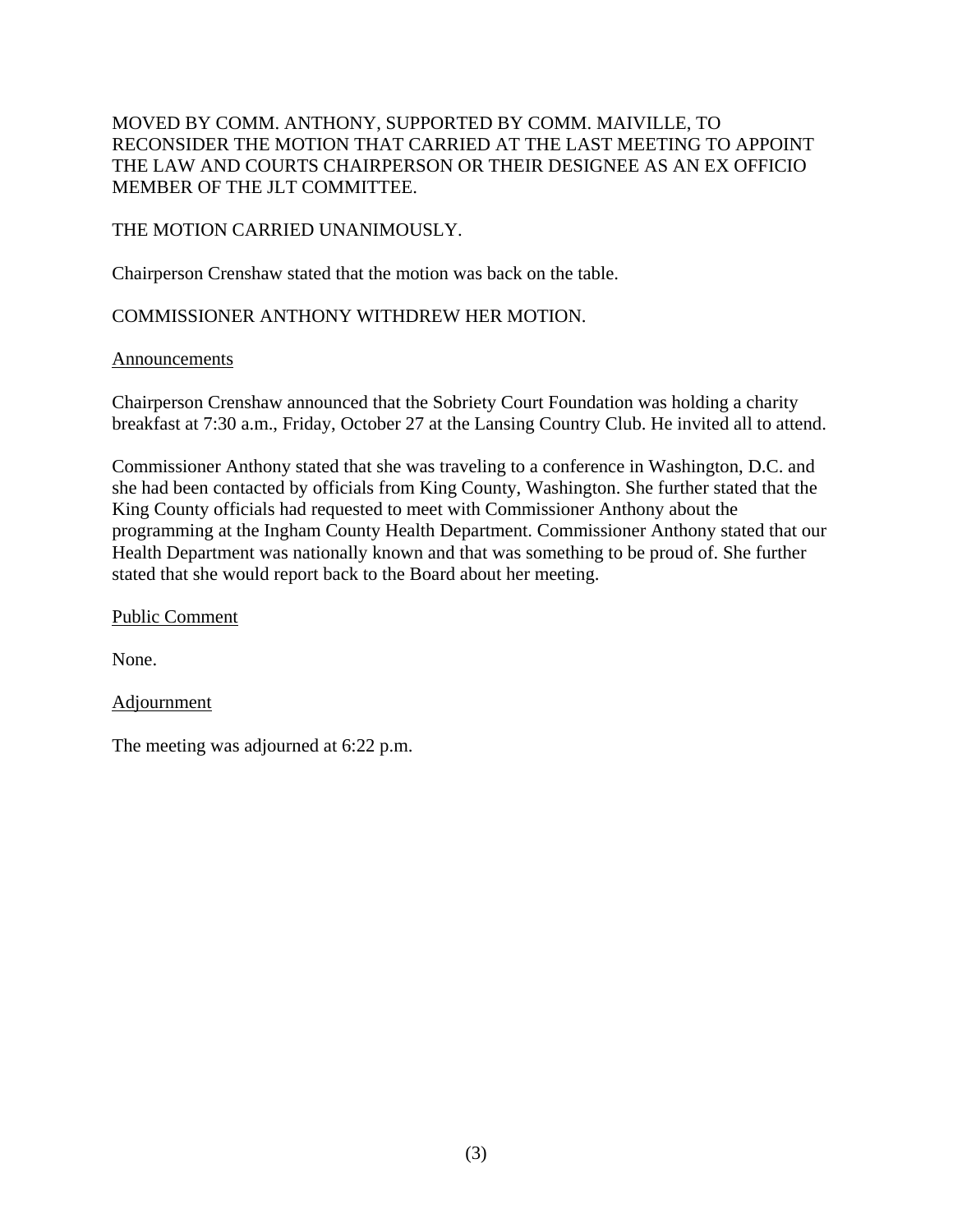# **DECEMBER 1, 2016 LAW & COURTS AGENDA STAFF REVIEW SUMMARY**

# **RESOLUTION ACTION ITEMS:**

# **Discussion Items: No material**

- *1. Discussion with Circuit Court, Prosecuting Attorney's Office, and Sheriff's Office on Grady Porter/Veteran's Memorial Security Issues*
- *2. Prosecuting Attorney's Office –Review of Sheriff's Office Evidence Room Update*

# **The Chief Deputy Controller is recommending approval of the following resolutions/actions:**

 *3. Circuit Court - Resolution Honoring Maureen Winslow* 

This Resolution honors a long time retiring employee for her distinguished career at Ingham County.

*4a. Circuit Court/ Family Division -Resolution Honoring Thomas P. Fruechtenicht* 

This Resolution honors a long time retiring employee for his distinguished career at Ingham County.

# *4b. Circuit Court/ Family Division - Resolution Honoring Doug and Patty Pringle*

This Resolution honors long term retiring foster parents Doug and Patty Pringle for opening up their home to children in need for 42 years in cooperation with the Ingham County Circuit Court's Family Division.

# *4c. Circuit Court/ Family Division - Resolution Authorizing Entering into a Contract with Peckham Inc. for Peckham Footprints Group Home*

This Resolution authorizes entering into a continuation contract with Peckham Inc. to operate the Peckham Footprints Group Home program in the amount of \$460,738 (a 3% increase) as approved in the 2017 Budget for the time period of October 1, 2016 through September 30, 2017.

The Peckham Footprints Group Home provides shelter as well as cognitive behavior treatment and intervention for adolescent females who are under the jurisdiction of the Family Division of the Circuit Court for delinquency and truancy issues. The average length of stay in this structured environment is 6 to 9 months. Funds are available for this purpose in the 2016/17 Child Care Fund budget (see attached memo for details).

 *5. Circuit Court /Friend of the Court - Resolution to Authorize the Purchase of Five OnBase Named User Client and Workflow Licenses for the Friend of the Court Imaging System from Imagesoft, Inc.* 

This Resolution authorizes entering into a contract with Imagesoft, Inc. at a cost not to exceed \$7,800 for the purchase of five additional named user client and workflow licenses. The quote is reflective of a \$650 discount (total of \$7,150) if a Statement of Work is signed by December 16, 2016. If the Statement of Work is signed after that date the price will be \$7,800.

Funds are available within the 2016/17 FOC CRP budget for this purpose (see attached memo for details).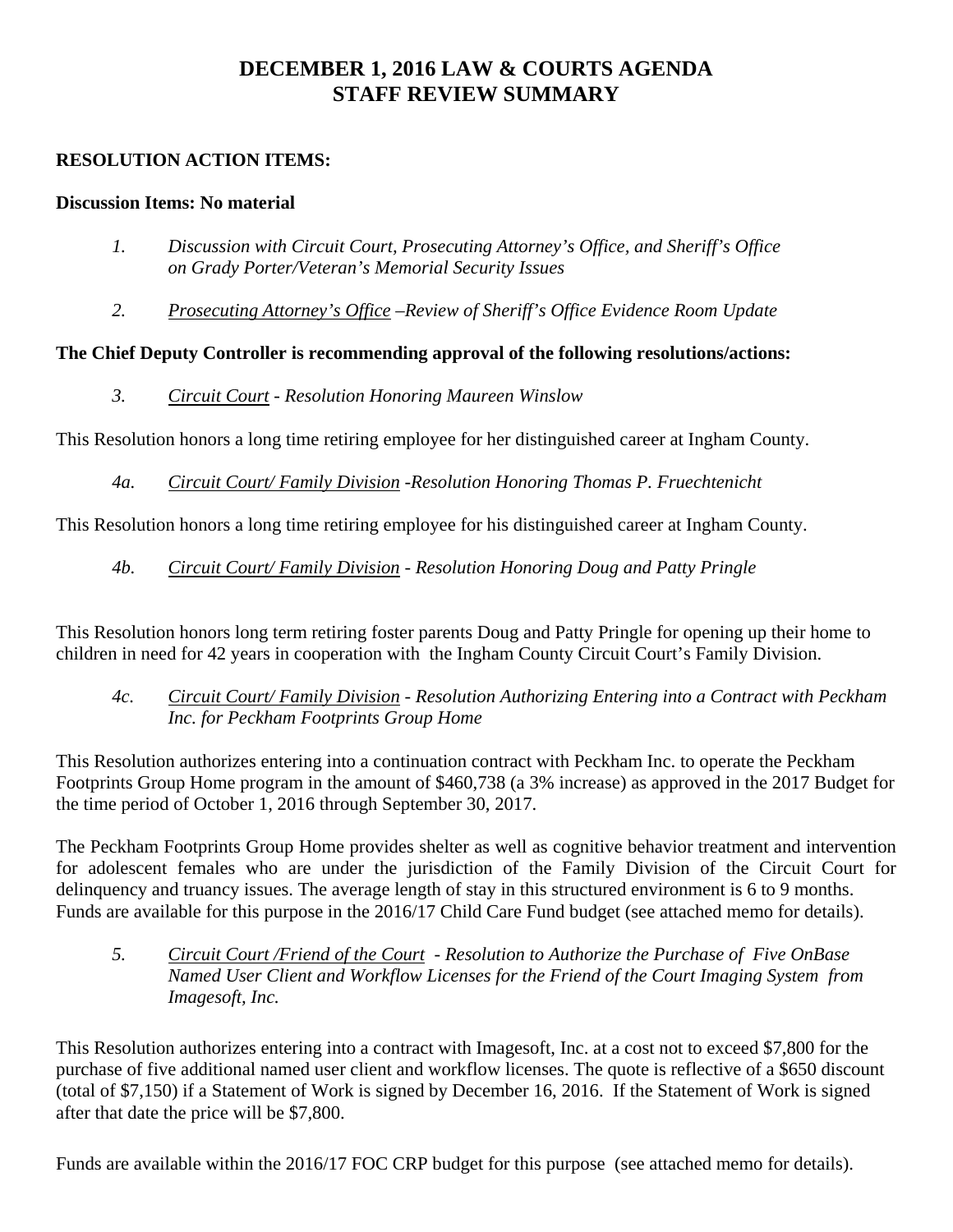# *6a. CCAB- Resolution Authorizing the Community Corrections Advisory Board (CCAB) to Continue a Contract for Staff Consultant Services For FY 2017*

This Resolution authorizes entering into a continuation contract with Westaff for CCAB Staff Consultant services from January 1, 2017 through December 31, 2017 in an amount not to exceed \$46,686. Contract funds are available for this purpose within the 2017 approved Community Corrections budget (see attached memo for details).

# *6b. CCAB- Resolution to Authorize Entering into s Contract with Alcohol Drug Administrative Monitoring Inc. for Drug Testing and Breathalyzer Services*

This Resolution authorizes entering into a contract renewal with Alcohol Drug Administrative Monitoring, Inc. for drug and breathalyzer testing services for the period of January 1, 2017 through December 31, 2017 with automatic renewal for one year thereafter not to extend beyond the  $31<sup>st</sup>$  day of December, 2018. Clients pay the fee for these services and if grant eligible they can be reimbursed through the Circuit Court Swift and Sure Sanctions Probation Program (SSSPP) and Mental Health Court. An RFP process was conducted prior to this recommendation being made (see attached memo for details).

 *7. Facilities Department – Resolution Awarding a Contract to Myers Plumbing & Heating to Provide HVAC Preventative Maintenance Services Six (6) Times per Year at Thirteen (13) 9-1-1 Tower Sites*

This Resolution authorizes awarding a contract to Myers Plumbing & Heating, Inc. to provide HVAC Preventative Maintenance services six (6) times per year at thirteen (13) 9-1-1 tower sites at an annual cost of \$46,425. Sufficient 9-1-1 funds are available in the budget for this purpose. Myers Plumbing & Heating, Inc. was selected after a Bidding process (see attached memo for details).

# *8. Probate Court - Resolution Authorizing Contracts with Attorneys for Service on Mental Illness and General Probate Matters*

This Resolution authorizes entering into continuation contracts (3% increases) with attorneys Michael Staake and William Metros for providing representation in involuntary mental illness attorney services up to \$10,609 for the time period of January 1, 2017 through December 31, 2017.

It also authorizes entering into continuation contracts (3% increases) with attorneys Robert Refior and Elias Kafantaris for providing representation in general Probate matters up to \$18,035 as well as respondent guardian ad litem (GAL) attorney services up to \$76,385 for the time period of January 1, 2017 through December 31, 2017.

Funds are contained within the 2017 Probate Court budget for this purpose (see attached memo for details).

# *9a. Sheriff's Office - Resolution to Honor Undersheriff Allan C. Spyke of the Ingham County Sheriff'Office*

This Resolution honors a long time retiring employee for his distinguished career at Ingham County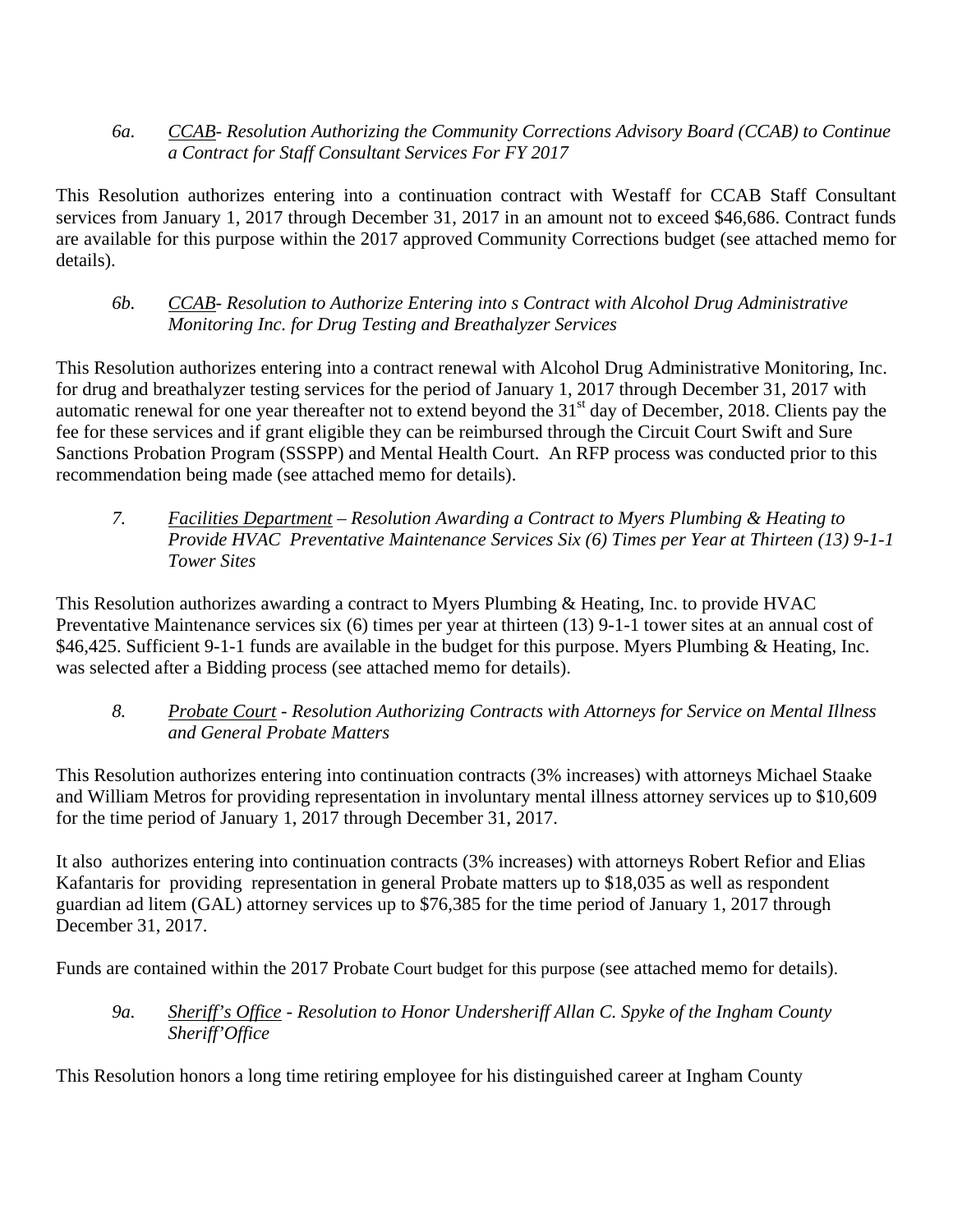*9b. Sheriff's Office - Resolution to Purchase Ten New Tasers for the Sheriff's Office Field Services Division Using 2016 Capital Improvement Funds* 

This Resolution authorizes entering into the Inter-local agreement between Ingham County, the City of Lansing, and the City of East Lansing to accept the \$95,990.00 allocated portion of the 2016 Local JAG grant for the time period of July 1, 2016 through September 30, 2019.

The County would not receive any funds again this year under the proposed 2016 JAG grant because the formula requires a certain threshold of serious crime in the Sheriff's Office area of primary jurisdiction. Nonetheless the County is still required to enter into this agreement and we have done so in previous grant cycles. However the City of Lansing will approve allocating a voluntary \$4,000 to the County and the Sheriff for unspecified Technology upgrades through a subcontract (see attached memo).

The Lansing Police Department will voluntarily allocate, from their portion of the 2016 Local JAG grant, \$4,000.00 to the Ingham County Sheriff's Office to be used for technology upgrades.

 *9c. Sheriff's Office - Resolution Authorizing the Ingham County Sheriff's Office to Enter an Inter- Agency Agreement with Wayne County to Rent a Minimum of 50 up to 70 Beds to the Wayne County Sheriff's Office* 

This Resolution authorizes a contract with Wayne County to rent a minimum of 50 and up to 70 beds as needed, at a cost of \$45.00 per day per bed, for a minimum of \$821,250 and up to \$ 1,149,750 annually, effective January 1, 2017 through December 31, 2018.

This became necessary when a long term contract with the MDOC was canceled by the MDOC three days into an October 1, 2016 through September 30 , 2018 contract by exercising their 30 day option.

This action does not solve the entire 2017 budget problem.

Current 2017 budgeted revenue is \$1,314,000.

100 beds X \$36 per day = \$3,600 per day X 365 days = \$1,314,000

The range of revenue for this contract is \$821,250 - \$1,149,750.

50 beds X \$45 per day = \$2,250 per day X 365 days = \$821,250

Up to 70 beds X \$45 per day = \$3,150 per day X 365 days = up to \$1,149,750

Therefore the anticipated revenue shortfall ranges between \$492,750 and \$164,250.

2017 Budget Jail contract revenue  $$1,314,000$  - Wayne County anticipated revenue ( $$821,250$  -  $$1,149,750$ .) = Anticipated revenue shortfall of \$492,750 to \$164,250.

MDOC bed rental at \$36 per day  $X$  365 = \$13,140 per bed.

We could balance the budget with  $$492,750 / $13,140 = 37.5$  beds to  $$164,250 / $13,140$  beds = 12.5 beds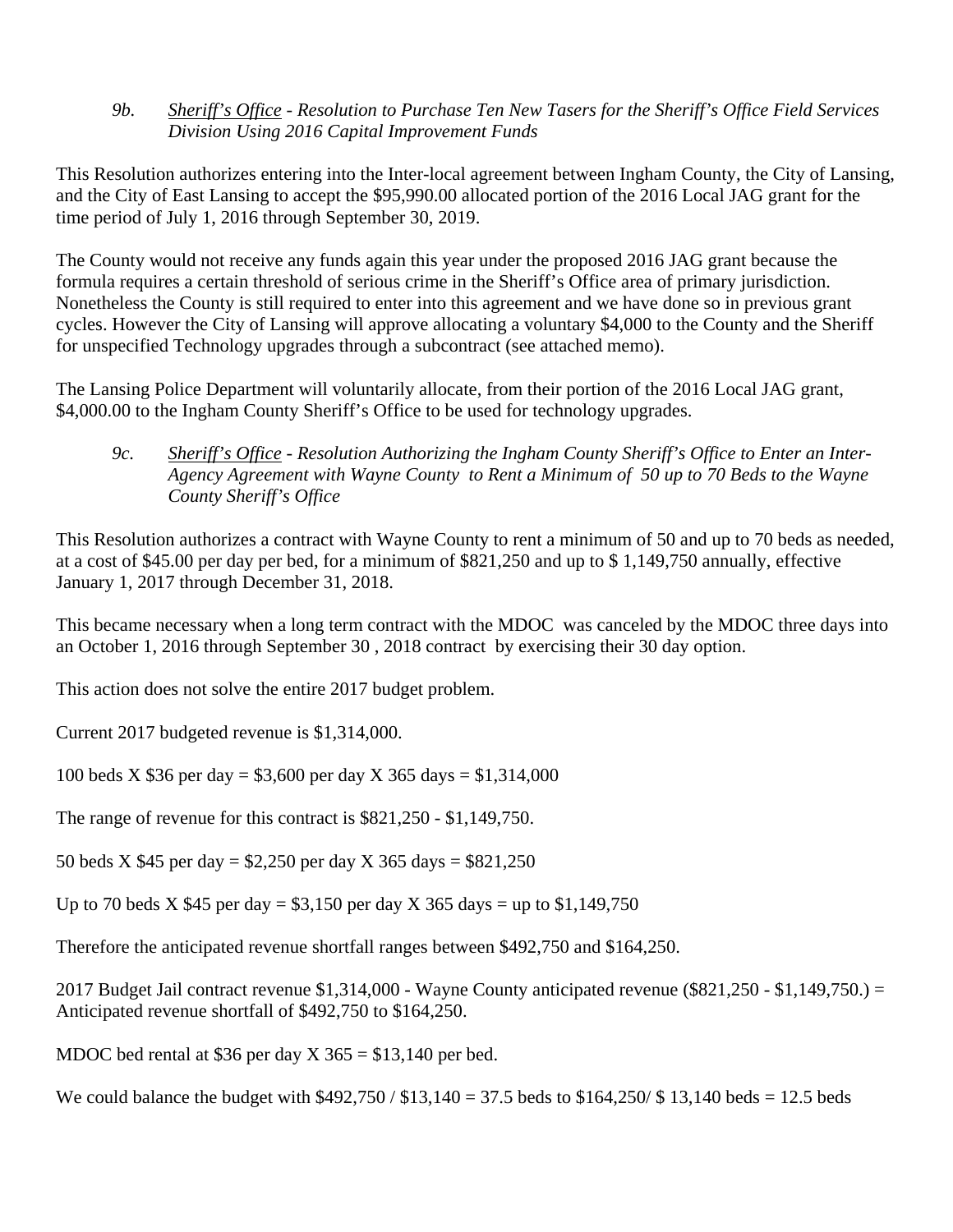The shortfall can be addressed with the possibility of additional MDOC rental beds we are still awaiting a definitive answer from the MDOC on this and/or budget savings by not filling a soon to be vacant Staff Services Administrator Position at the Sheriff's Office effective January 1, 2017 (annual savings is \$151,283) until we know the final status of bed rental contracts.

The Controller's Office proposes to revisit this issue for further corrective budget action in the first quarter of 2017 once the landscape is clarified on the amount of beds rented from Wayne and possibility the MDOC.

# *10a. Controller's Office - Resolution Approving Various Contracts for the 2017 Budget Year*

This resolution will approve the attached list of Law & Courts Committee related contracts for the 2017 budget year. The list consists only of contracts that are included in the 2017 Adopted Budget. If a contract later exceeds the budgeted amount, a resolution will need to be brought before the Board of Commissioners approving the increased amount. In addition, a separate Board resolution will be required if there is a change in employee status or increase in the total number of employees.

The county contract approval process, as amended by Resolution #09-095, provides that any contract over \$5,000 must be approved by the Board of Commissioners.

Based on Resolution #16-443, the Budget Office will be using the Consumer Price Index's Annual Inflation rate (0.9% for 2017) or 1%, whichever is greater to determine if the contract falls within the Board of Commissioners' Guidelines. Expenditure contracts with a 2017 increase of 1% or less are the only ones included in this resolution. All others will have to be presented separately by resolution (see attached memo for details).

# *10b. Controller's Office - Resolution Authorizing the Controller to Make Year End Budget Adjustments*

This resolution authorizes the County Controller, as part of the year end budgeting process, to make any necessary transfers among all budgeted funds, activities, and line items in order to comply with Public Act 621 (Uniform Budgeting & Accounting Act), and to balance the 2016 Budget. The General Fund budget will be adjusted to the amount of \$82,862,858 for the fourth quarter of 2016.

The quarterly budget amendment process as authorized by the Board of Commissioners is necessary to make adjustments to the adopted budget. Usually, adjustments are made as a result of updated revenue and expenditure projections, grant revenues, re-appropriations, accounting and contractual changes, and general housekeeping issues.

Detail of the the recommended adjustments to the Ingham County budget for the fourth quarter of fiscal year 2016 are attached. The total decrease to the General Fund is \$145,450. These adjustments will deplete the 2016 Contingency fund (see attached memo for details).

# *11. 9-1-1 Center – Presentation of Management Action Plan Report on the 9-1-1 Center*

This Management Action Plan Report has been prepared in DRAFT form and has been sent to all the 9-1-1 Center's Employees and Joint Labor Team (JLT) for their review and comment. Those suggestions will be considered for the final report which will be sent to the Law & Courts Committee via e-mail prior to the December 1, 2016 Law & Courts Meeting.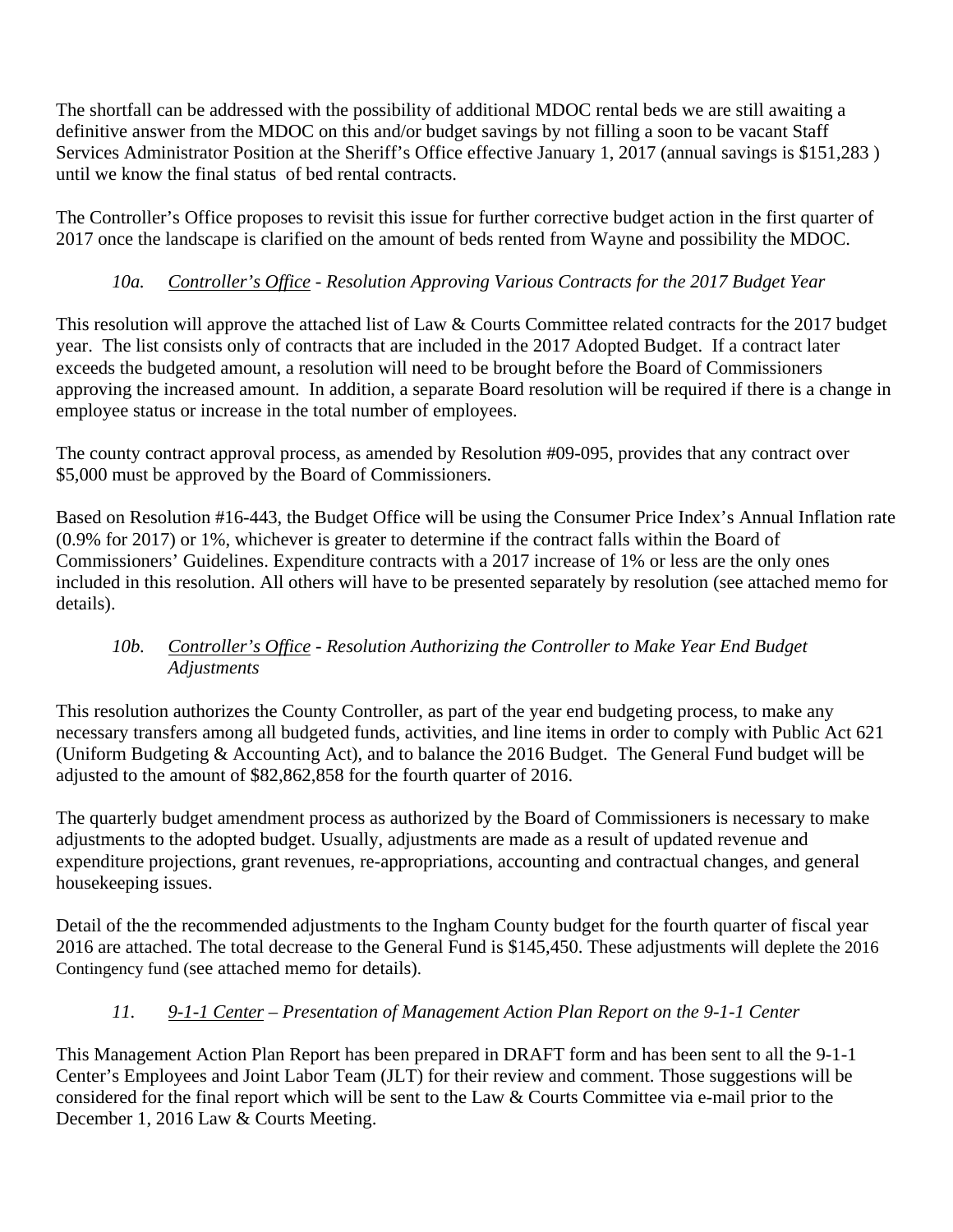# **Agenda Item 3**

<span id="page-9-0"></span>Introduced by the Law & Courts Committee of the:

# INGHAM COUNTY BOARD OF COMMISSIONERS

### **RESOLUTION HONORING MAUREEN WINSLOW**

WHEREAS, Maureen Winslow began her career with Ingham County in June 1975 as a Summer Casework Intern with the Probate Court; and

WHEREAS, in October 1975 Maureen Winslow was hired as a temporary Child Welfare Worker with the Probate Court; and

WHEREAS, in August 1976 Maureen Winslow became a permanent Child Welfare Worker with the Probate Court; and

WHEREAS, in June 1981 Maureen Winslow was promoted to Senior Child Welfare Worker, and in February 1985 Maureen Winslow was promoted to Casework Supervisor, and in November 1992 Maureen Winslow became the Casework Supervisor and Juvenile Records Supervisor; and

WHEREAS, Maureen Winslow was appointed Interim Deputy Court Administrator for the Juvenile Division in February 2007, and in March 2007 she was appointed permanent Deputy Court Administrator for the Juvenile Division; and

WHEREAS, during Maureen Winslow's tenure, the Ingham County Juvenile Division underwent numerous changes which include the creation of the Family Division of the Circuit Court, the initial passage and subsequent renewals of the Juvenile Justice Millage, and the opening of the Ingham Academy; and

WHEREAS, in her role as Deputy Court Administrator, Maureen Winslow has supported and encouraged the growth of the Ingham County Juvenile Division by implementing programs and services that follow nationwide best practices; and

WHEREAS, there are thousands of children who have benefited from her hard work, tenacity and commitment to the wellbeing of the children; and

WHEREAS, Maureen Winslow continues to be recognized by her peers as an expert in the Child Welfare and Juvenile Justice fields, and she currently serves as on the Executive Board of the Michigan Association for Family Court Administrators.

THEREFORE BE IT RESOLVED, that the Ingham County Board of Commissioners hereby honors Maureen Winslow for more than 40 years of dedicated service to the County of Ingham and for her countless contributions to the welfare of the children everywhere.

BE IT FURTHER RESOLVED, that the Ingham County Board of Commissioners wishes her continued success in all of her future endeavors.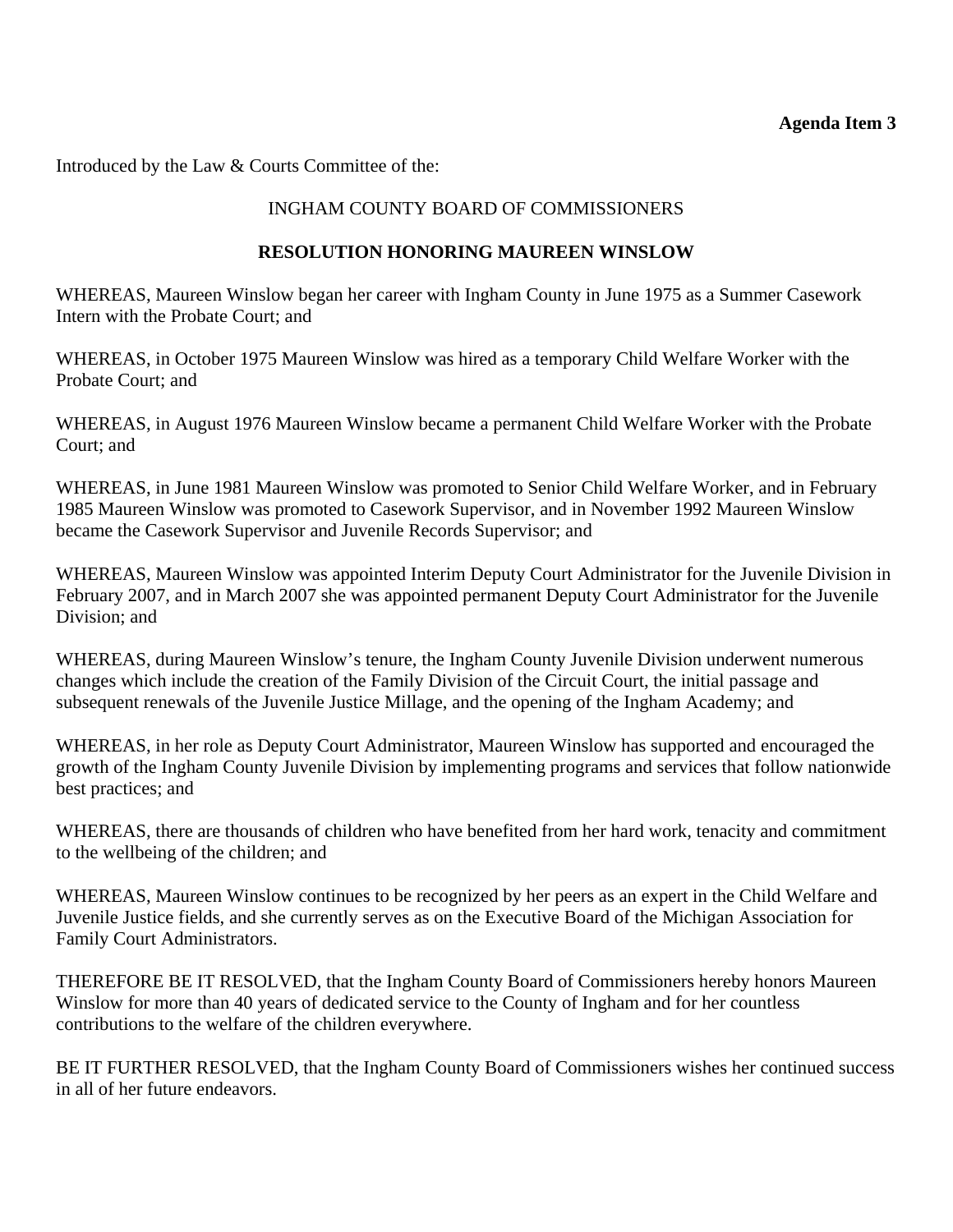# **Agenda Item 4a**

#### <span id="page-10-0"></span>**MEMORANDUM**

- TO: Law and Courts Committee
- FROM: Maureen Winslow, Deputy Court Administrator
- DATE: November 21, 2016

#### SUBJECT: RESOLUTION HONORING THOMAS P. FRUECHTENICHT

The Resolution accompanying this memo is requesting the Ingham County Board of Commissioners honor Tom Fruechtenicht for his 12 years of service to Family Division of the Circuit Court. Tom is retiring on January 6, 2017 from his duties as Chief Referee.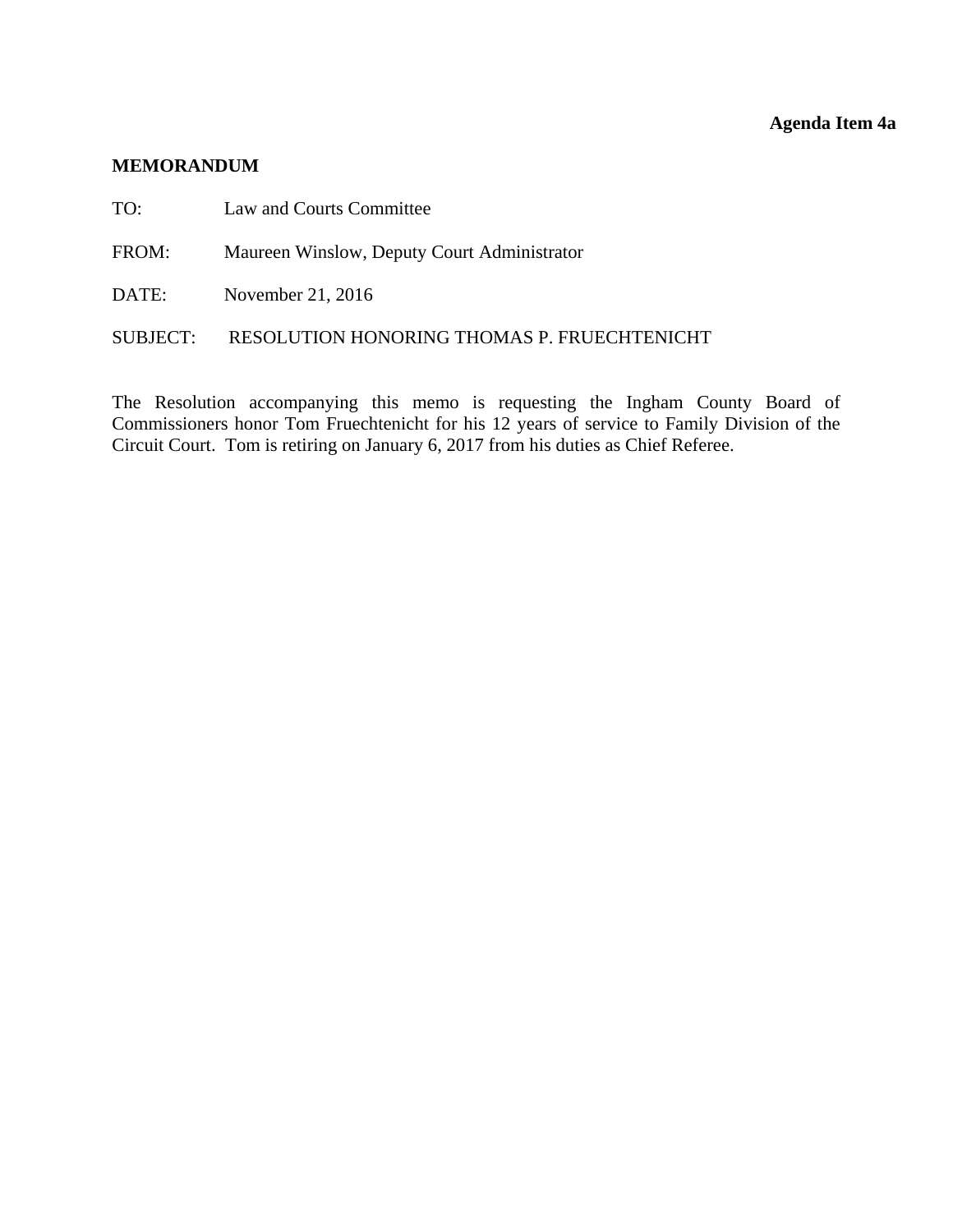#### **Agenda Item 4a**

Introduced by the Law & Courts Committee of the:

# INGHAM COUNTY BOARD OF COMMISSIONERS

### **RESOLUTION HONORING THOMAS P. FRUECHTENICHT**

WHEREAS, Tom Fruechtenicht began his employment as Attorney Referee in June, 2004 at the Family Division of the Ingham County Circuit Court; and

WHEREAS, Tom Fruechtenicht was promoted to Chief Referee in September, 2004; and

WHEREAS, on behalf of the Judges of the Circuit Court Family Division, Tom has conducted numerous hearings on youth petitioned before the Court on delinquency and neglect cases; and

WHEREAS, Tom has exemplified the best in public service through his caring commitment to his responsibilities and duties; and

WHEREAS, Tom has always demonstrated a willingness to go above and beyond his job duties when it would benefit the youth of Ingham County; by volunteering his time to assist with fundraiser events with the Child Benefit Fund; and

WHEREAS, Tom's wealth of knowledge of the law, sense of humor, and helpful attitude will be greatly missed; and

WHEREAS, Tom has dedicated a significant portion of his life to the service of the residents of Michigan and Ingham County; and

WHEREAS, Tom's retirement has come about due to his wife's successful election to the Office of Ingham County Prosecutor which he fully embraces.

THEREFORE BE IT RESOLVED, that the Ingham County Board of Commissioners hereby honors Tom Fruechtenicht for his many years of dedicated service to the County of Ingham and for the contributions he has made to the Circuit Court, Family Division.

BE IT FURTHER RESOLVED, that the Board wishes him continued success in all of his future endeavors.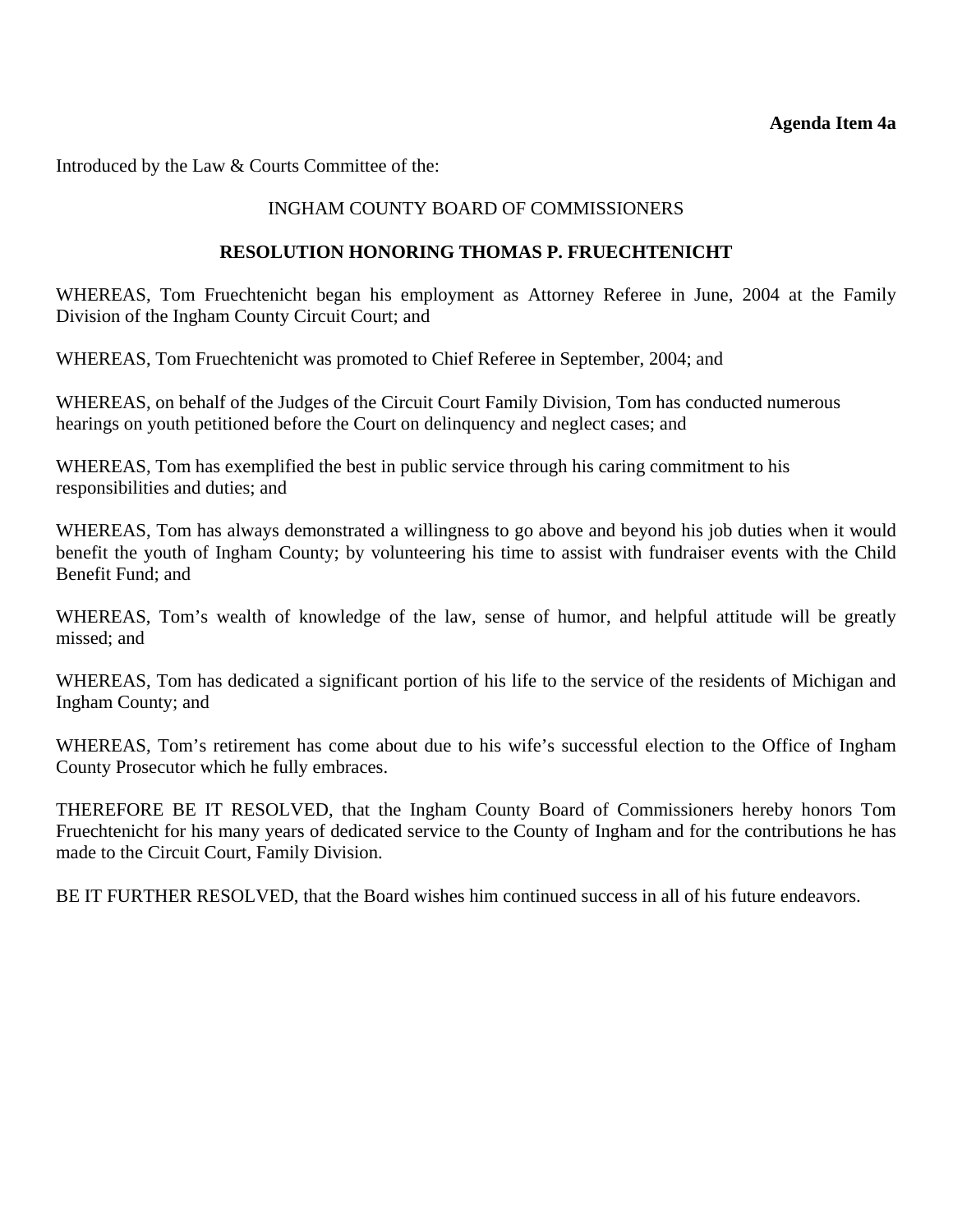#### **Agenda Item 4b**

#### <span id="page-12-0"></span>**MEMORANDUM**

TO: Law and Courts Committee

FROM: Maureen Winslow, Deputy Court Administrator

DATE: November 21, 2016

#### SUBJECT: RESOLUTION HONORING DOUG AND PATTY PRINGLE

The Resolution accompanying this memo is requesting the Ingham County Board of Commissioners honor Mr. and Mrs. Doug Pringle for opening up their home for 42 years as foster parents with the Ingham County Circuit Court's Family Division. Doug and Patty Pringle have provided a warm and nurturing environment for many adolescent males who were under the jurisdiction of the court due to neglect and abuse or delinquency. They have been outstanding role models for our youth and will be truly missed. It is hoped they enjoy their well-deserved retirement.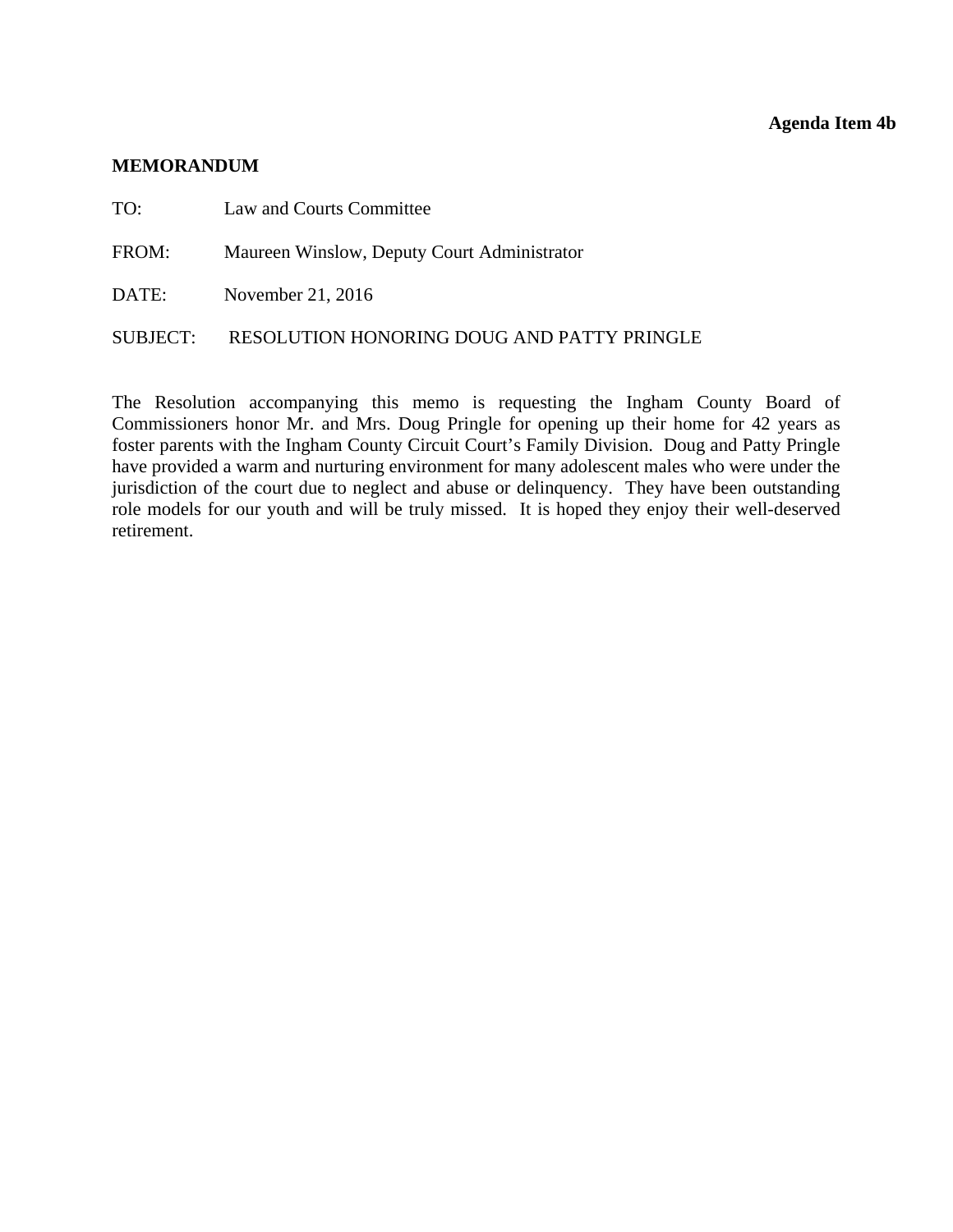#### **Agenda Item 4b**

Introduced by the Law & Courts Committees of the:

# INGHAM COUNTY BOARD OF COMMISSIONERS

### **RESOLUTION HONORING DOUG AND PATTY PRINGLE**

WHEREAS, Doug and Patty Pringle have been licensed foster parents since 1974; and

WHEREAS, hundreds of youth have been placed in their care over the past 42 years; and

WHEREAS, for the past 35 years the Doug and Patty Pringle provided a group home environment for 6 teenage delinquent boys at a time; and

WHEREAS, despite residential moves, Mr. and Mrs. Pringle have always ensured that there would be room for "their boys" at the new residence; and

WHEREAS, Doug and Patty Pringle have worked tirelessly to meet the needs of the youth placed in their home, helping them to develop socially, emotionally, academically, and supported their extra-curricular activities; and

WHEREAS, even when met with significant challenges, they would look for the reason to welcome the youth back and help them to learn and grow through the experience; and

WHEREAS, the Pringles provided each of these youth with an excellent example of family life and committed parenting; and

WHEREAS, Mr. and Mrs. Pringle continued their commitment to court adjudicated youth in Ingham County even after the juveniles were dismissed from the court, opening their home on breaks from college or providing a listening ear when needed; and

WHEREAS, the Pringles have assisted in the training of other foster parents; and

WHEREAS, the Pringle did not view foster parenting as a job, but as a way of life; and

WHEREAS, after 42 years, Doug and Patty Pringle are retiring from foster parenting.

THEREFORE BE IT RESOLVED, that the Ingham County Board of Commissioners hereby honor Doug and Patty Pringle for their many years of dedicated service to the County of Ingham and for the numerous contributions they have made to the welfare of the youth in Ingham County.

BE IT FURTHER RESOLVED, that the Board wishes them continued success in all of their future endeavors.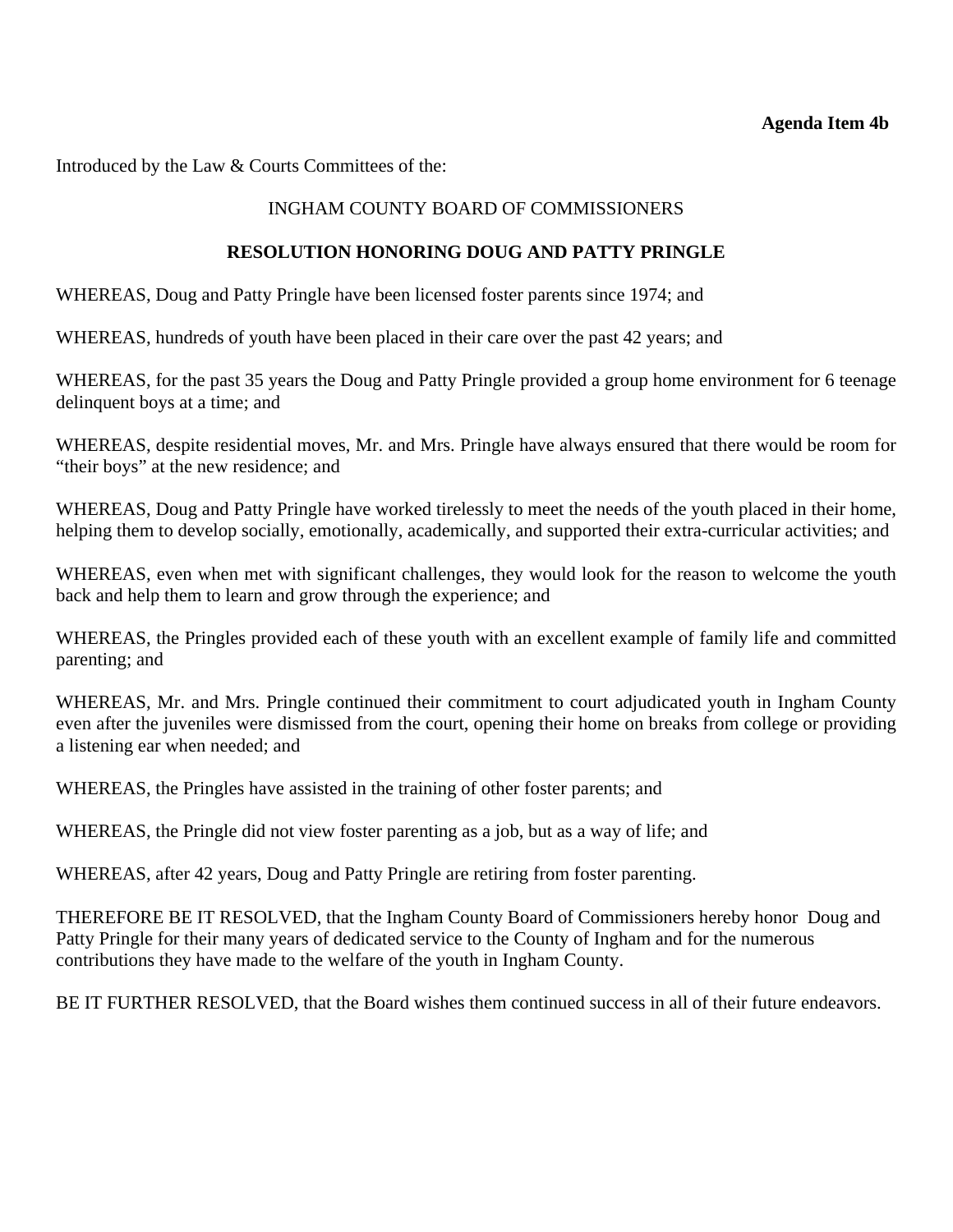#### **Agenda Item 4c**

#### <span id="page-14-0"></span>**MEMORANDUM**

| SUBJECT: | Resolution to enter into a contract with Peckham Inc for the Footprints<br><b>Group Home</b> |
|----------|----------------------------------------------------------------------------------------------|
| DATE:    | November 17, 2016                                                                            |
| FROM:    | Maureen Winslow, Deputy Court Administrator                                                  |
| TO:      | Law and Courts Committee                                                                     |

This resolution requests a 3% increase in the contract amount for the Peckham Footprints Group Home. The specific amount of the contract would be \$460,738 for fiscal year 2017.

The Peckham Footprints Group Home provides shelter as well as cognitive behavior treatment and intervention for adolescent females who are under the jurisdiction of the Family Division of the Circuit Court for delinquency and truancy issues. The average length of stay in this structured environment is 6 to 9 months.

This would be the first increase in several years as the dollar amount of this contract has remained at \$447,319 since 2008, except for a time when the amount had to be reduced due to budget cuts.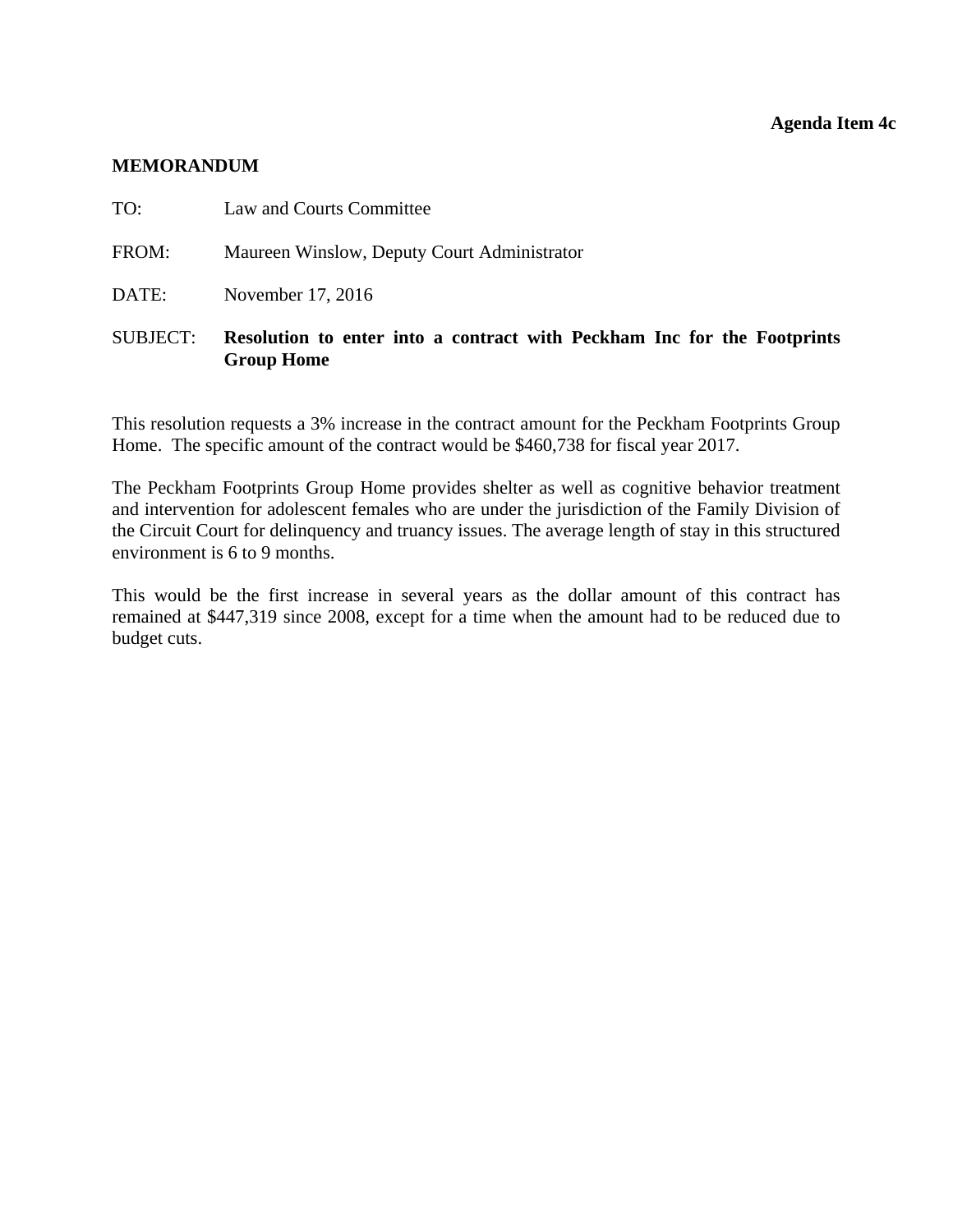Introduced by the Law & Courts and Finance Committee of the:

# INGHAM COUNTY BOARD OF COMMISSIONERS

# **RESOLUTION AUTHORIZING ENTERING INTO A CONTRACT WITH PECKHAM INC. FOR PECKHAM FOOTPRINTS GROUP HOME**

WHEREAS, Peckham Inc. provides short term residential placement and services, known as Peckham Footprints Group Home, for adolescent females who are under the jurisdiction of the 30<sup>th</sup> Judicial Circuit Court Family Division; and

Whereas, Peckham Inc. has provided excellent services, utilizing cognitive behavior practices in this six bed group home program; and

WHEREAS, the Ingham County Board of Commissioners approved an amount of \$460,738 in the 2017 Budget for the Peckham Footprints Group Home; and

WHEREAS, the approved budgeted amount is an approximate 3% increase from the previous budget year; and

WHEREAS, Peckham Footprint's budget was set in 2008 at \$447,319 but was decreased due to budget reductions. In 2012, it was restored to the 2008 amount where it has remained; and

WHEREAS, the Peckham Footprints Group Home is included in Ingham County's Child Care Fund Budget which means the State reimburses 50% of the costs to Ingham County.

THEREFORE BE IT RESOLVED, the Ingham County Board of Commissioners authorizes entering into a continuation contract with Peckham Inc. to operate the Peckham Footprints Group Home program in the amount of \$460,738 as approved in the 2017 Budget for the time period of October 1, 2016 through September 30, 2017.

BE IT FURTHER RESOLVED, that the Controller/Administrator is authorized to make the necessary budget adjustments as authorized by this resolution.

BE IT FURTHER RESOLVED, that the Chairperson of the Ingham County Board of Commissioners is authorized to sign any necessary contractual documents consistent with this Resolution and approved as to form by the County Attorney.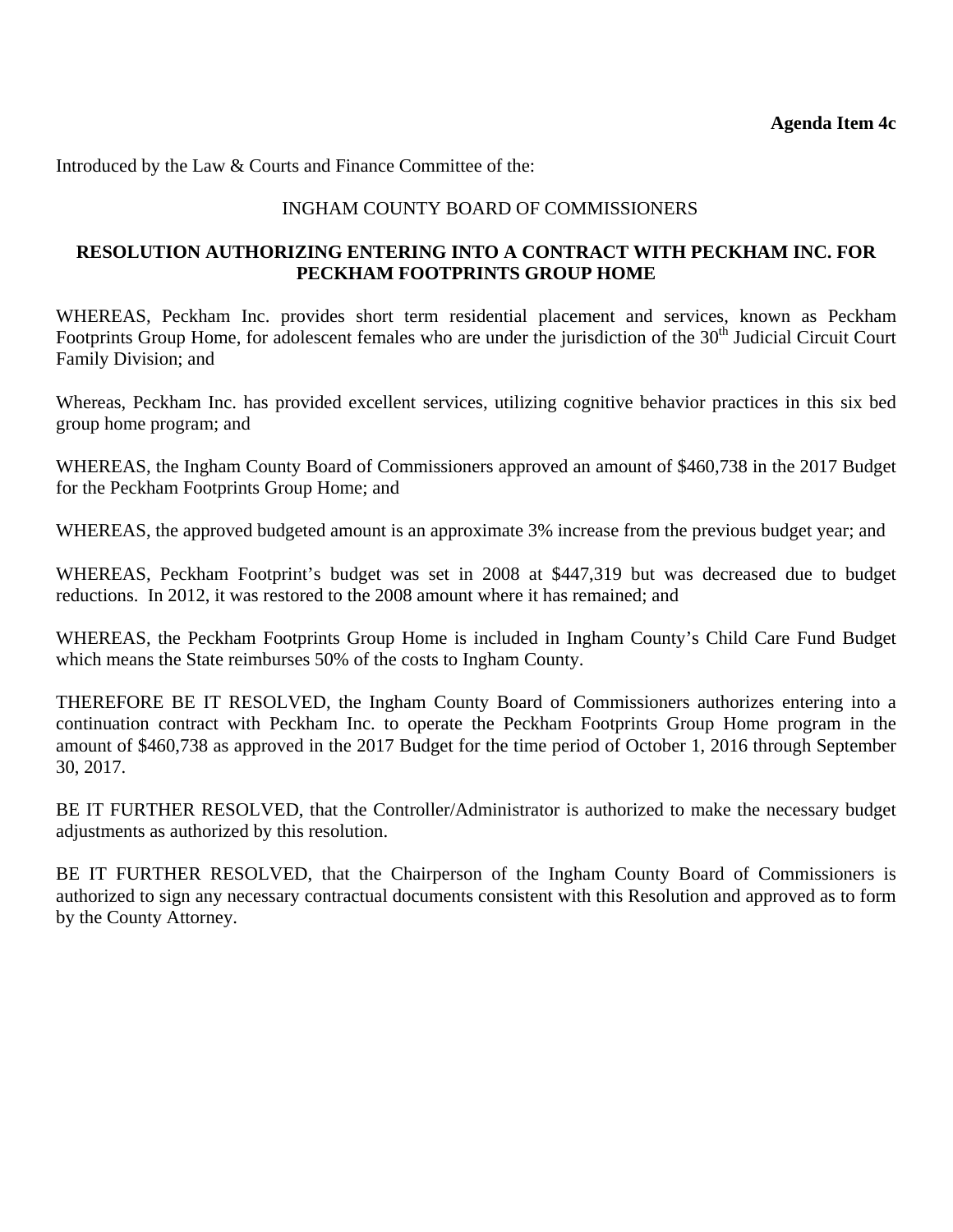### **M E M O R A N D U M**

# <span id="page-16-0"></span>**TO:** LAW & COURTS AND FINANCE COMMITTEES **FROM:** HARRY MOXLEY, DEPUTY COURT ADMINISTRATOR/FRIEND OF THE COURT **RE:** RESOLUTION TO AUTHORIZE THE PURCHASE OF FIVE ADDITIONAL ONBASE IMAGING LICENSES **DATE:** OCTOBER 31, 2016

Presently FOC has approximately 40 named/dedicated OnBase licenses assigned to specific staff. The remaining 20 FOC OnBase users (counting two part-time temporary staff and a law intern) share out of a pool of concurrent/"floating" licenses. Frequently all of the concurrent licenses are in use, and staff must wait for another user to log off. Adding five new named licenses should eliminate this bottleneck and thereby allow for better use of staff time and improved cost efficiency.

At the time the system was designed and implemented, FOC did not foresee the need for all staff to be using the application simultaneously, as is now the case since the completion of back scanning of old hard copy files. In addition FOC has added a position back and has all positions filled due to the end of the hiring freeze/hiring delay, which has placed additional demand on the concurrent license pool.

For the Fiscal Year 2017 budget (which started on 10/1/16 for FOC), \$8,400 was approved for the purchase of five licenses, 66% of which will be eligible for recovery/reimbursement in calendar year 2019 through the Cost Allocation Plan (or in calendar year 2018 if the licenses are purchased before 12/31/16). To this end, FOC has received a quote/Statement of Work for \$7,150 for five named user and workflow licenses from Imagesoft, Inc., who has been the county's vendor for OnBase products, and who in coordination with the Ingham County IT Department designed and implemented the FOC imaging system in 2010. This quote is reflective of a \$650 discount if a Statement of Work is signed by December 16, 2016. If the Statement of Work is signed after that date the price will be \$7,800.

Thank you for your consideration. A representative of Friend of the Court will be in attendance at the upcoming Law and Courts meeting on November 10, and Finance Committee meeting on November 16, to answer any questions on this matter.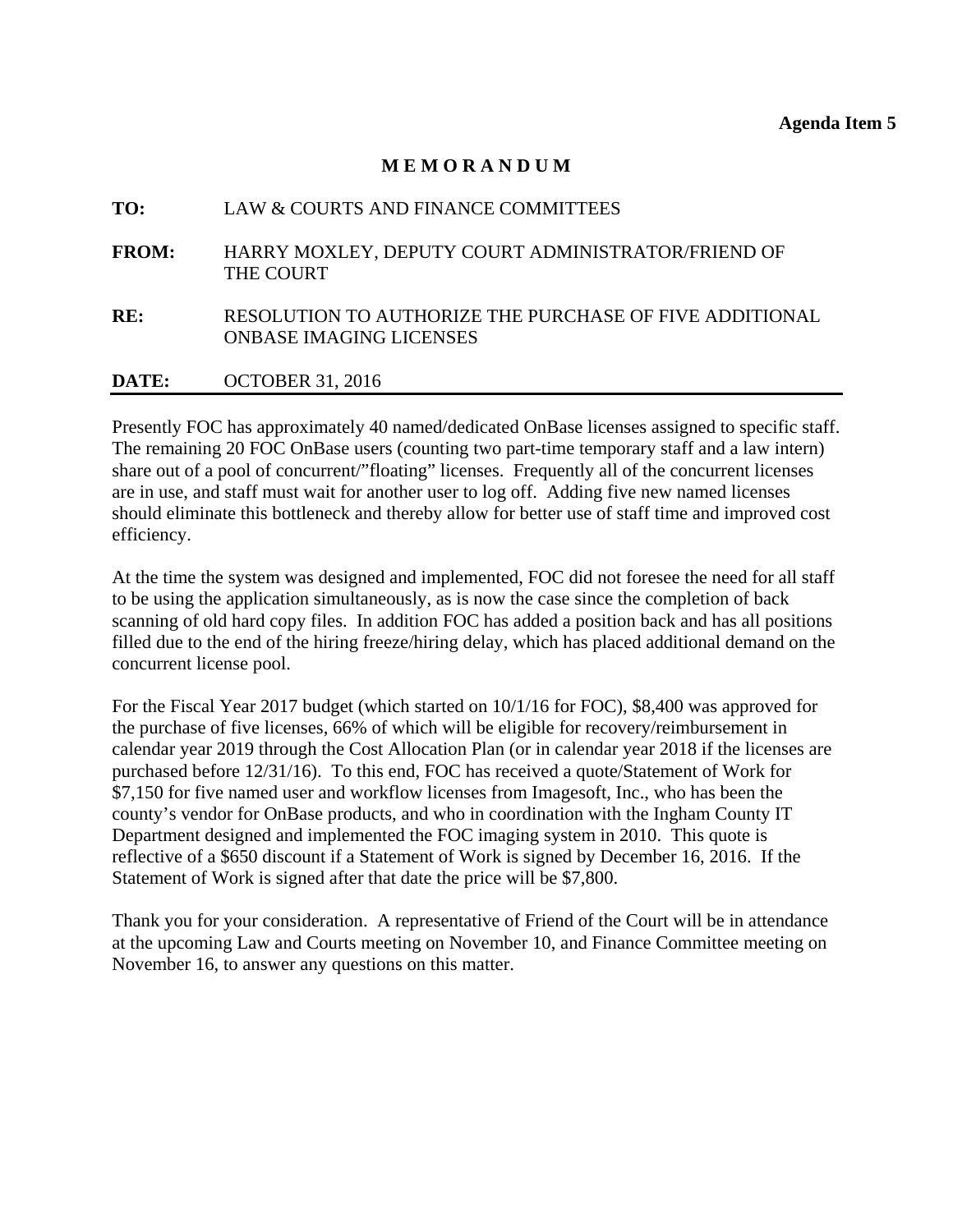Introduced by the Law & Courts and Finance Committees of the:

### INGHAM COUNTY BOARD OF COMMISSIONERS

### **RESOLUTION TO AUTHORIZE THE PURCHASE OF FIVE ONBASE NAMED USER CLIENT AND WORKFLOW LICENSES FOR THE FRIEND OF THE COURT IMAGING SYSTEM FROM IMAGESOFT, INC.**

WHEREAS, on June 1, 2010, Friend of the Court converted to a digital OnBase imaging system to improve the efficiency of document storage, retrieval and distribution; and

WHEREAS, in 2014 FOC completed the scanning of approximately two million pages of hard copy documents received prior to June 1, 2010; and

WHEREAS, this conversion of hard copy files to digital images has been a great success both in terms of purging old files of duplicate or redundant hard copy, and in allow for the quick, simultaneous retrieval of files by staff without times consuming searches for hard copy; and

WHEREAS, since this conversion, it has been necessary for FOC staff to utilize the OnBase imaging system more than was anticipated when the system was implemented in 2010; and

WHEREAS, FOC staff are frequently unable to access the imaging system without requesting other staff to log out of the system; and

WHEREAS, the purchase of five additional named user client and workflow licenses will allow for better use of staff time and improved cost efficiency for FOC; and

WHEREAS, \$8,400 was approved in the FY 2017 FOC budget for the purchase of five additional named user client and workflow licenses; and

WHEREAS, the FOC OnBase imaging system was designed, implemented and executed, in coordination with the Ingham County IT Department, by the vendor Imagesoft, Inc., who has continued to be the county's vendor for the support, implementation and maintenance of OnBase imaging systems in multiple departments.

THEREFORE BE IT RESOLVED, that the Ingham County Friend of the Court is hereby authorized to enter into a contract with Imagesoft, Inc., at a cost not to exceed \$7,800, for the purchase of five additional named user client and workflow licenses.

BE IT FURTHER RESOLVED, that the Ingham County Controller/Administrator is hereby authorized to make any adjustments necessary to properly budget and account for these expenditures.

BE IT FURTHER RESOLVED, that the Chairperson of the Ingham County Board of Commissioners is hereby authorized to sign the necessary contract documents on behalf of the County after approval as to form by the County Attorney.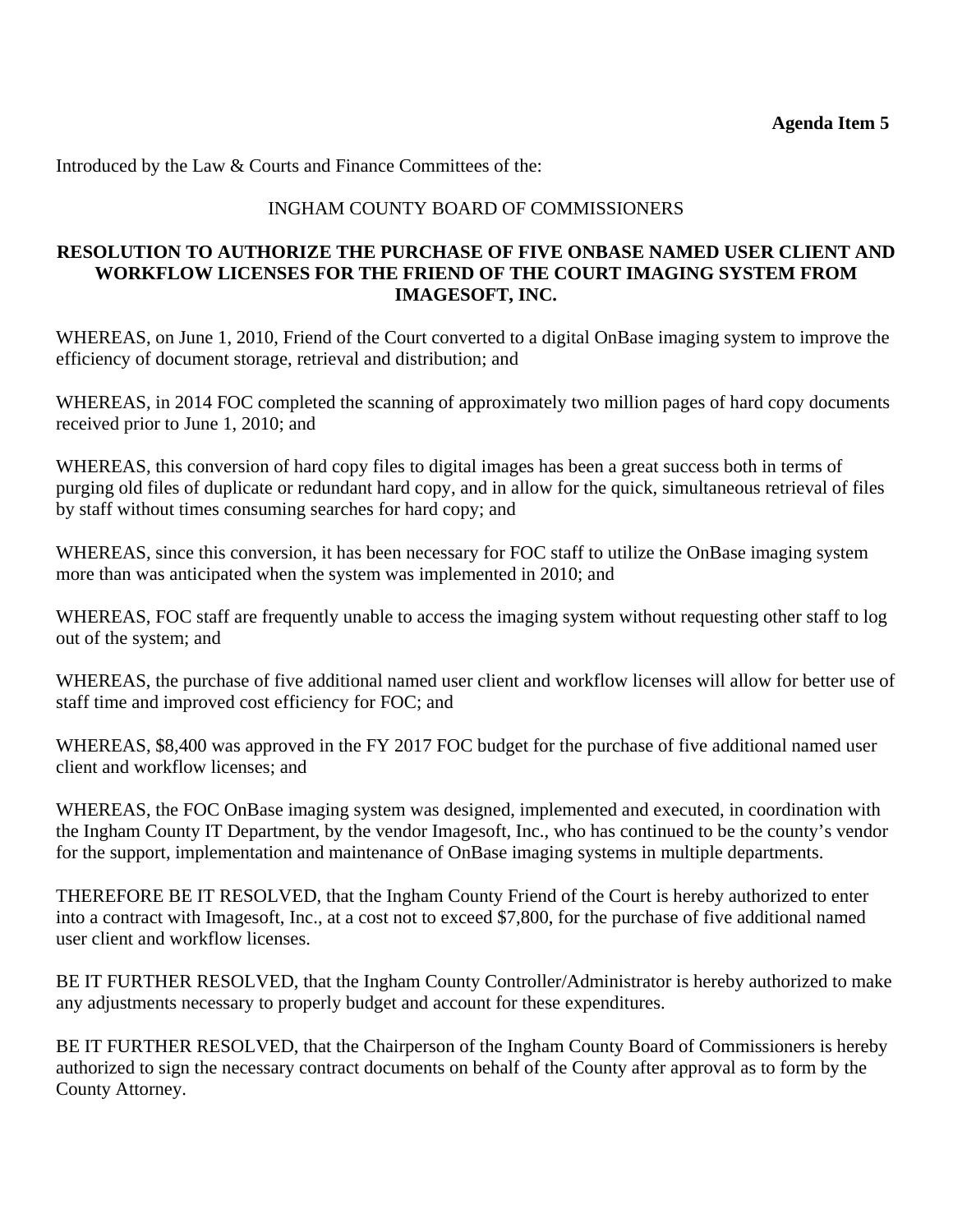<span id="page-18-0"></span>

| TO:          | Board of Commissioners Law & Courts Committee                                                               |
|--------------|-------------------------------------------------------------------------------------------------------------|
| <b>FROM:</b> | Mary Sabaj, Community Corrections Manager                                                                   |
| DATE:        | October 25, 2016                                                                                            |
|              | <b>SUBJECT:</b> FY 2017 CCAB Staff Consult Contract Approval<br>For the meeting agenda of November 10, 2016 |
|              |                                                                                                             |

# **BACKGROUND**

This Resolution approves entering a contract with the current vendor, Westaff, to provide contract services for the CCAB Staff Consultant position for FY2017. This position is 30 hour per week with 3 weeks of unpaid vacation and no paid holidays.

### **ALTERNATIVES**

The CCAB Staff Consultant position is vital to the operation of the 1 FTE Community Corrections Department and saves jail bed days. This position provides Gatekeeper services that manage State of Michigan PA511 funded residential services for Circuit and District Court sentenced ICJ incarcerated inmates. Jail bed days are saved by ensuring that eligible inmates are transferred on the earliest possible date from the jail to community based residential programs.

The Staff Consultant also manages the State COMPAS database for PA511 programs along with a variety of criminal justice system data that is regularly distributed to criminal justice system and other County stakeholders making it possible to more effectively manage local corrections resources. The Staff Consultant assists the CCAB Manager with daily operations, including monitoring CCAB funded services and treatment programs.

#### **FINANCIAL IMPACT**

Funds were authorized in the FY2017 budget to continue a contract for CCAB staff consultant services. The FY17 hourly rate of \$32.97 reflects a 1.3% increase (\$0.42/hour) with \$0.14/hour going to Westaff and \$0.28/per hour going to the Staff Consultant. State and City of Lansing grant funds contribute \$9,089 to the total cost of the position (\$46,686).

# **OTHER CONSIDERATIONS**

The MDOC FY 2016-2017 contract includes provision of Gatekeeper services and requires data collection for and maintenance of the COMPAS database.

#### **RECOMMENDATION**

Based on the information presented, I respectfully recommend approval of the attached resolution to support CCAB Staff Consult services for FY 2017.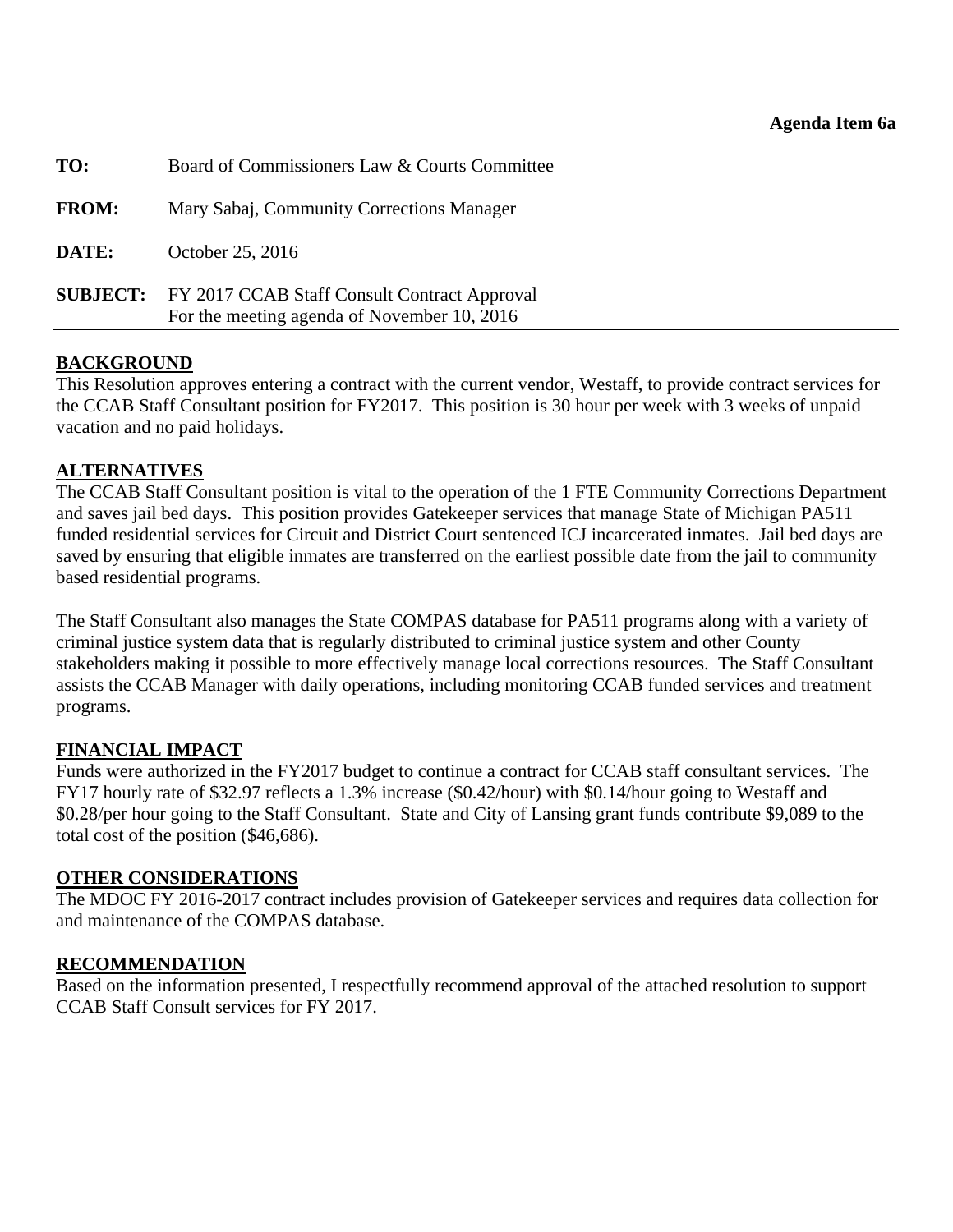Introduced by the Law & Courts and Finance Committees of the:

# INGHAM COUNTY BOARD OF COMMISSIONERS

### **RESOLUTION AUTHORIZING THE COMMUNITY CORRECTIONS ADVISORY BOARD (CCAB) TO CONTINUE A CONTRACT FOR STAFF CONSULTANT SERVICES FOR FY2017**

WHEREAS, the Ingham County Commissioners authorized funds in the FY2017 budget to continue a contract for CCAB staff consultant services; and

WHEREAS, the current contract period authorized services through December of 2016; and

WHEREAS, the CCAB Staff Consultant position is three-quarter time for a total of 1,416 hours annually at the 2017 hourly rate of \$32.97 per hour with no paid holidays and three weeks of unpaid vacation time resulting in a total cost of \$46,686 for 2017; and

WHEREAS, State of Michigan – Office of Community Alternatives and City of Lansing grant funds reduce the cost of Staff Consultant services to the County by \$9,809 resulting in an actual cost to the County of \$36,877 for 2017; and

WHEREAS, Westaff agrees to provide payroll services for the Staff Consultant position.

THEREFORE BE IT RESOLVED, that the Ingham County Board of Commissioners does hereby approve entering a contract with Westaff for CCAB Staff Consultant services from January 1, 2017 through December 31, 2017 in an amount not to exceed \$46,686.

BE IT FURTHER RESOLVED, that the contract funds will come from the 2017 approved Community Corrections budget.

BE IT FURTHER RESOLVED, that the Chairperson of the Board of Commissioners is authorized to sign any necessary contracts and/or subcontracts consistent with this resolution subject to approval as to form by the County Attorney.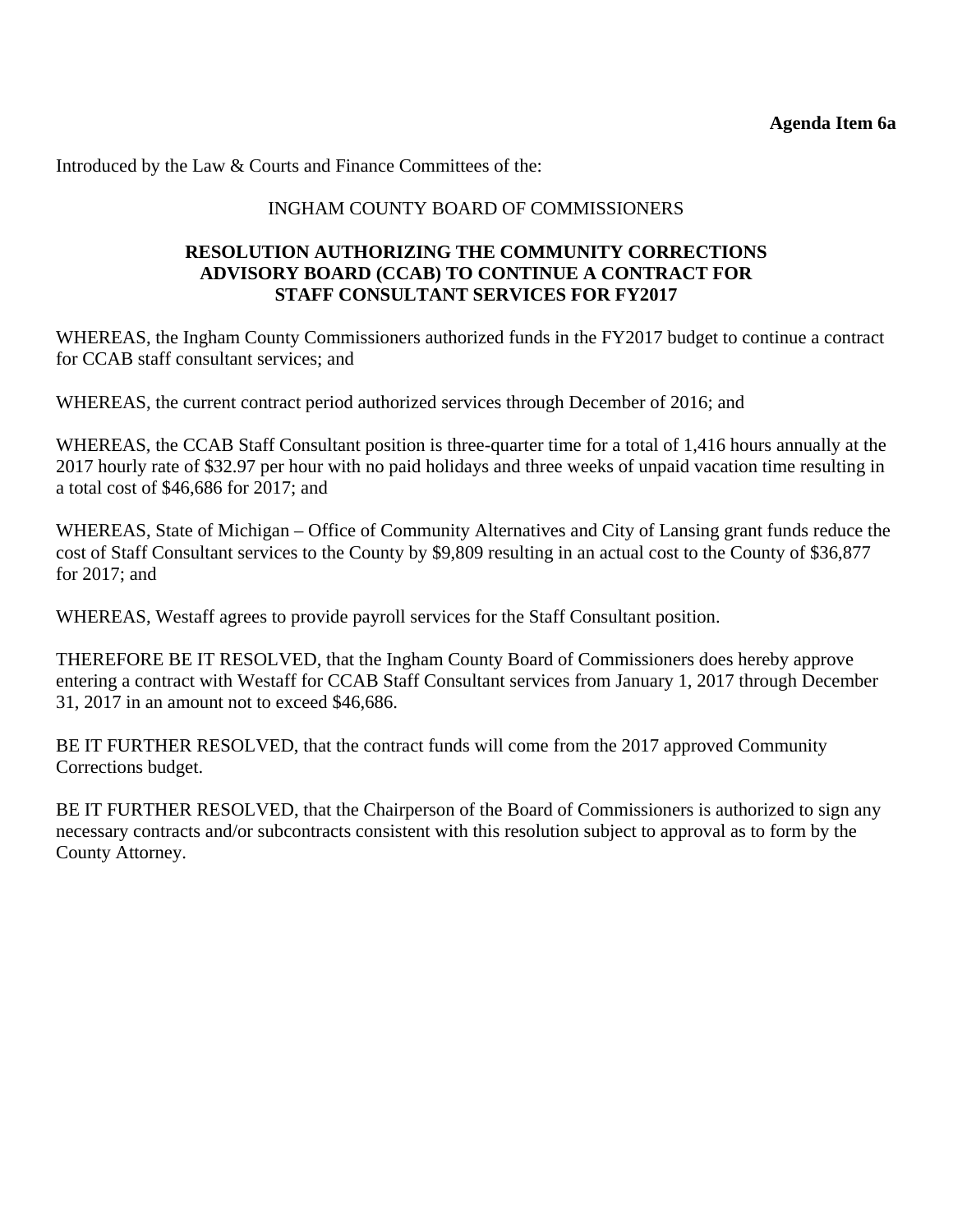#### **Agenda Item 6b**

<span id="page-20-0"></span>

| TO:             | Board of Commissioners Law & Courts Committee                                                            |
|-----------------|----------------------------------------------------------------------------------------------------------|
| <b>FROM:</b>    | Mary Sabaj, Community Corrections Manager                                                                |
| DATE:           | November 21, 2016                                                                                        |
| <b>SUBJECT:</b> | <b>Contract for Drug Testing and Breathalyzer Services</b><br>For the meeting agenda of December 1, 2016 |

#### **BACKGROUND**

An Evaluation Committee comprised of representatives within the  $30<sup>th</sup>$  Circuit Court, Ingham County Adult Probation Department, and Community Corrections evaluated the three proposals received in response to RFP # 168-16 for Drug Testing and Breathalyzer Services. The current contract with Alcohol Drug Administrative Monitoring, Inc. for these services will expire December 31, 2016.

#### **ALTERNATIVES**

In the absence of a contract, there are no assurances that required testing services will be available or that required testing standards and protocols are being met. This contract will ensure that reasonable fees remain stable for the duration of the contract for the Court and for clients paying directly for services. A contract is required for all services reimbursed by the Court.

#### **FINANCIAL IMPACT**

Services are to be provided on both a client pay bases and billed to the Circuit Court for Swift and Sure Sanctions Probation Program (SSSPP) and Mental Health Court clients eligible for grant funded services. The contract sets forth the fee schedule and testing conditions to be met if and when a client is referred. No minimum number of clients is guaranteed under the contract. Funds were authorized in the FY2017 Court budget to pay for testing services.

#### **OTHER CONSIDERATIONS**

In recommending Alcohol Drug Administrative Monitoring, Inc., the Evaluation Committee took into consideration added value provided for testing fees, the lower cost of the test believed to be most frequently ordered, waiver of the intake fee and reduced breathalyzer fee, the ability to seamlessly continue services with a local vendor known to be reliable and accommodating with a proven track record of addressing Court and Probation requests and concerns quickly and expediently.

#### **RECOMMENDATION**

The Evaluation Committee respectfully recommends that a new contract be entered with the current vendor, Alcohol Drug Administrative Monitoring, Inc. for a performance period of January 1, 2017 through December 31, 2017 with automatic renewal for one year thereafter not to extend beyond December 31, 2018.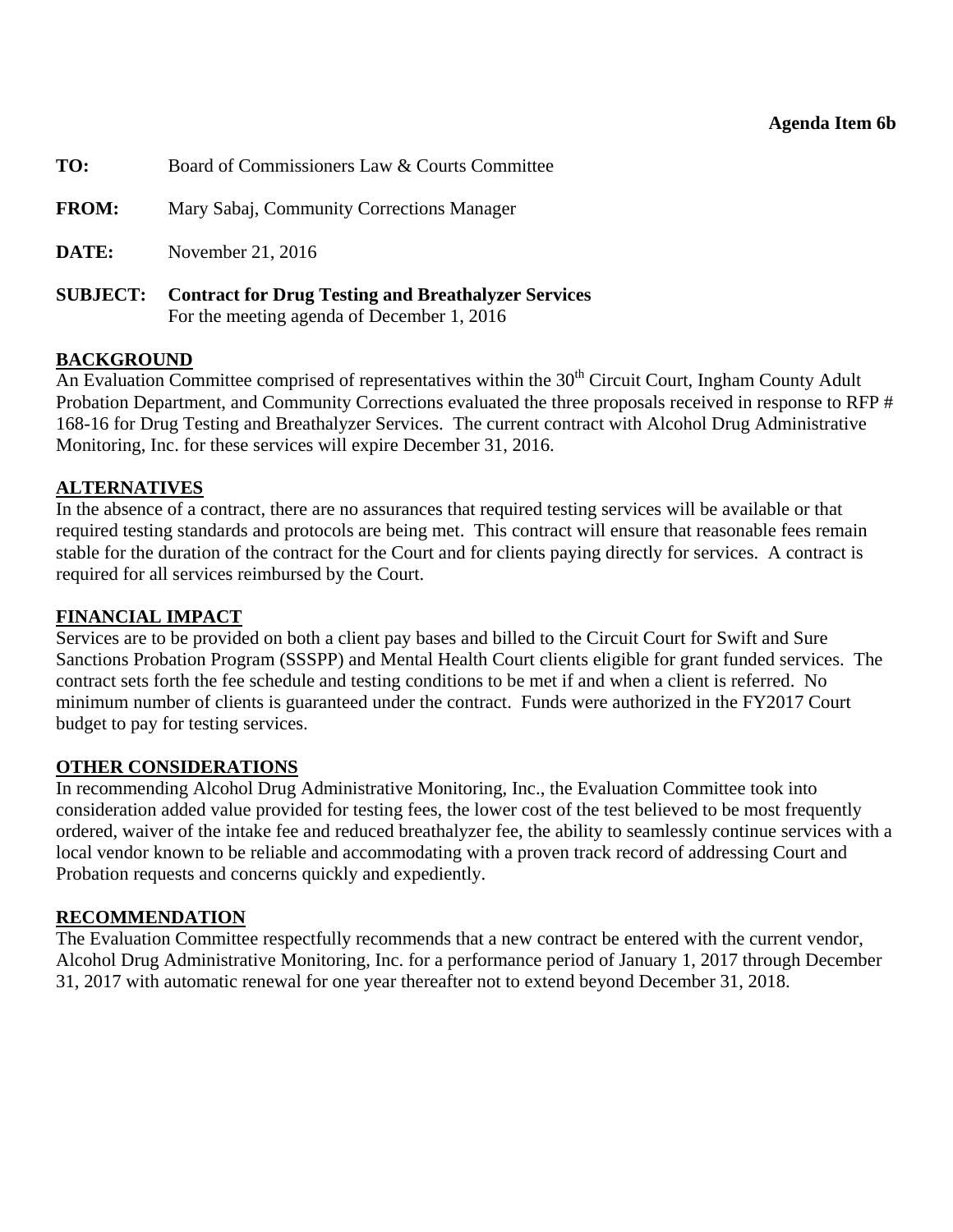#### **Agenda Item 6b**

| TO:   | Mary Sabaj, CCAB Manager                                              |
|-------|-----------------------------------------------------------------------|
| FROM: | James Hudgins, Director of Purchasing<br>jhudgins@ingham.org          |
| DATE: | October 27, 2016                                                      |
| RE:   | Memo of performance for RFP No. 168-16: Drug and Breathalyzer Testing |

Per your request, the Purchasing Department sought proposals from qualified firms to submit a proposal for Drug and Breathalyzer Testing. As you are aware, these services will be provided for Ingham County Courts and agencies, as well as for Courts and agencies outside Ingham County in cases where the referred clients live or work in Ingham County. Ingham County encourages firms to submit proposals for multiple services and for multiple years.

The RFP was advertised in the Lansing State Journal, City Pulse, and posted on the Ingham County Purchasing Department's website.

The Purchasing Department can confirm the following:

| Function                  | Overall Number of   Number of Local |         |  |
|---------------------------|-------------------------------------|---------|--|
|                           | Vendors                             | Vendors |  |
| Vendor invited to propose | 25                                  |         |  |
| Vendors responding        |                                     |         |  |

The summary of the vendors' costs are on the next page.

*You are now ready to complete the final steps in the process: 1) Evaluate the submissions based on the criteria established in the RFP; 2) confirm funds are available; 3) submit evaluation to the Purchasing Department with your recommendation; 4) write a memo of explanation; and, 5) prepare a resolution for Board approval.* 

*This Memorandum is to be emailed with your memo and resolution submission to "Resolutions" as acknowledgement of the Purchasing Department's participation in the proposal process.* 

*If I can be of further assistance, please do not hesitate to contact me by e-mail at jhudgins@ingham.org or by phone at 676-7309. \\*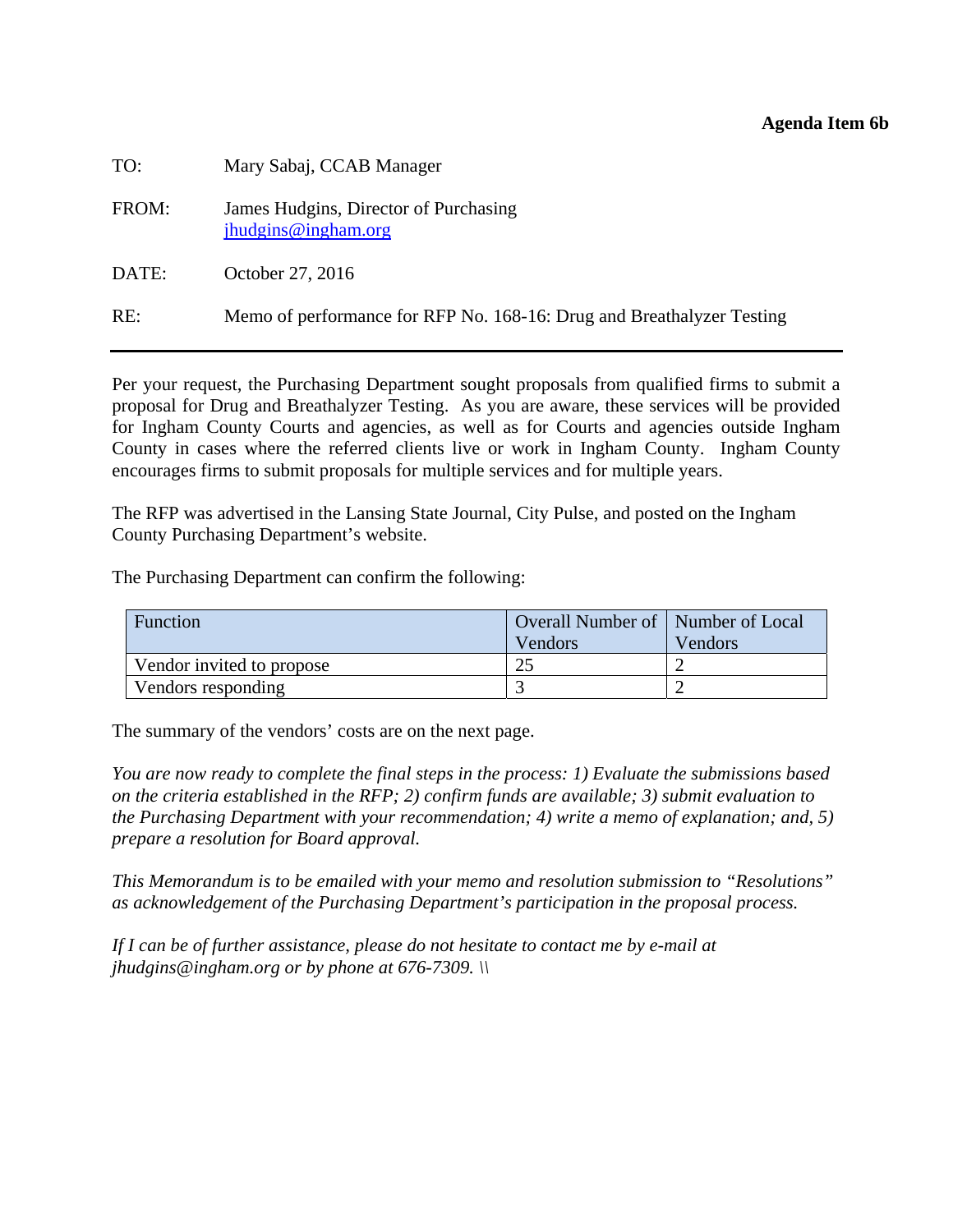# Summary of Costs

| Company Name: A.D.A.M. INC                           |                     |                     | <b>Company Name: Drug &amp; Alcohol Testing Centers</b> |                                                      |                   |                         | <b>Company Name: Avertest LLC</b>                      |                                                     |                                       |                                                                                              |                                                        |
|------------------------------------------------------|---------------------|---------------------|---------------------------------------------------------|------------------------------------------------------|-------------------|-------------------------|--------------------------------------------------------|-----------------------------------------------------|---------------------------------------|----------------------------------------------------------------------------------------------|--------------------------------------------------------|
| Local: Yes, Lansing MI                               |                     |                     | Local: No, Bloomfield Hills MI                          |                                                      |                   | Local: Yes, Lansing, MI |                                                        |                                                     |                                       |                                                                                              |                                                        |
| <b>TESTING</b><br><b>CATEGORIES</b>                  | <b>CLIENT PAY</b>   | *CLIENT FEE         | *NON-CLIENT FEE (not<br>enrolled-generally 1X<br>only)  | <b>TESTING</b><br><b>CATEGORIES</b>                  | <b>CLIENT PAY</b> | *CLIENT FEE             | *NON-CLIENT FEE (not<br>enrolled-generally 1X<br>only) | <b>TESTING</b><br><b>CATEGORIES</b>                 | <b>CLIENT PAY</b>                     | *CLIENT FEE                                                                                  | *NON-CLIENT FEE (not<br>enrolled-generally 1X<br>only) |
| <b>CLIENT INTAKE FEE</b>                             | $\operatorname{na}$ | $\operatorname{na}$ | na                                                      | <b>CLIENT INTAKE FEE</b>                             | na                | na                      | na                                                     | <b>CLIENT INTAKE FEE</b>                            | na                                    | na                                                                                           | $\operatorname{na}$                                    |
| PBT                                                  | \$2.00              | \$2.00              | na                                                      | PBT                                                  | \$2.00            | \$2.00                  | \$2.00                                                 | <b>PBT</b>                                          | Incl. w/ drug test or \$3.00<br>alone | Incl. w/ drug test or \$3.00<br>alone                                                        | Incl. w/ drug test or \$3.00<br>alone                  |
| 5 PANEL ONSITE                                       | 11.00*              | \$12.00*            | na                                                      | 5 PANEL ONSITE                                       | \$10.00           | \$10.00                 | \$10.00                                                | <b>5 PANEL ONSITE</b>                               | na                                    | na                                                                                           | na                                                     |
| ** 5 PANEL/PBT<br><b>INCLUDED</b>                    | \$11.00*            | \$12.00*            | na                                                      | ** 5 PANEL/PBT<br><b>INCLUDED</b>                    | \$10.00           | \$10.00                 | \$10.00                                                | ** 5 PANEL/PBT<br><b>INCLUDED</b>                   | \$14.00                               | \$14.00                                                                                      | \$14.00                                                |
| 10 PANEL ONSITE                                      | \$22.00             | \$22.00             | na                                                      | 10 PANEL ONSITE                                      | \$15.00           | \$15.00                 | \$15.00                                                | 10 PANEL ONSITE                                     | na                                    | na                                                                                           | na                                                     |
| 10 PANEL/PBT<br><b>INCLUDED</b>                      | \$22.00             | \$22.00             | na                                                      | 10 PANEL/PBT<br><b>INCLUDED</b>                      | \$15.00           | \$15.00                 | \$15.00                                                | 10 PANEL/PBT<br><b>INCLUDED</b>                     | $\mathbf{n}\mathbf{a}$                | na                                                                                           | na                                                     |
| 1 X ONLY 5 PANEL<br><b>ONSITE</b>                    | \$21.00             | \$21.00             | \$21.00                                                 | 1 X ONLY 5 PANEL<br>ONSITE                           | \$10.00           | \$10.00                 | \$10.00                                                | 1 X ONLY 5 PANEL<br><b>ONSITE</b>                   | \$14.00                               | \$14.00                                                                                      | \$14.00                                                |
| 1 X ONLY 10 PANEL<br><b>ONSITE</b>                   | \$22.00             | \$22.00             | \$33.00                                                 | 1 X ONLY 10 PANEL<br><b>ONSITE</b>                   | \$15.00           | \$15.00                 | \$15.00                                                | I X ONLY 10 PANEL<br><b>ONSITE</b>                  | \$19.00                               | \$19.00                                                                                      | \$19.00                                                |
| $***LAB$<br><b>CONFIRMATION</b>                      | \$25.00             | \$25.00             | \$25.00                                                 | $***$ LAB<br><b>CONFIRMATION</b>                     | \$20.00           | \$20.00                 | \$20.00                                                | $***$ LAB<br>CONFIRMATION                           | \$19.95                               | \$19.95                                                                                      | \$19.95                                                |
| <b>DXM</b>                                           | \$25.00             | \$25.00             | \$35.00                                                 | DXM                                                  | \$25.00           | \$25.00                 | \$25.00                                                | $\mathbf{D}\mathbf{X}\mathbf{M}$                    | \$15.00                               | \$15.00                                                                                      | \$15.00                                                |
| <b>ETG</b>                                           | \$25.00             | \$25.00             | \$35.00                                                 | <b>ETG</b>                                           | \$15.00           | \$15.00                 | \$15.00                                                | ETG                                                 |                                       | Incl. w/ test or \$12.50 alone Incl. w/ test or \$12.50 alone Incl. w/ test or \$12.50 alone |                                                        |
| 8 PANEL LAB                                          | \$25.00**           | \$25.00**           | \$35.00                                                 | 8 PANEL LAB                                          | \$20.00           | \$20.00                 | \$20.00                                                | <b>B PANEL LAB</b>                                  | \$18.00                               | \$18.00                                                                                      | \$18.00                                                |
| 10 PANEL LAB                                         | \$35.00***          | $$35.00***$         | \$45.00                                                 | 10 PANEL LAB                                         | \$25.00           | \$25.00                 | \$25.00                                                | 10 PANEL LAB                                        | \$19.00                               | \$19.00                                                                                      | \$19.00                                                |
| <b>ANABOLIC STEROIDS</b>                             | \$75.00             | \$75.00             | \$85.00                                                 | <b>ANABOLIC STEROIDS</b>                             | \$65.00           | \$65.00                 | \$65.00                                                | <b>ANABOLIC STEROIDS</b>                            | \$175.00                              | \$175.00                                                                                     | \$175.00                                               |
| <b>SYNTHETIC</b><br><b>CANNABINOID</b><br>(K2,SPICE) | \$45.00             | \$45.00             | \$55.00                                                 | <b>SYNTHETIC</b><br><b>CANNABINOID</b><br>(K2,SPICE) | \$35.00           | \$35.00                 | \$35.00                                                | <b>SYNTHETIC</b><br>CANNABINOID<br>(K2,SPICE)       | \$25.00                               | \$25.00                                                                                      | \$25.00                                                |
| <b>SYNTHETIC</b><br><b>STIMULANT</b><br>(BATH SALT)  | \$40.00             | \$40.00             | \$50.00                                                 | <b>SYNTHETIC</b><br><b>STIMULANT</b><br>(BATH SALT)  | \$35.00           | \$35.00                 | \$35.00                                                | <b>SYNTHETIC</b><br><b>STIMULANT</b><br>(BATH SALT) | \$35.00                               | \$35.00                                                                                      | \$35.00                                                |
| <b>ORAL LAB</b>                                      | \$37.00             | \$37.00             | \$47.00                                                 | <b>ORAL LAB</b>                                      | \$25.00           | \$25.00                 | \$25.00                                                | <b>ORAL LAB</b>                                     | \$19.50                               | \$19.50                                                                                      | \$19.50                                                |
| <b>HAIR FOLLICLE</b>                                 | \$125.00            | \$125.00            | \$125.00                                                | <b>HAIR FOLLICLE</b>                                 | \$75.00           | \$75.00                 | \$75.00                                                | <b>HAIR FOLLICLE</b>                                | \$75.00                               | \$75.00                                                                                      | \$75.00                                                |
| <b>NICOTINE</b>                                      | \$25.00             | \$25.00             | \$35.00                                                 | <b>NICOTINE</b>                                      | \$15.00           | \$15.00                 | \$15.00                                                | <b>NICOTINE</b>                                     | \$2.50 Add on or \$15.00<br>alone     | \$2.50 Add on or \$15.00<br>alone                                                            | \$2.50 Add on or \$15.00<br>alone                      |

# A.D.A.M. pricing:

\*Replacing 5 panel with 6 Panel to add oxycodone.

\*\* Replacing 8 panel with 10 panel lab that includes the EtG (500) test retaining the \$25.00 fee)

\*\*\*Replacing the 10 panel lab with a 12 panel lab retaining the \$35.00 fee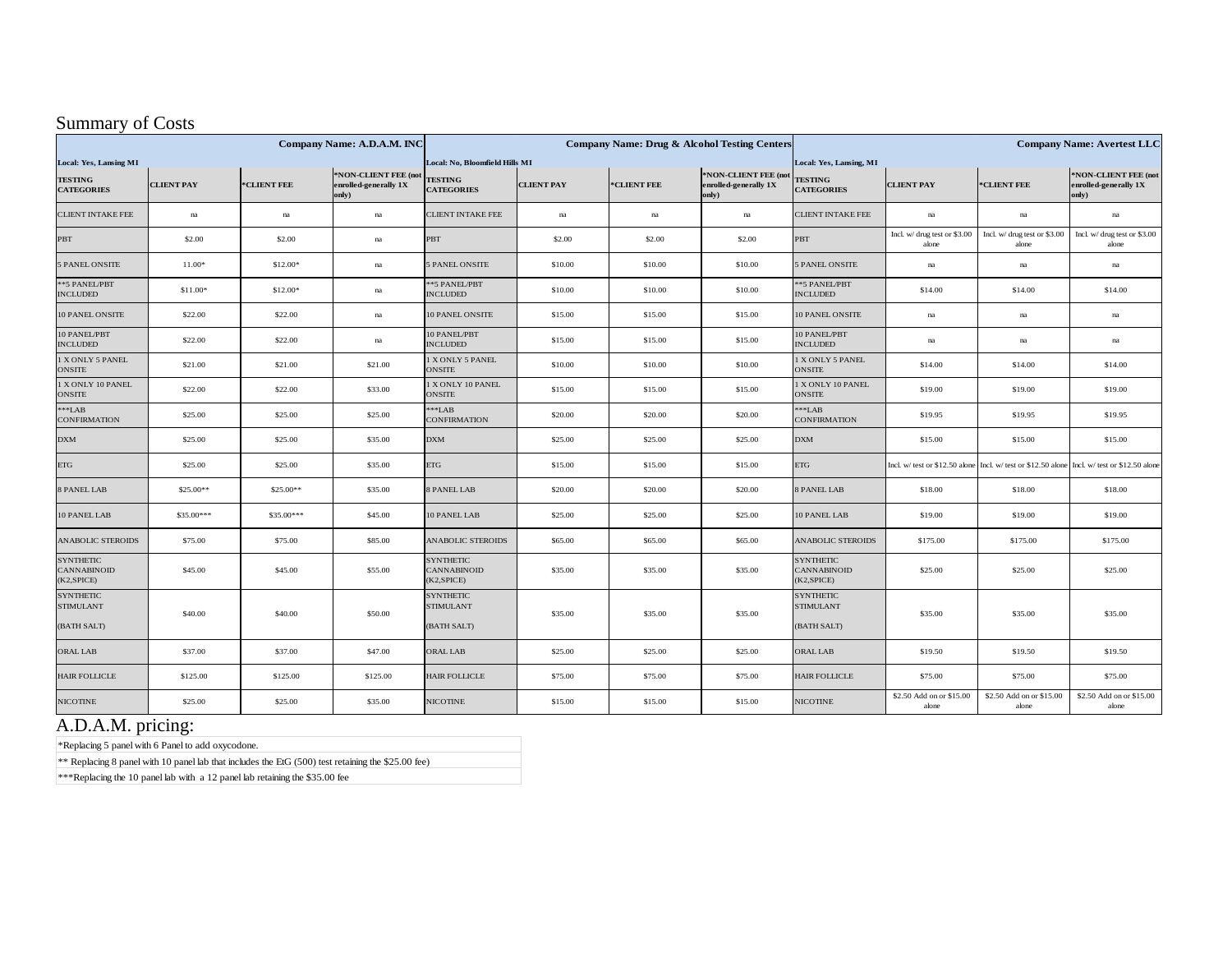Introduced by the Law & Courts and Finance Committees of the:

# INGHAM COUNTY BOARD OF COMMISSIONERS

### **RESOLUTION TO AUTHORIZE ENTERING A CONTRACT WITH ALCOHOL DRUG ADMINISTRATIVE MONITORING, INC. FOR DRUG TESTING AND BREATHALYZER SERVICES**

WHEREAS, the current contract entered between Ingham County and Alcohol Drug Administrative Monitoring, Inc. for drug and breathalyzer testing services will expire on December 31, 2016; and

WHEREAS, the 30<sup>th</sup> Judicial Circuit Court through Pretrial Services, Circuit Court Adult Probation, Swift and Sure Sanctions Probation Program, Mental Health Court and Family Division, including Friend of the Court and Juvenile Division (hereafter referred to as "referral sources") clients require ongoing testing services that are administered in compliance with all County requirements including laboratory testing at predetermined frequencies in conjunction with instant testing and approved chain of custody protocols; and

WHEREAS, in the absence of any monetary subsidy provided by Ingham County, it is critical that client pay testing services be available at a level that is not overly burdensome to clients referred from the above County referral sources; and

WHEREAS, client pay and testing services to be reimbursed by the Circuit Court will be charged pursuant to a fee schedule that is agreeable to the Circuit Court; and

WHEREAS, funds were authorized in the FY2017 Court budget for testing services; and

WHEREAS, after distributing a Request for Proposals (RFP) for Drug and Breathalyzer Testing services; and, after receiving and evaluating the three responses, the Evaluation Committee recommends Alcohol Drug Administrative Monitoring, Inc. and has determined this vendor willing to provide testing services in compliance with testing needs and protocols as defined by Ingham County pursuant to the attached fee schedule for all clients referred by the above referral sources.

THEREFORE BE IT RESOLVED, that the Ingham County Board of Commissioners authorizes entering a contract with Alcohol Drug Administrative Monitoring, Inc. for drug and breathalyzer testing services for the period of January 1, 2017 through December 31, 2017 with automatic renewal for one year thereafter not to extend beyond the  $31<sup>st</sup>$  day of December, 2018.

BE IT FURTHER RESOLVED, that the Board Chairperson is authorized to sign any necessary contracts\subcontracts consistent with this resolution subject to approval as to form by the County Attorney.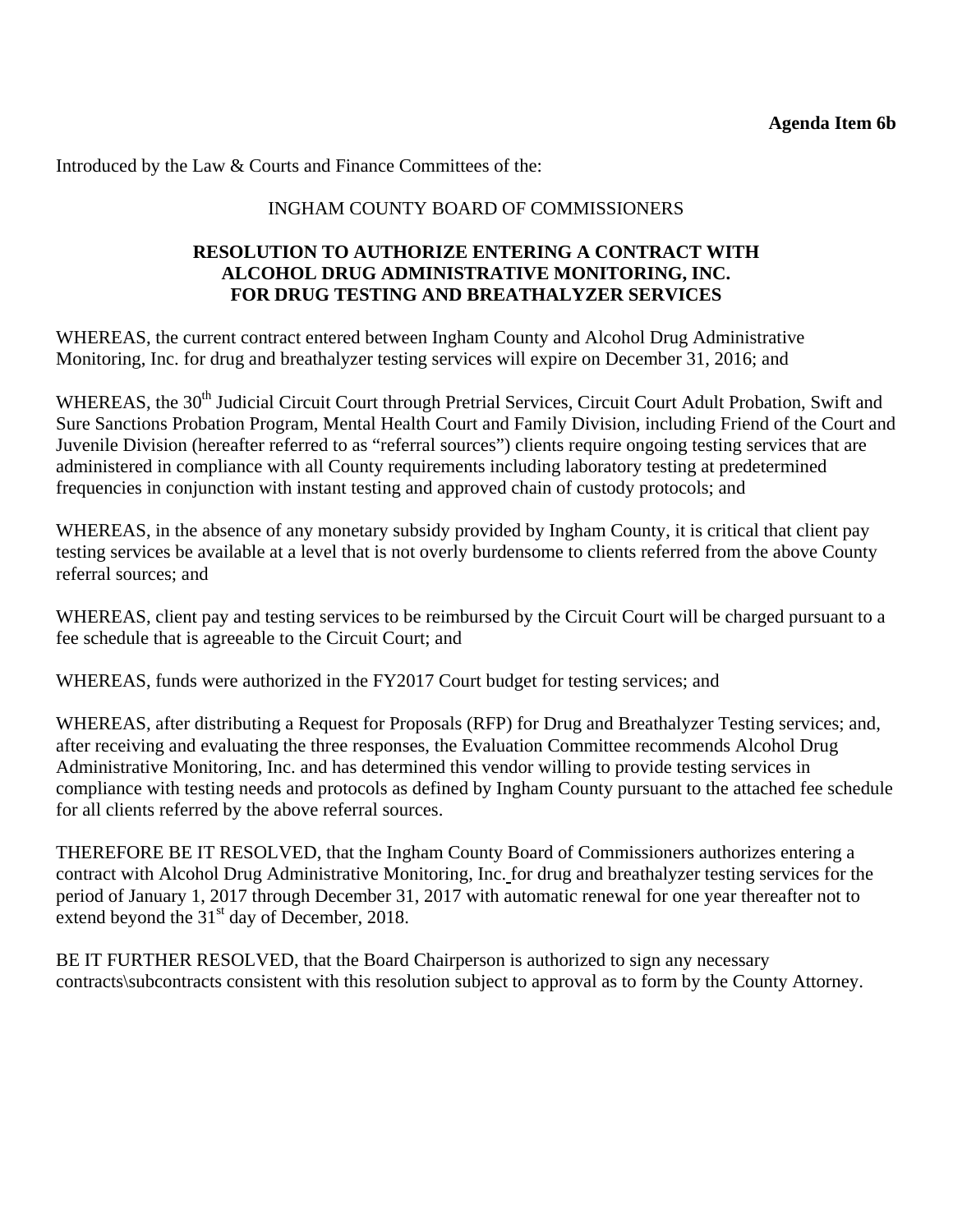<span id="page-24-0"></span>

| TO:             | Board of Commissioners, Law & Courts and Finance Committees                                                                                             |
|-----------------|---------------------------------------------------------------------------------------------------------------------------------------------------------|
| <b>FROM:</b>    | <b>Rick Terrill, Facilities Director</b>                                                                                                                |
| DATE:           | November 21, 2016                                                                                                                                       |
| <b>SUBJECT:</b> | A contract with Myers Plumbing & Heating to provide HVAC preventative maintenance services<br>six (6) times per year at thirteen $(13)$ 911 tower sites |
|                 | For the meeting agendas of: December 1 & December 7                                                                                                     |

# **BACKGROUND**

The previous maintenance contract with Walter Mechanical Services Inc. DBA: ATI Group expires on December 31, 2016. The contract with Myers Plumbing & Heating will be effective from January 1, 2017 through December 31, 2019, with an optional two (2) year renewal at the time of expiration.

# **ALTERNATIVES**

There are no alternatives for this project.

# **FINANCIAL IMPACT**

Myers Plumbing & Heating submitted the lowest responsive and responsible bid of \$46,425.00. They were chosen after going through a competitive bidding process and have the recommendation of both the Purchasing and Facilities Departments. Funds are available in the 911 Center contractual line item #261-32500-818000.

# **OTHER CONSIDERATIONS**

There are no other considerations for this project.

# **RECOMMENDATION**

Based on the information presented, I respectfully recommend approval of the attached resolution to support a contract with Myers Plumbing & Heating.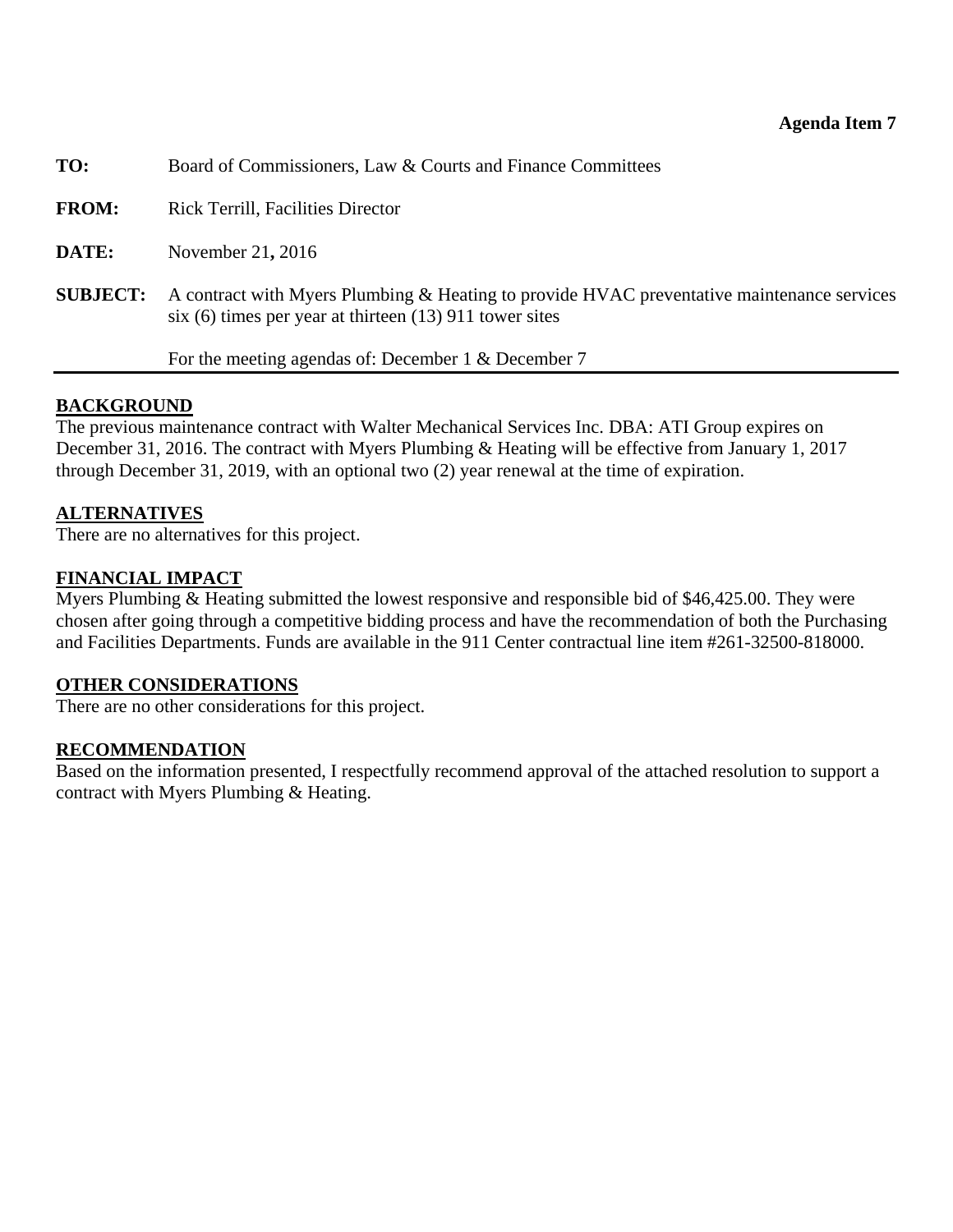### **Agenda Item 7**

| TO:   | Richard Terrill, Facilities Director                                                                                                              |
|-------|---------------------------------------------------------------------------------------------------------------------------------------------------|
| FROM: | James Hudgins, Director of Purchasing<br>jhudgins@ingham.org                                                                                      |
| DATE: | October 26, 2016                                                                                                                                  |
| RE:   | Memo of performance for RFP No. 176-16: Annual Heating, Ventilating $\&$ Air<br>Conditioning Preventive Maintenance, Repair, & Emergency Services |

Per your request, the Purchasing Department sought proposals from qualified and experienced heating, ventilation and air conditioning (HVAC) firms, licensed in the State of Michigan, interested in entering into a services agreement for HVAC preventative maintenance services six (6) times per year at thirteen (13) 911 tower sites. Other services required may include, but are not limited to, emergency HVAC repair services, miscellaneous repairs, replacements, and system operations at various facilities on a non-exclusive continuing annual basis for a period of three (3) years with an option for a 2-year renewal.

The RFP was advertised in the Lansing State Journal and City Pulse, and posted on the Ingham County Purchasing Department's website.

The Purchasing Department can confirm the following:

| Function                                  | Overall Number of   Number of Local |         |
|-------------------------------------------|-------------------------------------|---------|
|                                           | Vendors                             | Vendors |
| Vendor invited to propose                 | 60                                  |         |
| Vendor attending pre-bid/proposal meeting |                                     |         |
| Vendors responding                        |                                     |         |

A summary of the vendors' costs is on the next page.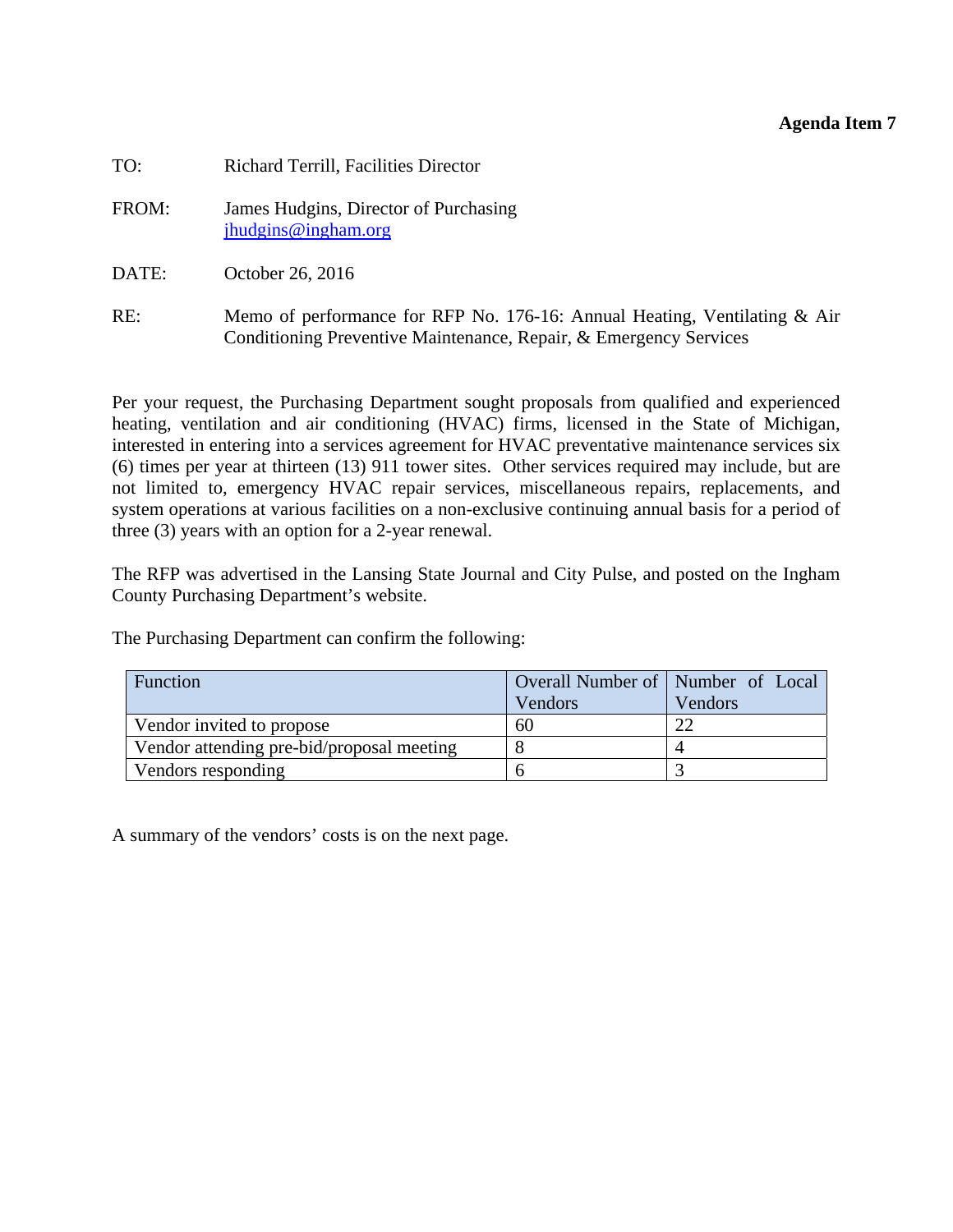|                                  | <b>VENDOR</b>    | <b>VENDOR</b> | <b>VENDOR</b>                  | <b>VENDOR</b>          | <b>VENDOR</b> | <b>VENDOR</b>   |
|----------------------------------|------------------|---------------|--------------------------------|------------------------|---------------|-----------------|
|                                  | <b>NAME</b>      | <b>NAME</b>   | <b>NAME</b>                    | <b>NAME</b>            | <b>NAME</b>   | <b>NAME</b>     |
|                                  | Myers            |               | Hurst                          |                        |               |                 |
|                                  | Plumbing $&$     | J.E.Johnson   | Mechnical                      | <b>Pleune Services</b> | Limbach       | T.H. Eifert     |
| <b>Local Preference</b>          | No, Clinton Cty. |               | No, Midland MI No, Belmont, MI | Yes, Lansing MI        | Yes, Lansing  | Yes, Lansing MI |
| Year 1 Cost                      | \$15,322.00      | \$19,520.00   | \$19,895.52                    | \$22,337.00            | \$25,332.00   | \$47,520.00     |
| Year 2 Cost                      | \$15,475.00      | \$20,496.00   | \$20,942.65                    | \$22,337.00            | \$25,332.00   | \$47,520.00     |
| Year 3 Cost                      | \$15,629.00      | \$21,520.00   | \$22,044.89                    | \$22,337.00            | \$25,332.00   | \$47,520.00     |
| Total:                           | \$46,426.00      | \$61,536.00   | \$62,883.06                    | \$67,011.00            | 75, 996.00    | \$142,560.00    |
| Yr 1, hourly rate reguluar hours | \$90.00          | \$155.00      | \$104.82                       | \$91.00                | \$95.00       | \$96.00         |
| Yr 1, hourly rate after hours    | \$135.00         | \$232.50      | \$157.83                       | \$182.00               | \$125.00      | \$144.00        |
| Yr 2, hourly rate reguluar hours | \$90.00          | \$162.75      | \$106.82                       | \$91.00                | \$95.00       | \$96.00         |
| Yr 2, hourly rate after hours    | \$135.00         | \$244.00      | \$160.23                       | \$182.00               | \$125.00      | \$144.00        |
| Yr 3, hourly rate reguluar hours | \$90.00          | \$170.00      | \$108.82                       | \$91.00                | \$95.00       | \$96.00         |
| Yr 3, hourly rate after hours    | \$135.00         | \$255.00      | \$163.23                       | \$182.00               | \$125.00      | \$144.00        |

#### SUMMARY OF COSTS

You are now ready to complete the final steps in the process: 1) Evaluate the submissions based on the criteria established in the RFP; 2) confirm funds are available; 3) submit evaluation to the Purchasing Department with your recommendation; 4) write a memo of explanation; and, 5) prepare a resolution for Board approval.

For construction projects over \$10,000 preconstruction meetings are required. Please make sure the Purchasing Department is invited and is able to attend such meetings to ensure all contractors are in compliance with prevailing wages and proper bonding.

This Memorandum is to be included with your memo and resolution submission to the "resolutions group" as acknowledgement of the Purchasing Department's participation in the proposal process.

If I can be of further assistance, please email  $\frac{1}{h}$ udgins@ingham.org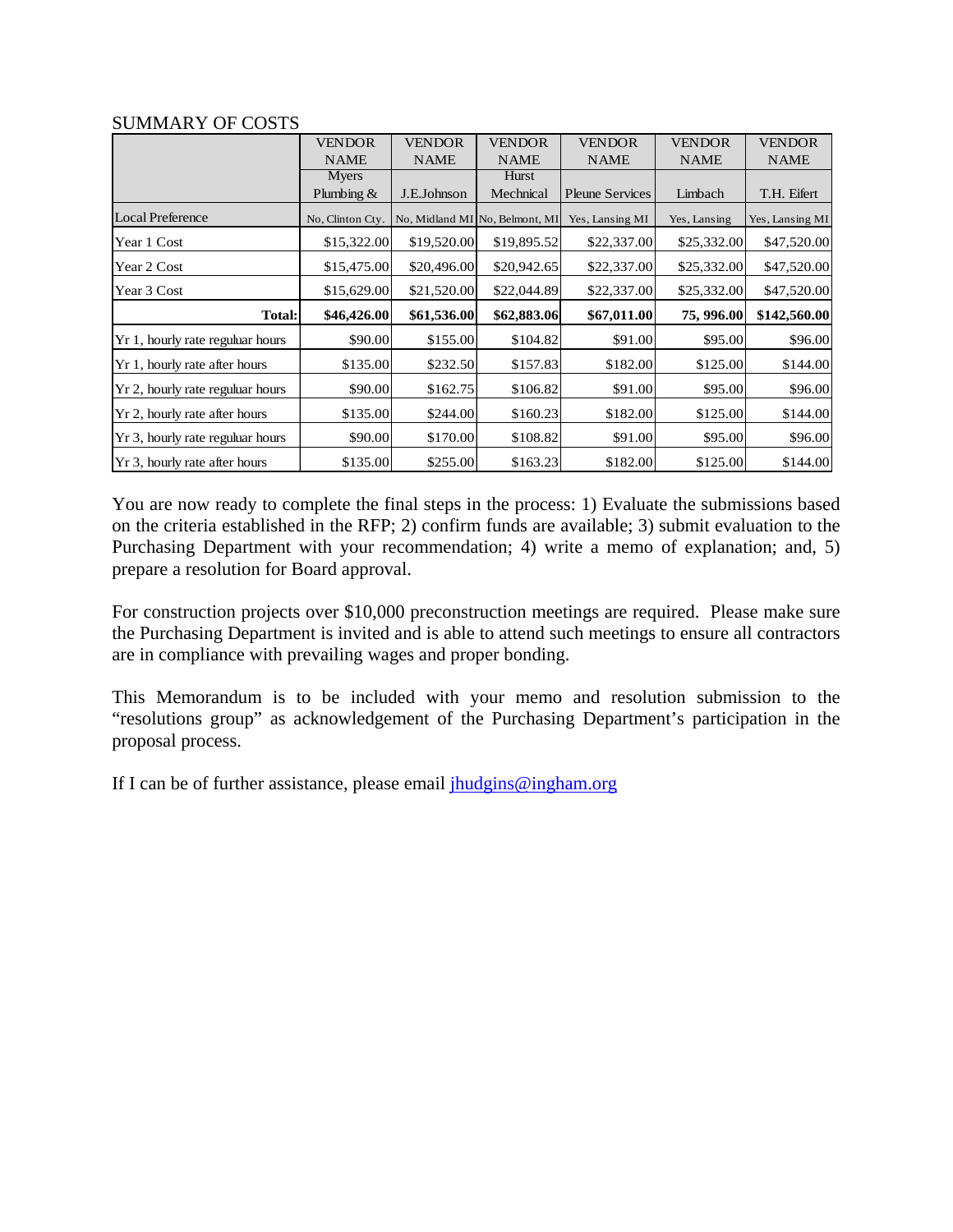Introduced by the Law & Courts and Finance Committees of the:

# INGHAM COUNTY BOARD OF COMMISSIONERS

### **RESOLUTION AWARDING A CONTRACT TO MYERS PLUMBING & HEATING TO PROVIDE HVAC PREVENTATIVE MAINTENANCE SERVICES SIX (6) TIMES PER YEAR AT THIRTEEN (13) 9-1-1 TOWER SITES**

WHEREAS, the previous maintenance contract with Walter Mechanical Services Inc. DBA: ATI Group expires on December 31, 2016; and

WHEREAS, the contract with Myers Plumbing & Heating will be effective from January 1, 2017 through December 31, 2019, with an optional two (2) year renewal at the time of expiration; and

WHEREAS, both the Purchasing and Facilities Departments agree that a contract be awarded to Myers Plumbing & Heating who submitted the lowest responsive and responsible bid of \$46,425.00; and

WHEREAS, funds for this project are available in the 911 Center contractual line item #261-32500-818000.

THEREFORE BE IT RESOLVED, that the Ingham County Board of Commissioners hereby authorizes awarding a contract to Myers Plumbing & Heating, Inc., 16825 Industrial Parkway, Lansing, Michigan 48906, to provide HVAC Preventative Maintenance services six (6) times per year at thirteen (13) 911 tower sites.

BE IT FURTHER RESOLVED, the Ingham County Board of Commissioners authorizes the Board Chairperson to sign any necessary documents that are consistent with this resolution and approved as to form by the County Attorney.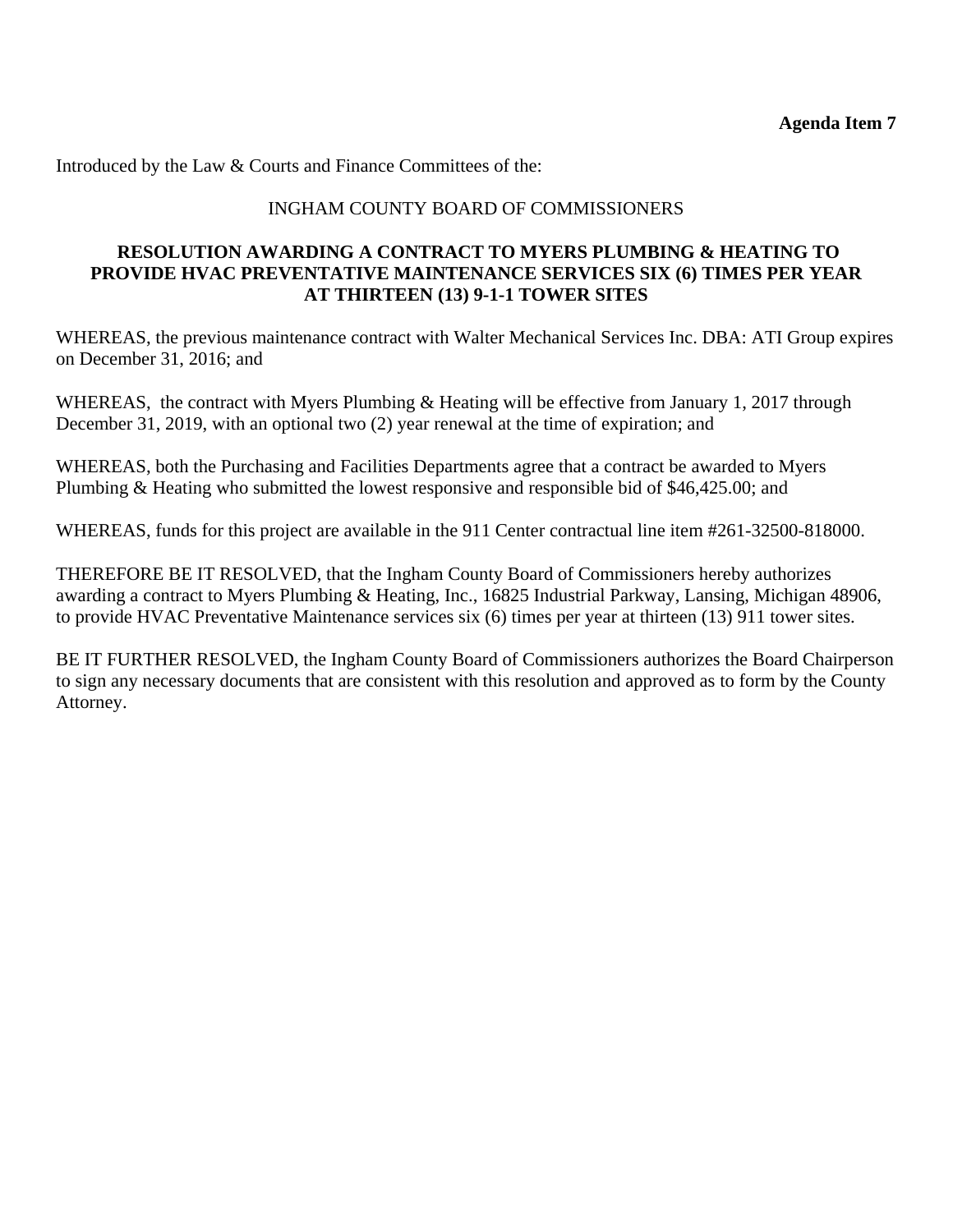<span id="page-28-0"></span>

| TO:   | Law and Courts Committee<br><b>Finance Committee</b>                 |
|-------|----------------------------------------------------------------------|
| FROM: | George M. Strander<br>Probate Court Administrator & Probate Register |
| DATE: | November 10, 2016                                                    |
| RE:   | Contracts                                                            |

For many years the Probate Court has contracted with local attorneys to provide respondent legal representation services in involuntary mental illness matters and general Probate matters as well as respondent guardian ad litem services, and for most of those years the compensation was not increased. The compensation to the attorneys providing MI attorney services (\$10,300 per year), providing general Probate attorney services (\$17,510 per year), and providing GAL services (\$74,160) was increased the first time by 3% last year to partly compensate for the increase in the cost of living over the years. We calculate that one more increase of 3% will fully compensate them for several years of no compensation increases.

Attorneys Michael Staake and William Metros have provided MI attorney services for several years and we would like them to continue doing so in 2017. Attorneys Robert Refior and Elias Kafantaris have provided general Probate attorney and GAL services for several years and we would like them to continue doing so in 2017.

For the 2017 GF budget, the Probate Court requested and received from the Board of Commissioners additional funds so as to increase each above contract amount by another 3%. This translates into a \$3059 total increase over all three contracts: \$309 for MI attorney services, with the new total of \$10,609; \$525 for general Probate attorney services, with the new total of \$18,035; and \$2225 for GAL services, with a new total of \$76,385).

We are requesting authorization to use the budgeted funds to enter into contracts with the aforementioned attorneys for the same services as covered in earlier years but at the slightly increased contract amounts.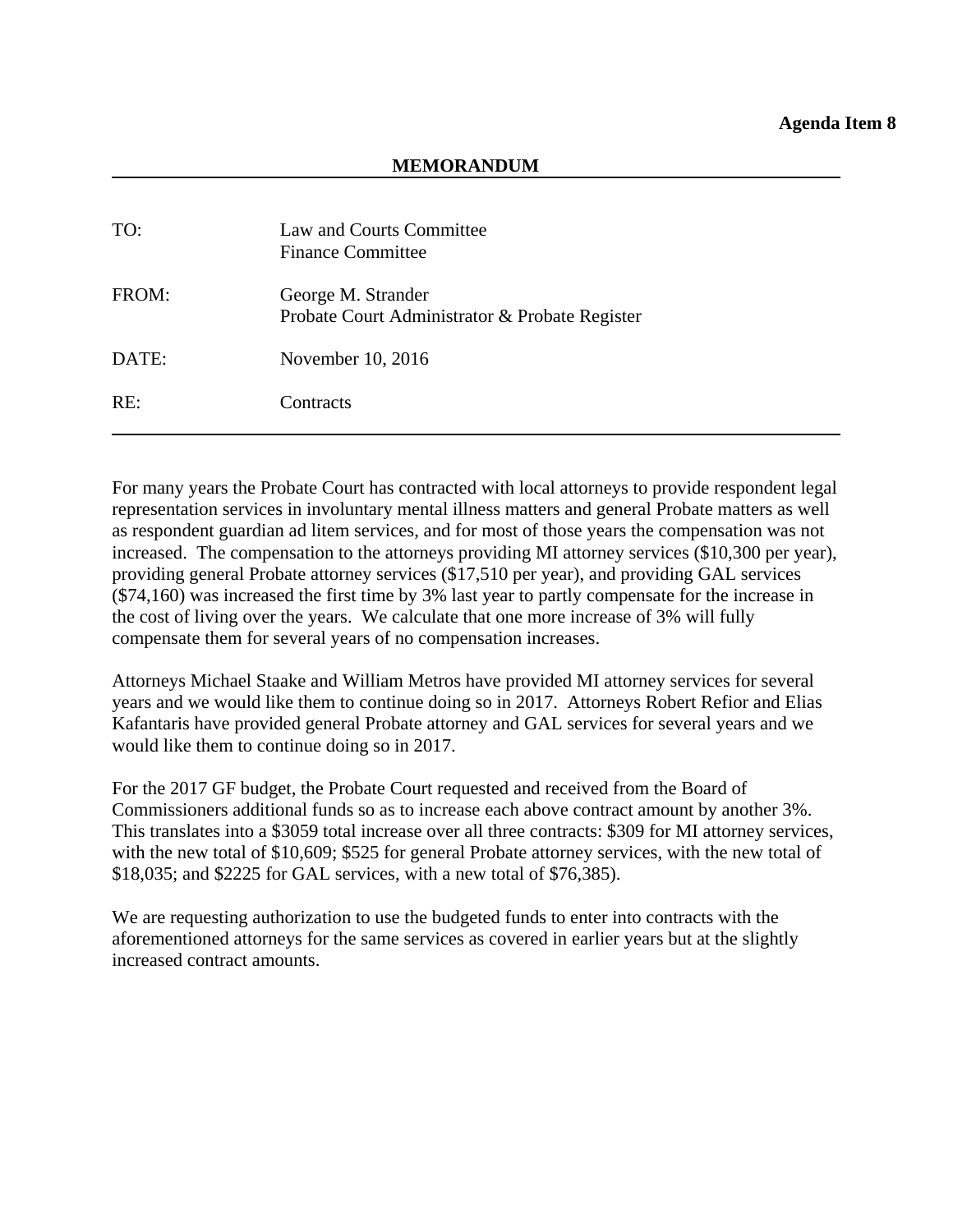Introduced by the Law & Courts and Finance Committees of the:

# INGHAM COUNTY BOARD OF COMMISSIONERS

# **RESOLUTION AUTHORIZING CONTRACTS WITH ATTORNEYS FOR SERVICE ON MENTAL ILLNESS AND GENERAL PROBATE MATTERS**

WHEREAS, For many years the Probate Court has contracted with local attorneys to provide respondent legal representation services in involuntary mental illness (MI) matters and general Probate matters as well as respondent guardian ad litem (GAL) services; and

WHEREAS, The compensation to the attorneys providing MI attorney services (\$10,300 per year), providing general Probate attorney services (\$17,510 per year), and providing GAL services (\$74,160) was increased by 3% last year to partly compensate for cost-of-living increases over the years; and

WHEREAS, Attorneys Michael Staake and William Metros have provided MI attorney services for several years and the Probate Court would like them to continue doing so in 2017; and attorneys Robert Refior and Elias Kafantaris have provided general Probate attorney and GAL services for several years and the Probate Court would like them to continue doing so in 2017; and

WHEREAS, for the 2017 GF budget, the Probate Court requested and received from the Board of Commissioners additional funds so as to increase each above contract amount by 3%, which translates into a \$3,059 total increase over all three contracts (\$309 for MI attorney services, with the new total of \$10,609; \$525 for general Probate attorney services, with the new total of \$18,035; and \$2,225for GAL services, with a new total of \$76,385).

THEREFORE BE IT RESOLVED, the Ingham County Board of Commissioners authorizes entering into contracts with attorneys Michael Staake and William Metros for providing representation in involuntary mental illness attorney services up to \$10,609 for the time period of January 1, 2017 through December 31, 2017.

 BE IT FURTHER RESOLVED , that the Ingham County Board of Commissioners authorizes entering into contracts with attorneys Robert Refior and Elias Kafantaris for providing representation in general Probate matters up to \$ 18,035 as well as respondent guardian ad litem (GAL) attorney services up to \$ 76,385 for the time period of January 1, 2017 through December 31, 2017.

BE IT FURTHER RESOLVED, that the Chairperson of the Ingham County Board of Commissioners is hereby authorized to sign any necessary contract documents on behalf of the County after approval as to form by the County Attorney.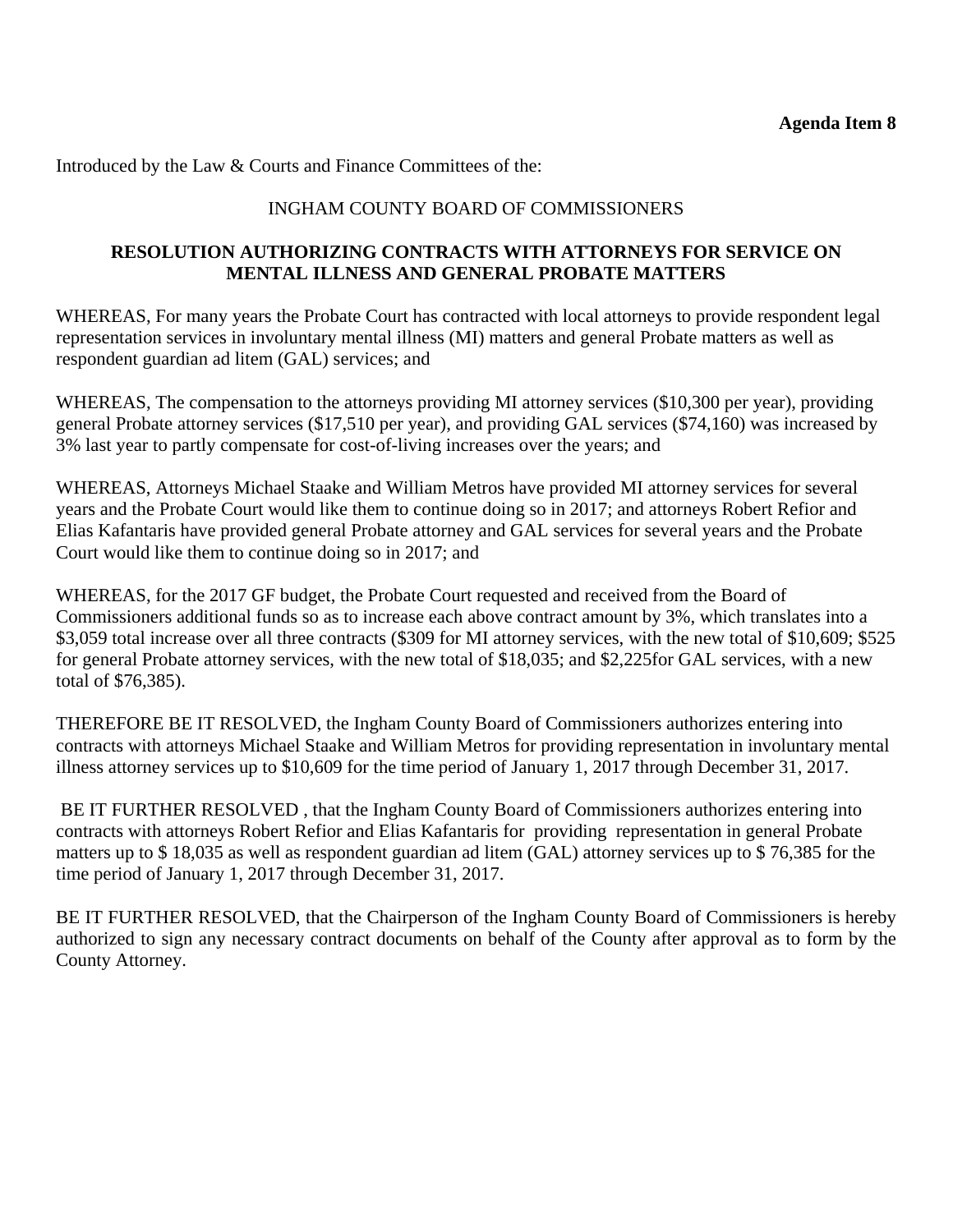# **Agenda Item 9a**

<span id="page-30-0"></span>

| TO: | Law & Courts Committee |  |
|-----|------------------------|--|
|-----|------------------------|--|

- **FROM:** Major Joel Maatman
- **DATE:** November 15, 2015
- **RE:** Retirement Resolution for Undersheriff Allan C. Spyke

Summary of Proposed Action: This resolution will honor retiring Undersheriff Allan C. Spyke of the Ingham County Sheriff's Office for his dedicated 39 years of law enforcement career protecting the citizens of Ingham County.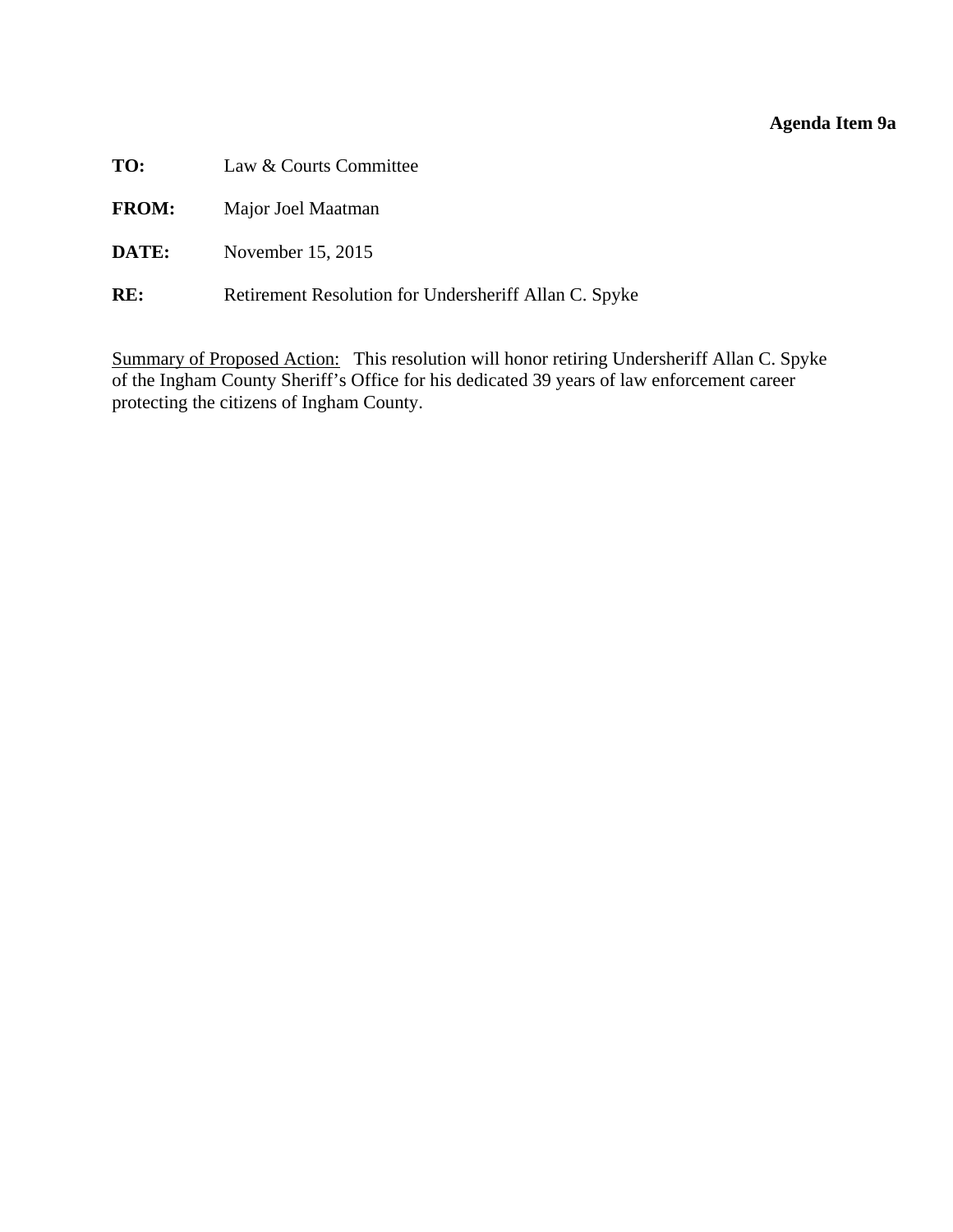Introduced by the Law & Courts Committee of the:

# INGHAM COUNTY BOARD OF COMMISSIONERS

# **RESOLUTION TO HONOR UNDERSHERIFF ALLAN C. SPYKE OF THE INGHAM COUNTY SHERIFF'S OFFICE**

WHEREAS, Undersheriff Allan Spyke started his law enforcement career in 1977 with the Delhi Township Police Department as a Deputy Sheriff; and

WHEREAS, Allan was assigned to the Tri-County Metro Narcotics Squad in 1987, serving with this regional team for three years and an undercover officer and narcotics investigator; and

WHEREAS, in 1990, Undersheriff Spyke was promoted the rank of Sergeant by Sheriff Wriggelsworth after Delhi Township closed their police operations to contract police services with the Sheriff's Office; and

WHEREAS, in 1994, he was named the Ingham County Animal Control Director, serving in that capacity for four years before returning to the Sheriff's Office in 1998 where he was appointed to Sheriff Wriggelsworth' administrative staff as Major of Staff Services; and

WHEREAS, in 2007, Allan was appointed to the position of Chief Deputy and later in 2007 to the office of Undersheriff; and

WHEREAS, during his long distinguished career serving the citizens of Ingham County, Undersheriff Spyke served on many community boards, including serving as Chairperson for Ingham County Triad, Michigan Animal health Foundation, Vice chair for the Ingham County Sobriety Court Foundation, and the Ingham County 911 Advisory Committee as Chair of the Governance Committee during the creation of the Ingham County 911 Center; and

WHEREAS, Undersheriff Spyke was a proud graduate of Okemos High School, Lansing Community College and the Mid-Michigan Police Academy, the FBI National Academy, Michigan State University where he obtained his Bachelor of Arts with Honor in Criminal Justice and his Master of Science in Criminal Justice; and

WHEREAS, during his law enforcement career, Undersheriff Spyke was the recipient of many police and community awards and recognized as an outstanding police administrator amongst the Tri County Police agencies; and

WHEREAS, after 39 years of dedicated service to the citizens of Ingham County, Undersheriff Allan C. Spyke is ending his law enforcement career on December 31, 2016.

THEREFORE IT BE RESOLVED, that the Ingham County Board of Commissioners hereby honors Undersheriff Alan C. Spyke for his 39 years of dedicated police service to the citizens of the great State of Michigan, and wishes him continued success in all of his future endeavors.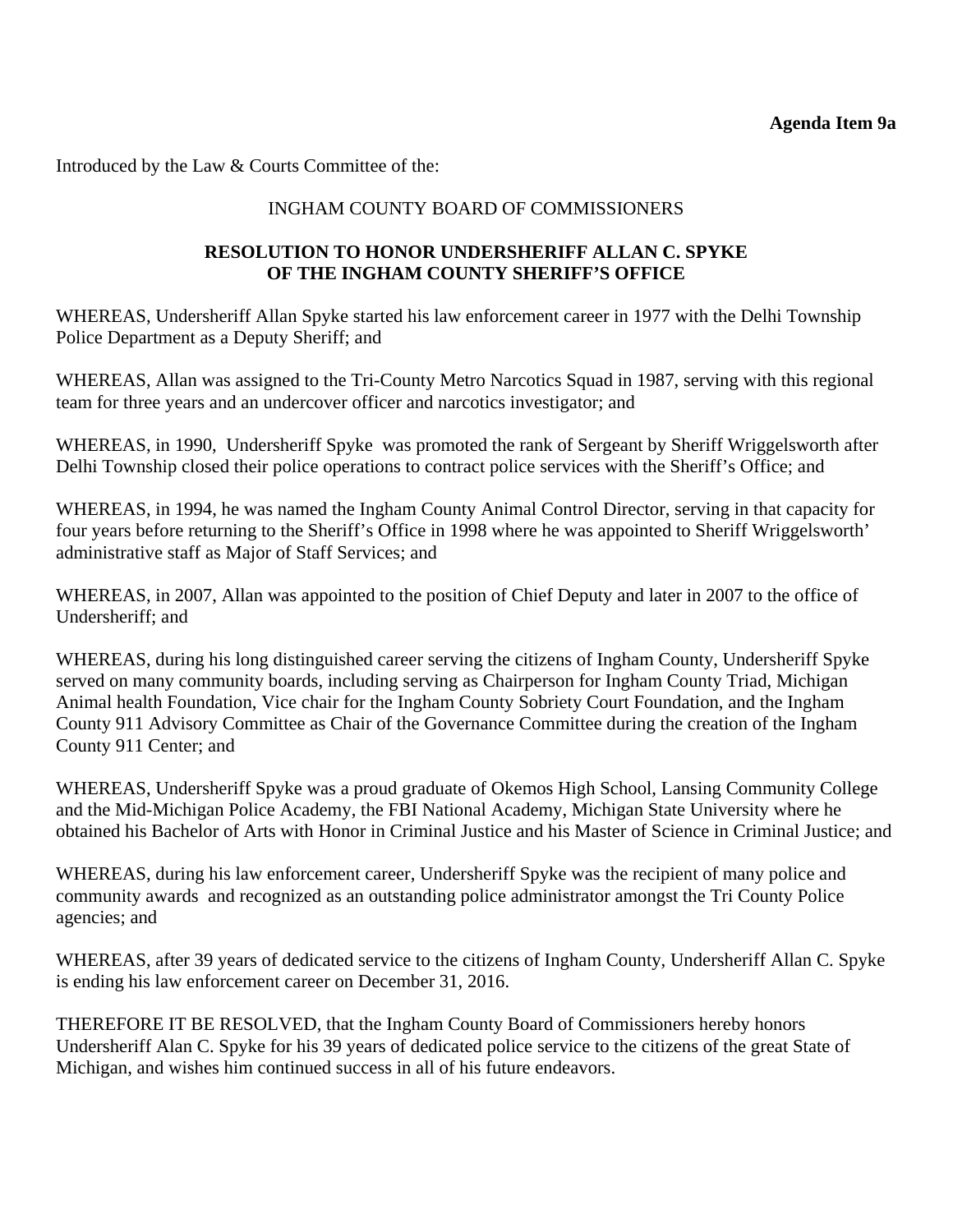#### **Agenda Item 9b**

<span id="page-32-0"></span>

| TO:   | Law & Courts Committee<br><b>Finance Committee</b>                                                                                                                        |
|-------|---------------------------------------------------------------------------------------------------------------------------------------------------------------------------|
| FROM: | Major Maatman, Field & Staff Services Administrator                                                                                                                       |
| DATE: | Oct 24, 2016                                                                                                                                                              |
| RE:   | RESOLUTION TO PURCHASE NEW TASERS FOR THE SHERIFF'S<br>SERVICES DIVISION<br>USING<br>2016<br><b>OFFICE</b><br><b>FIELD</b><br><b>CAPITAL</b><br><b>IMPROVEMENT FUNDS.</b> |

This resolution is for the approval to purchase Ten (10) new Tasers and associated equipment for the Sheriff's Office Field Services Division, using 2016 Capital Improvement funds.

Specifically, these Ten (10) new Tasers and their associated equipment will supplement the total number of Tasers the Sheriff's Office has for Field Services, as well as replace outdated and broken Tasers already assigned to patrol operation. The goal in this purchase is to have enough Tasers to assign one to each assigned Patrol Deputy. Currently each deputy checks out a Taser when they come to work. Assigning a single Taser to each Deputy will quicken daily prep time as well as better account for operation of the equipment. Tasers are an important officer safety issue which protects not only the deputies but, citizens and inmates from injury. The use of Tasers also limits county liability and is fully supported by our insurance carrier MMRMA.

Taser Corporation is a single source company.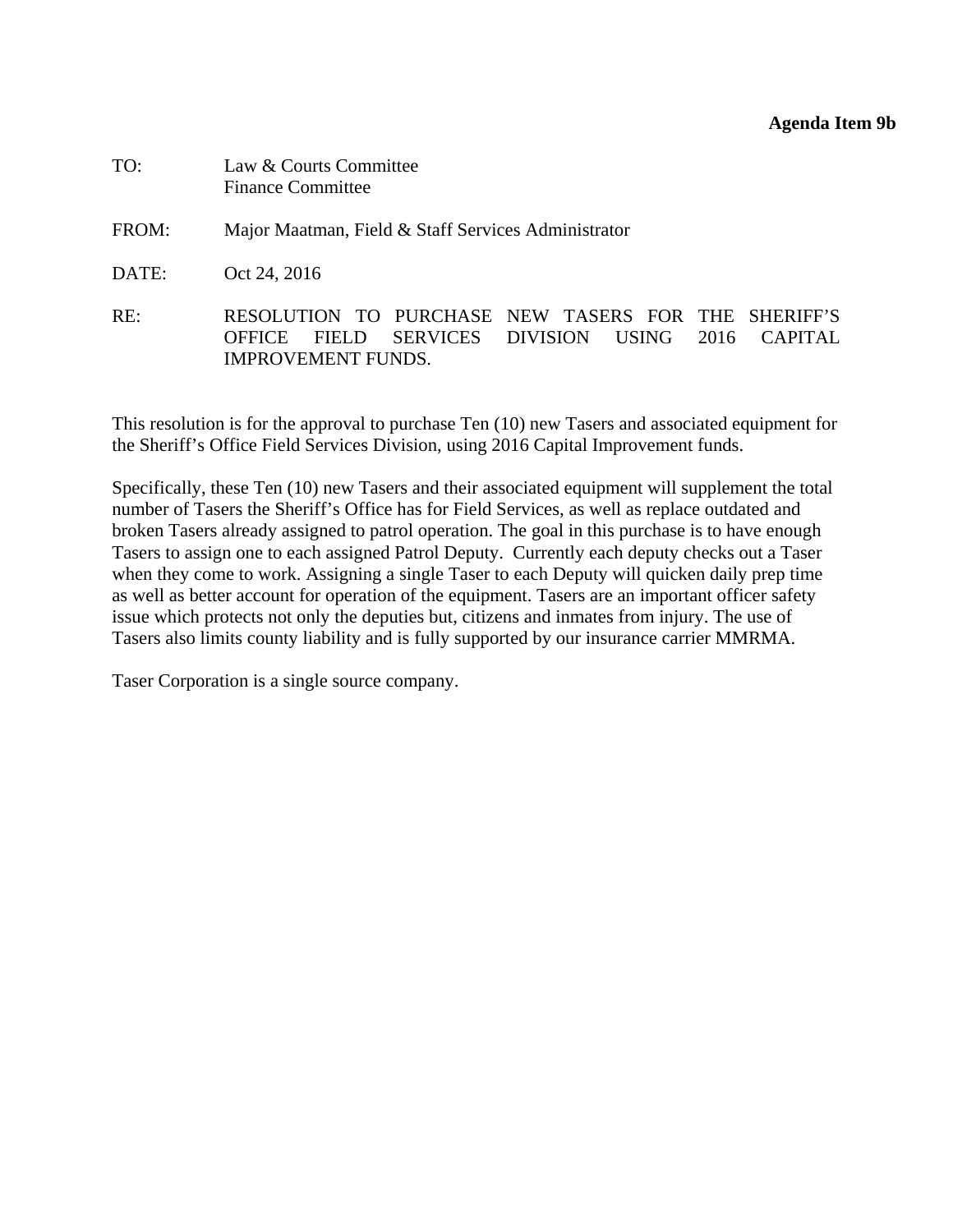Introduced by the Law & Courts and Finance Committees of the:

# INGHAM COUNTY BOARD OF COMMISSIONERS

# **RESOLUTION TO PURCHASE TEN NEW TASERS FOR THE SHERIFF'S OFFICE FIELD SERVICES DIVISION USING 2016 CAPITAL IMPROVEMENT FUNDS**

WHEREAS, the Ingham County Sheriff's Office is responsible for police patrols for Ingham County; and

WHEREAS, MMRMA the county insurance carrier fully supports their clients obtaining Tasers as a tool to maintain safe and secure operations in daily police patrols; and

WHEREAS, Deputies properly equipment and trained with functional, up to date Tasers have greatly limited use of force complaints, deadly force situations and legal issues since the initial release of these police tools; and

WHEREAS, the Sheriff's Office has determined the need to purchase Ten (1O) new Tasers and associated Taser equipment to replace old, outdated and broken Tasers to our Field Services Division; and

WHEREAS, the purchase order also includes needed updated holsters, batteries and cartridges for deployment and certification training; and

WHEREAS, Taser Corporation is a single source company for this equipment; and

WHEREAS, the total expenditure for this proposal is not to exceed \$11,000.00.

THEREFORE BE IT RESOLVED, the Ingham County Board of Commissioners authorizes the Sheriff's Office to purchase Ten (10) Tasers and associated equipment from Taser International for a total not to exceed \$11,000 from the 2016 CIP budget.

BE IT FURTHER RESOLVED that the Administrator /Controller is directed to make the necessary adjustments to the 2016 Sheriff's Office budget.

BE IT FURTHER RESOLVED that the Ingham County Board of Commissioners authorizes the Board Chairperson to sign any necessary contract documents or purchase documents that are consistent with this resolution and approved as to form by the County Attorney.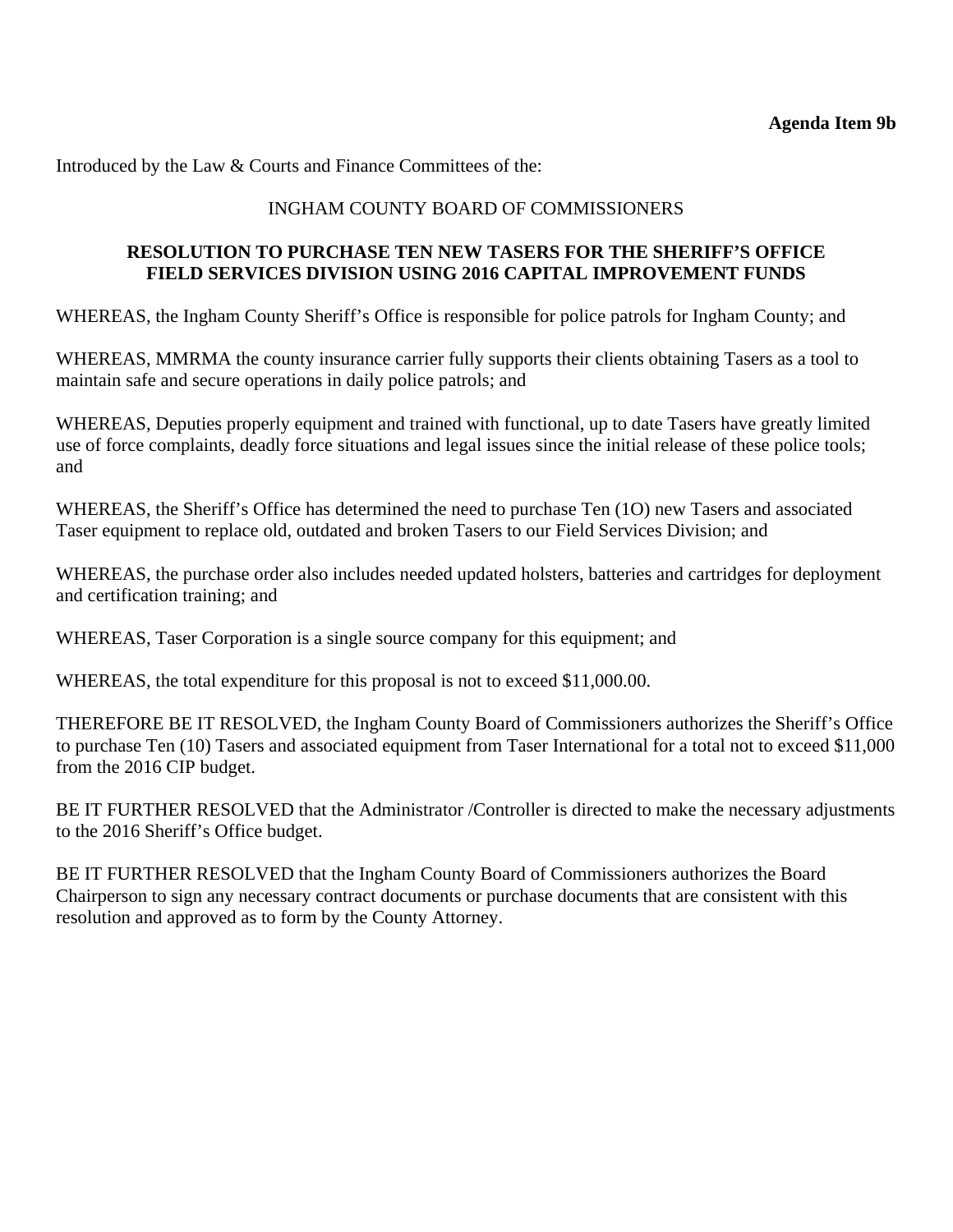#### **Agenda Item 9c**

<span id="page-34-0"></span>

| TO:          | Law & Courts and Finance Committees                           |
|--------------|---------------------------------------------------------------|
| <b>FROM:</b> | Major Sam L. Davis                                            |
| DATE:        | November 17, 2016                                             |
| RE:          | Inter- Governmental Agreement between Wayne and Ingham County |

Commissioners,

This resolution will authorize Ingham County and the Ingham County Sheriff's Office to enter into a contract with Wayne County to rent a minimum of 50 and up to 70 beds at a cost of \$45.00 per day per bed for two years effective January 1, 2017 through January 1, 2019.

The funds received by the county for leasing these contractual beds are used to reduce the general fund cost of operating the jail

Financial Implications:

#### **2017 Annual Revenue for this contract.**

50 beds X \$45 per day = \$2,250 per day X 365 days = \$821,250

Up to 70 beds X  $$45$  per day =  $$3,150$  per day X 365 days = up to  $$1,149,750$ 

The revenue anticipated from renting 100 beds from the Michigan Department of Corrections (MDOC) was budgeted at \$ 1,314,000 in the 2017 budget.

100 beds X \$36 per day = \$3,600 per day X 365 days = \$1,314,000

As of this date, we are still awaiting a final decision by the MDOC on the rental of up to 70 beds after they canceled our initial contract for 100 beds. (See attached letter) If we are successful, we would rent additional beds to them to make up any shortfalls in the 2017 budgeted revenue of \$1,314,000.

I recommend your approval.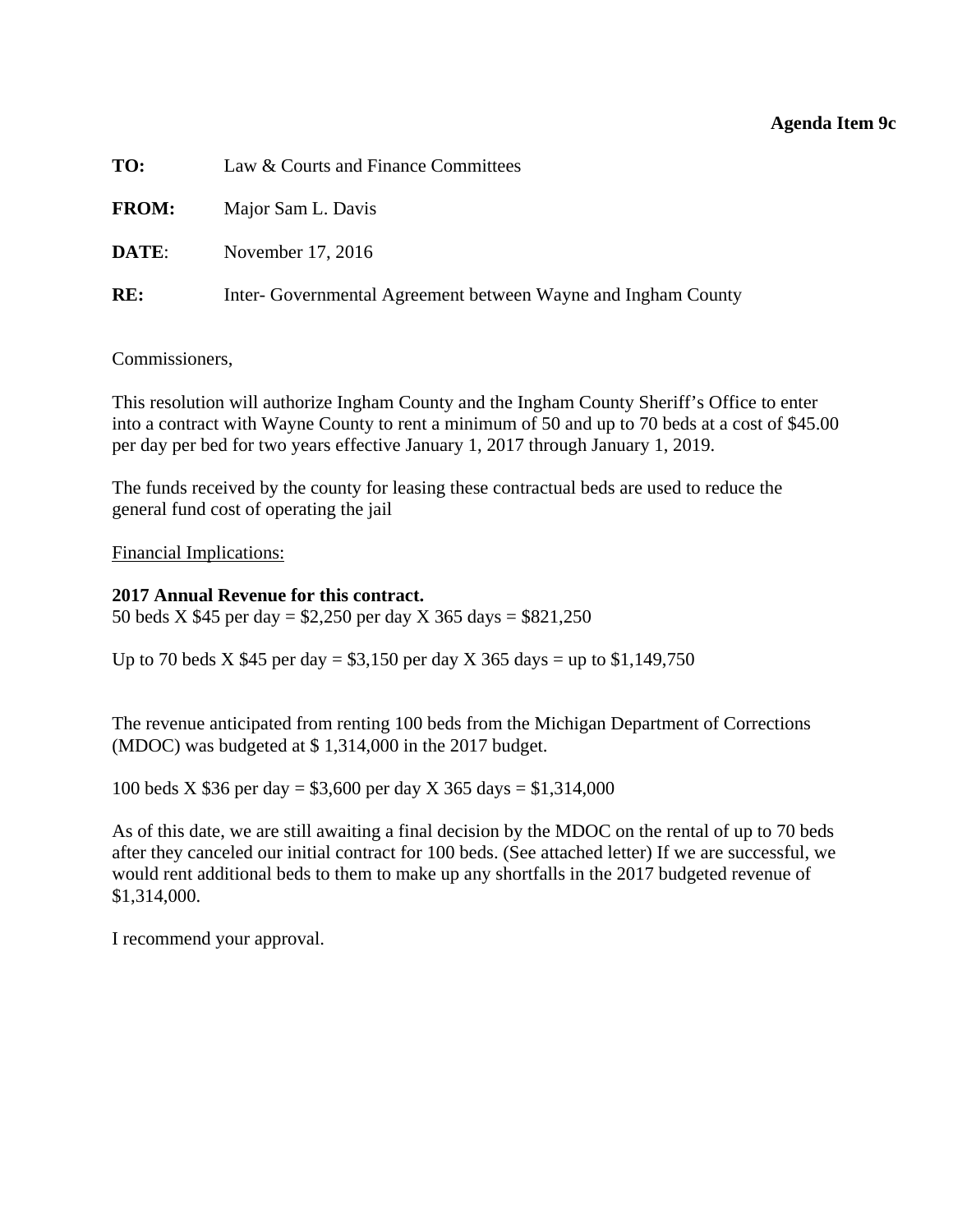Introduced by the Law & Courts and Finance Committees of the:

# INGHAM COUNTY BOARD OF COMMISSIONERS

### **RESOLUTION AUTHORIZING THE INGHAM COUNTY SHERIFF'S OFFICE TO ENTER AN INTER-AGENCY AGREEMENT WITH WAYNE COUNTY TO RENT A MINIMUM OF 50 UP TO 70 BEDS TO THE WAYNE COUNTY SHERIFF'S OFFICE**

WHEREAS, the Ingham County Jail (Jail) has an established design rated capacity of 665 beds, (511 beds are currently utilized due to the previous closure of Post 3, 6, and 7) which includes 472 County beds (412 County beds are being utilized as a result of the previous closures) and 100 contractual beds; and

WHEREAS, the funds received by the County for leasing the contractual beds are used to reduce the general fund cost of operating the Jail; and

WHEREAS, the Ingham County Sheriff's Office has negotiated an agreement to rent a minimum of 50 and up to 70 beds as needed at a cost of \$45.00 per day per bed, up to but not to exceed \$1,149,750 effective January 1, 2017 through January 1, 2019; and

WHEREAS, the revenue to be received from the renting of the 50 beds, which is anticipated to be \$821,250 is in the 2017 budget.

THEREFORE BE IT RESOLVED, that the Ingham County Board of Commissioners authorizes entering into contract with Wayne County to rent a minimum of 50 and up to 70 beds as needed, at a cost of \$45.00 per day per bed, for a minimum of \$821,250 and up to \$1,149,750 annually, effective January 1, 2017 through December 31, 2018.

BE IT FURTHER RESOLVED, the Ingham County Board of Commissioners authorizes the Board Chairperson and the Sheriff to sign all necessary contract documents consistent with this resolution upon review and approval as to form by the County Attorney.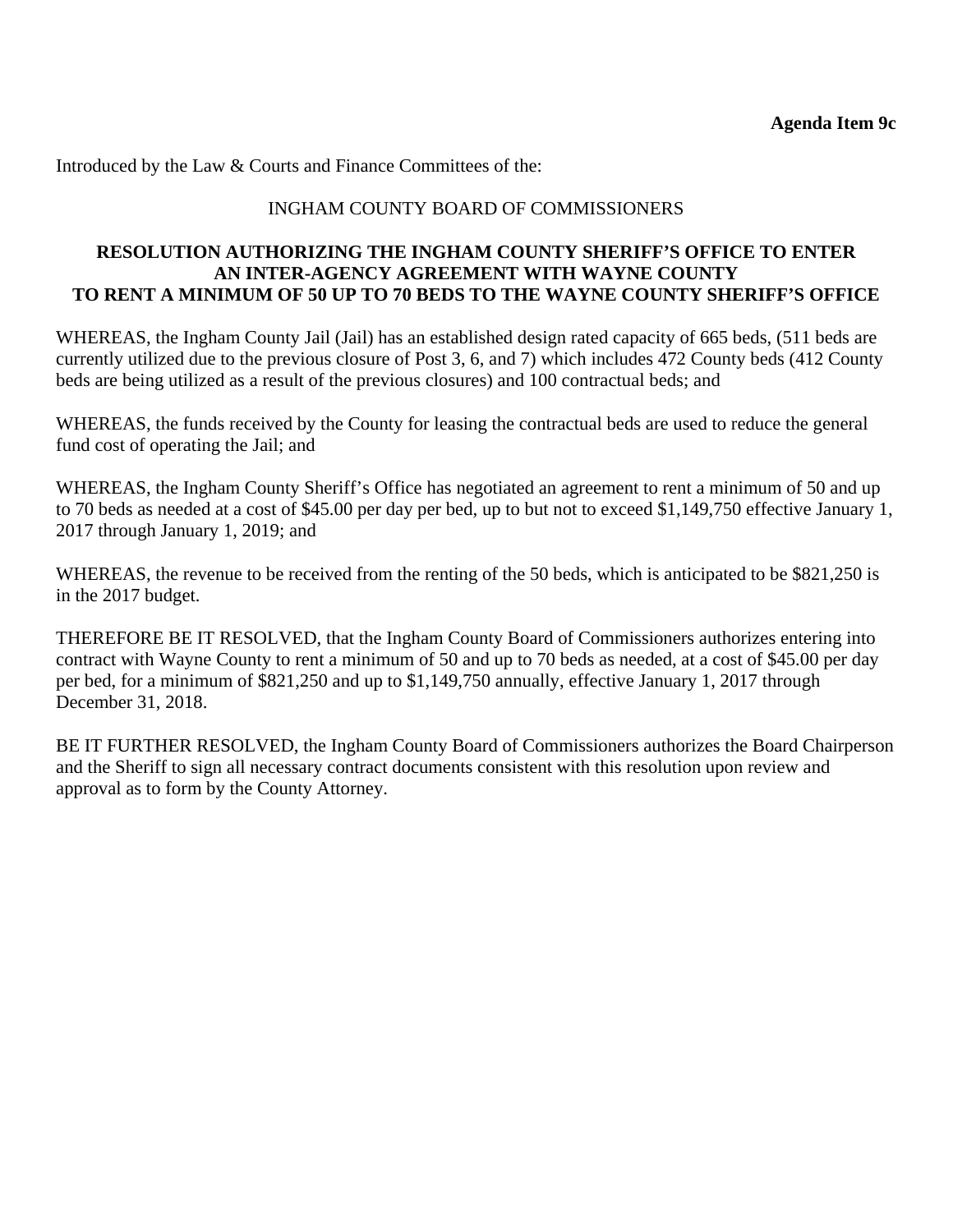<span id="page-36-0"></span>

| <b>SUBJECT:</b> | Resolution Approving Various Contracts for the 2017 Budget Year<br>for the meeting agendas of December 1st, 5th, 6th and 7th |
|-----------------|------------------------------------------------------------------------------------------------------------------------------|
| DATE:           | 11/18/2016                                                                                                                   |
| <b>FROM:</b>    | Jill Bauer, Administrative Analyst                                                                                           |
| TO:             | Board of Commissioners Finance and Liaison Committees                                                                        |

### **BACKGROUND**

This resolution will approve the attached list of contracts for the 2017 budget year. The list consists only of contracts that are included in the 2017 Adopted Budget. If a contract later exceeds the budgeted amount, a resolution will need to be brought before the Board of Commissioners approving the increased amount. In addition, a separate Board resolution will be required if there is a change in employee status or increase in the total number of employees.

The county contract approval process, as amended by Resolution #09-095 provides that any contract over \$5,000 must be approved by the Board of Commissioners. This resolution includes various routine contract renewals in order to reduce the number of separate resolutions needed to approve contracts. The liaison committees may decide that there are some contracts included on this list that would better be considered as separate resolutions. Those contracts will be removed from this resolution before the passage by the Board of Commissioners, and will be brought back before the Board as separate resolutions at a later date.

Based on Resolution #16-443, the Budget Office will be using the Consumer Price Index's Annual Inflation rate (0.9% for 2017) or 1%, whichever is greater to determine if the contract falls within the Board of Commissioners' Guidelines. Expenditure contracts with a 2017 increase of 1% or less are the only ones included in this resolution.

#### **ALTERNATIVES**

This process is in place to reduce the number of contracts that have to go the Board of Commissioners each year.

#### **FINANCIAL IMPACT**

Budgets were approved in the 2017 Budget for the contracts included in the list attached.

#### **OTHER CONSIDERATIONS**

None.

# **RECOMMENDATION**

The budget office recommends approving the attached contracts for the 2017 Budget year.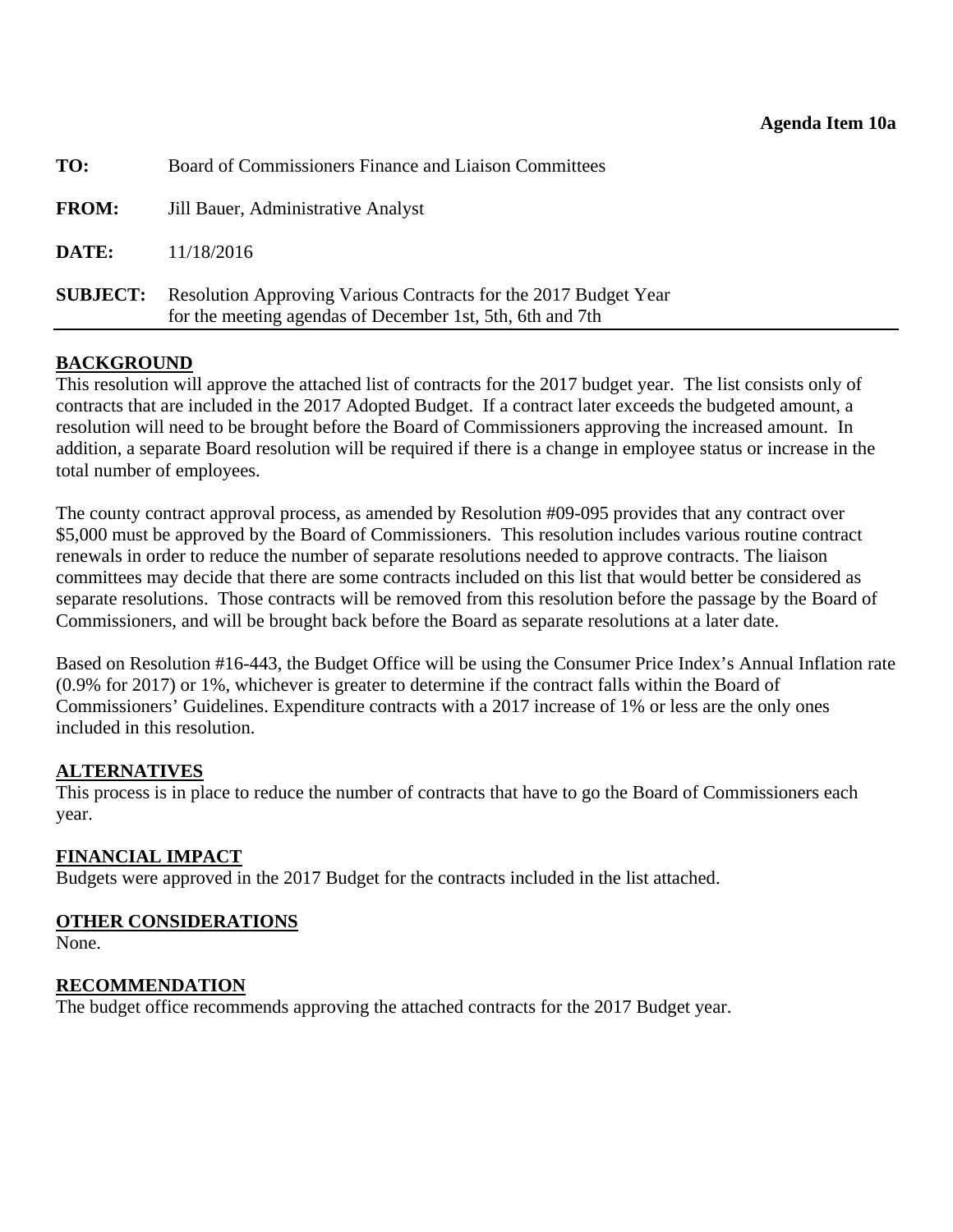Introduced by the Finance Committee of the:

# INGHAM COUNTY BOARD OF COMMISSIONERS

#### **RESOLUTION APPROVING VARIOUS CONTRACTS FOR THE 2017 BUDGET YEAR**

WHEREAS, county policy requires that all contracts over \$5,000 be approved by the Board of Commissioners; and

WHEREAS, numerous contracts are approved by the Board of Commissioners each year, many of which are routine continuations of existing contracts; and

WHEREAS, funding for these contracts has been included within the 2017 Adopted Budget; and

WHEREAS, the budget also contains anticipated revenues and expenditures from certain grant programs, which will also require approval of agreements with granting agencies at various times during the fiscal year.

THEREFORE BE IT RESOLVED, that the Board Chairperson is authorized to sign agreements, contracts, and/or other documents related to grant programs and other county appropriations which are contained in the adopted budget, as listed in the attached document, subject to review by the County Attorney as to form and to certification by the Controller that 1) the total amount of revenues and expenditures and the net obligation to the County is not greater than what is budgeted; and 2) there is no change in employee status and no additional employees other than as authorized in the adopted budget.

BE IT FURTHER RESOLVED, that all grants and funding arrangements with entities whose fiscal years do not coincide with the County's fiscal year be considered authorized providing that they have been authorized in part in the adopted budget, and the remaining portion of the time period and funds are included in the Controller's Recommended Budget for the succeeding fiscal year.

BE IT FURTHER RESOLVED, that all contracts over \$5,000 that are not included in this resolution shall be approved by the Board of Commissioners by separate resolution.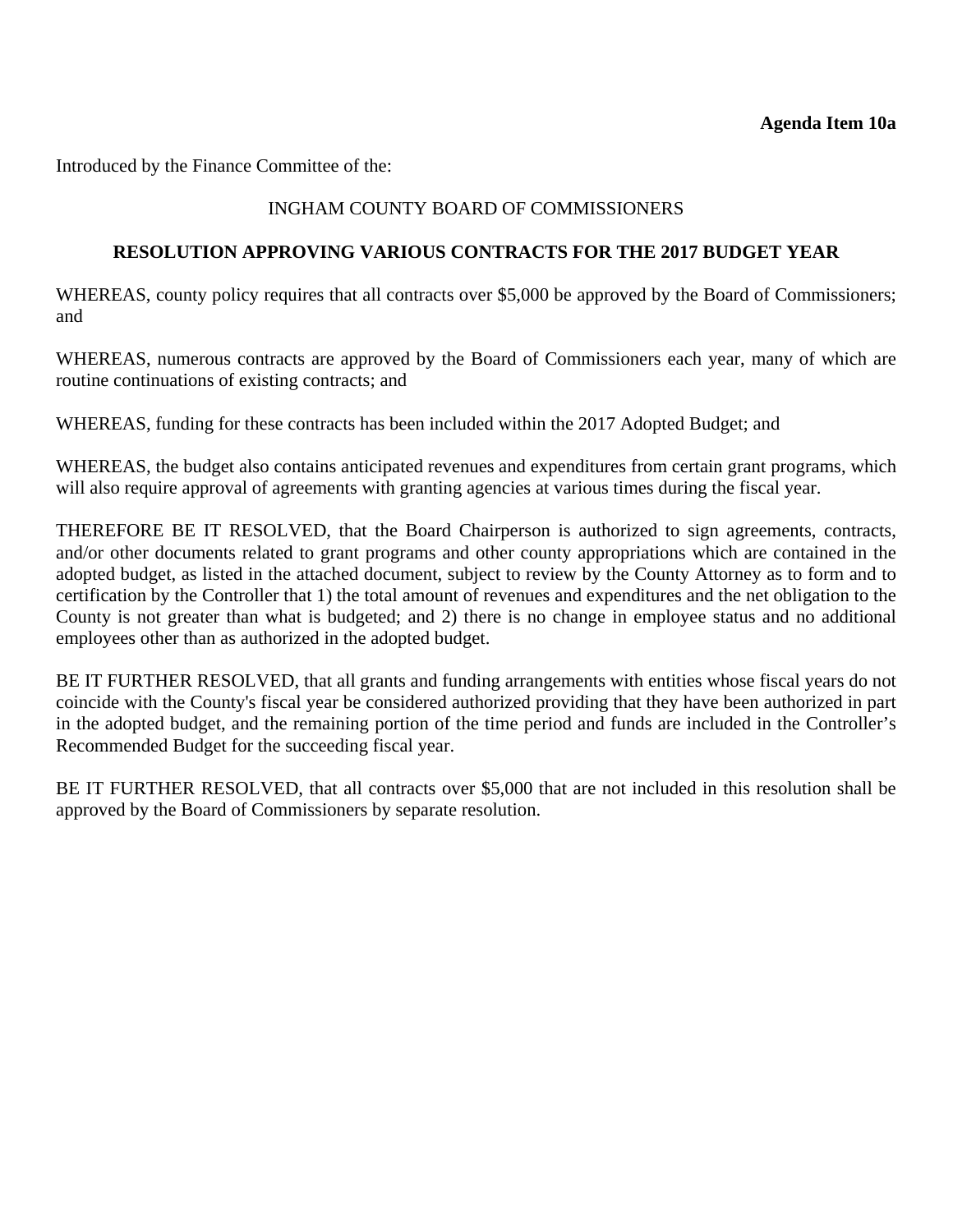|                     |                          |                                    |                               |          |            |                  | Proj.          |            |                       |
|---------------------|--------------------------|------------------------------------|-------------------------------|----------|------------|------------------|----------------|------------|-----------------------|
|                     |                          |                                    |                               |          |            | 2017             | Increase       | % Increase |                       |
| <b>I</b> DEPARTMENT | <b>CONTRACTOR NAME</b>   | <b>REASON FOR CONTRACT</b>         | BEGIN DATE END DATE 2016 COST |          |            | <b>PROJECTED</b> | over 2016      | over 2016  | <b>Funding Source</b> |
|                     |                          | Techonology support for the        |                               |          |            |                  |                |            |                       |
|                     |                          | Courtrooms (excluding              |                               |          |            |                  |                |            |                       |
| Circuit Court       | <b>TEL/ThaIner</b>       | Courtrooms 1 and 2)                | 01/01/17                      | 12/31/17 | \$23,000   | \$23,000         | \$0            | 0%         | General Fund          |
|                     |                          |                                    |                               |          |            |                  |                |            |                       |
|                     | <b>MSU Psychology</b>    | Diversion Program - Reduces        |                               |          |            |                  |                |            |                       |
| Family Court        | Department               | days/cost for out of home care     | 10/01/16                      | 09/30/17 | \$163,132  | \$164,763        | \$1,631        | 1%         | General Fund          |
|                     |                          |                                    |                               |          |            |                  |                |            |                       |
|                     |                          |                                    |                               |          |            |                  |                |            |                       |
|                     |                          | Security X-Ray Machine             |                               |          |            |                  |                |            |                       |
| Family Court        | All Clear                | Maintenance Agreement              | 01/01/17                      | 12/31/17 | \$3,800    | \$3,800          | SO             | 0%         | General Fund          |
|                     |                          | Day Treatment Program -            |                               |          |            |                  |                |            |                       |
|                     |                          | transportation and behavioral      |                               |          |            |                  |                |            | 50% JJM/50% State     |
| Family Court        | Highfields               | specialists                        | 10/01/16                      | 09/30/17 | S656,732   | \$656,732        | SO             | 0%         | of MI                 |
|                     |                          |                                    |                               |          |            |                  |                |            |                       |
|                     |                          | Day Treatment Program - teachers   |                               |          |            |                  |                |            | 50% JJM/50% State     |
| Family Court        | Ingham Intermediate      | & para-professionals               | 10/01/16                      | 09/30/17 | S434,932   | \$434,932        | SO             | 0%         | of MI                 |
|                     |                          | Guardian-Ad-Litem contracts to     |                               |          |            |                  |                |            |                       |
|                     | Four Attorneys: Skinner, | represent children in abuse and    |                               |          |            |                  |                |            |                       |
| Family Court        | Watson, Staake, Fish     | neglect hearings                   | 01/01/17                      | 12/31/17 | \$200,000  | \$200,000        | SO             | 0%         | General Fund          |
|                     |                          |                                    |                               |          |            |                  |                |            |                       |
|                     | Residential Placements   | Out of home placement costs for    |                               |          |            |                  |                |            |                       |
|                     | (several)                | delinquient youth. Per Diem Rates. | 10/01/16                      | 09/30/17 |            |                  | SO             | 0%         | General Fund          |
| Family Court        |                          |                                    |                               |          | S1,777,692 | \$1,777,692      |                |            |                       |
|                     |                          |                                    |                               |          |            |                  |                |            |                       |
|                     |                          | Educational and vocational         |                               |          |            |                  |                |            | 50% JJM/50% State     |
| Family Court        | Peckham, Inc. Crossroads | program for delinquent youth       | 10/01/16                      | 09/30/17 | S319,542   | \$319,542        | SO             | 0%         | of MI                 |
|                     |                          |                                    |                               |          |            |                  |                |            |                       |
|                     |                          | Home Detention including tethers,  |                               |          |            |                  |                |            |                       |
| Family Court        | House Arrest Services    | reduce out of home care            | 10/01/16                      | 09/30/17 | \$30,000   | \$30,000         | SO             | 0%         | General Fund          |
|                     |                          | Evening Reporting Program -        |                               |          |            |                  |                |            |                       |
|                     |                          | Transportation and Behavioral      |                               |          |            |                  |                |            | 50% JJM/50% State     |
| Family Court        | Highfields               | Specialists                        | 10/01/16                      | 09/30/17 | \$304,588  | \$304,588        | SO             | 0%         | of MI                 |
|                     |                          | Attorney contract to represent     |                               |          |            |                  |                |            |                       |
|                     |                          | delinquent youth in DL and TY      |                               |          |            |                  |                |            |                       |
| Family Court        | Peter Brown              | Cases                              | 01/01/17                      | 12/31/17 | \$25,000   | \$25,000         | SO             | 0%         | General Fund          |
|                     |                          |                                    |                               |          |            |                  |                |            |                       |
|                     |                          |                                    |                               |          |            |                  |                |            |                       |
|                     |                          | Attorney contract to represent     |                               |          |            |                  |                |            |                       |
| Family Court        | Michelle Shannon         | vouth in DL Cases                  | 01/01/17                      | 12/31/17 | \$12,000   | \$12,000         | SO             | 0%         | General Fund          |
|                     |                          |                                    |                               |          |            |                  |                |            |                       |
| Sheriff             | Lansing-Mason Ambulance  | Inmate Ambulance Service           | 01/01/17                      | 12/31/17 | \$22,500   | \$22,500         | SO             | 0%         | General Fund          |
|                     |                          |                                    |                               |          |            |                  |                |            |                       |
| Sheriff             | Morophotrust             | Software in Jail - Main/LiveScan   | 01/01/17                      | 12/31/17 | \$7,000    | \$7.000          | S <sub>0</sub> | 0%         | General Fund          |
|                     | Legal Services of South  | income residents of Ingham         |                               |          |            |                  |                |            |                       |
| Ingham County       | Central Michigan         | County                             | 01/01/17                      | 12/31/17 | \$20,000   | \$20,000         | SO             | 0%         | General Fund          |
|                     |                          |                                    |                               |          |            |                  |                |            |                       |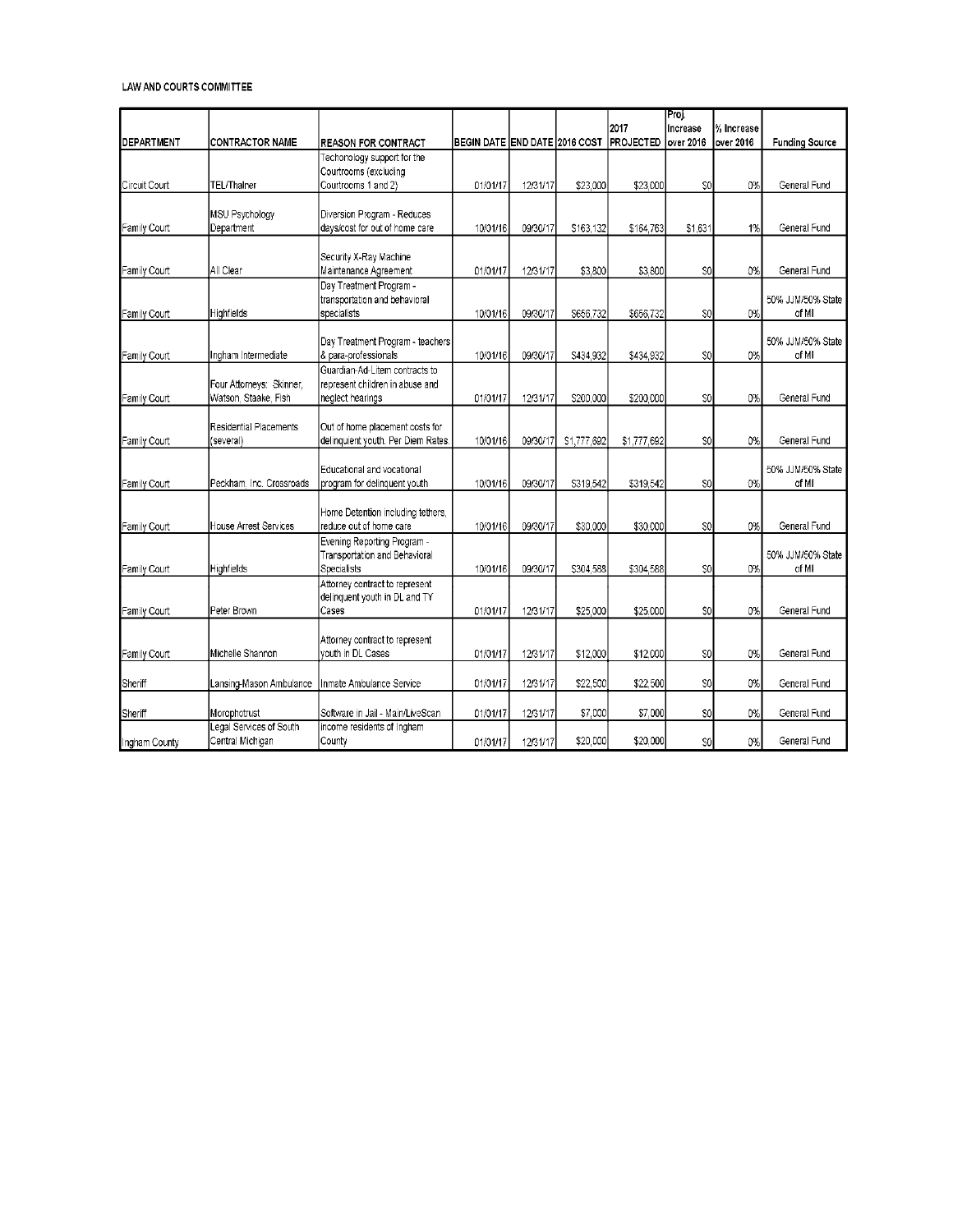| <b>REVENUE CONTRACTS</b> |                         |                                                |                              |          |             |                          |                                 |                           |
|--------------------------|-------------------------|------------------------------------------------|------------------------------|----------|-------------|--------------------------|---------------------------------|---------------------------|
| DEPARTMENT               | <b>ICONTRACTOR NAME</b> | <b>REASON FOR CONTRACT</b>                     | BEGIN DATE END DATE 2016 REV |          |             | 2017<br><b>PROJECTED</b> | [Proj.<br>Increase<br>over 2016 | % Increase l<br>over 2016 |
| Community<br>Corrections | City of Lansing         | <b>Annual Grant for CCAB</b><br>Administration | 07/07/16                     | 06/30/17 | \$12,500    | \$12,500                 | SO                              | 0%                        |
| Prosecuting Attorney     | State of Michigan       | VOCA Crime Victim Assistant<br>Grant           | 10/01/16                     | 09/30/17 | \$133,890   | \$106,919                | $- $26.971$                     | $-20%$                    |
| Prosecuting Attorney     | State of Michigan       | Cooperative Reimbursement Grant                | 10/01/16                     | 09/30/17 | \$756,437   | \$758,790                | \$2,353                         | 0%                        |
| Prosecuting Attorney     | State of Michigan       | Victims Rights Grant                           | 10/01/16                     | 09/30/17 | \$229,800   | \$229,600                | $-5200$                         | 0%                        |
| Sheriff                  | State of Michigan       | Anti-Drug Abuse Program                        | 10/01/16                     | 09/30/17 | \$21,166    | \$16,653                 | $-$4.513$                       | $-21%$                    |
| Sheriff                  | State of Michigan       | Annual Grant for Secondary Road<br>Patrol      | 10/01/16                     | 09/30/17 | \$248,002   | \$248,002                | SO                              | 0%                        |
| Sheriff                  | State of Michigan       | Annual Grant for Marine Safety<br>Programs     | 10/01/16                     | 09/30/17 | \$3,402     | \$3,402                  | $\boldsymbol{\mathsf{SO}}$      | 0%                        |
| Sheriff                  | State of Michigan       | Annual Grant for Emergency<br>Management       | 10/01/16                     | 09/30/17 | \$45,582    | \$52,135                 | \$6,553                         | 14%                       |
| Family Court             | State of Michigan       | Annual Child Care Agreement                    | 10/01/16                     | 09/30/17 | \$6,485,929 | \$6,755,241              | \$269,312                       | 4%                        |
| FOC                      | State of Michigan       | Annual Access and Visitation<br>Grant          | 10/01/16                     | 09/30/17 | \$5,200     | \$5,200                  | SO                              | 0%                        |
| FOC                      | State of Michigan       | Cooperative Reimbursement Grant                | 10/01/16                     | 09/30/17 | S3,112,958  | \$3,268,470              | \$155.512                       | 5%                        |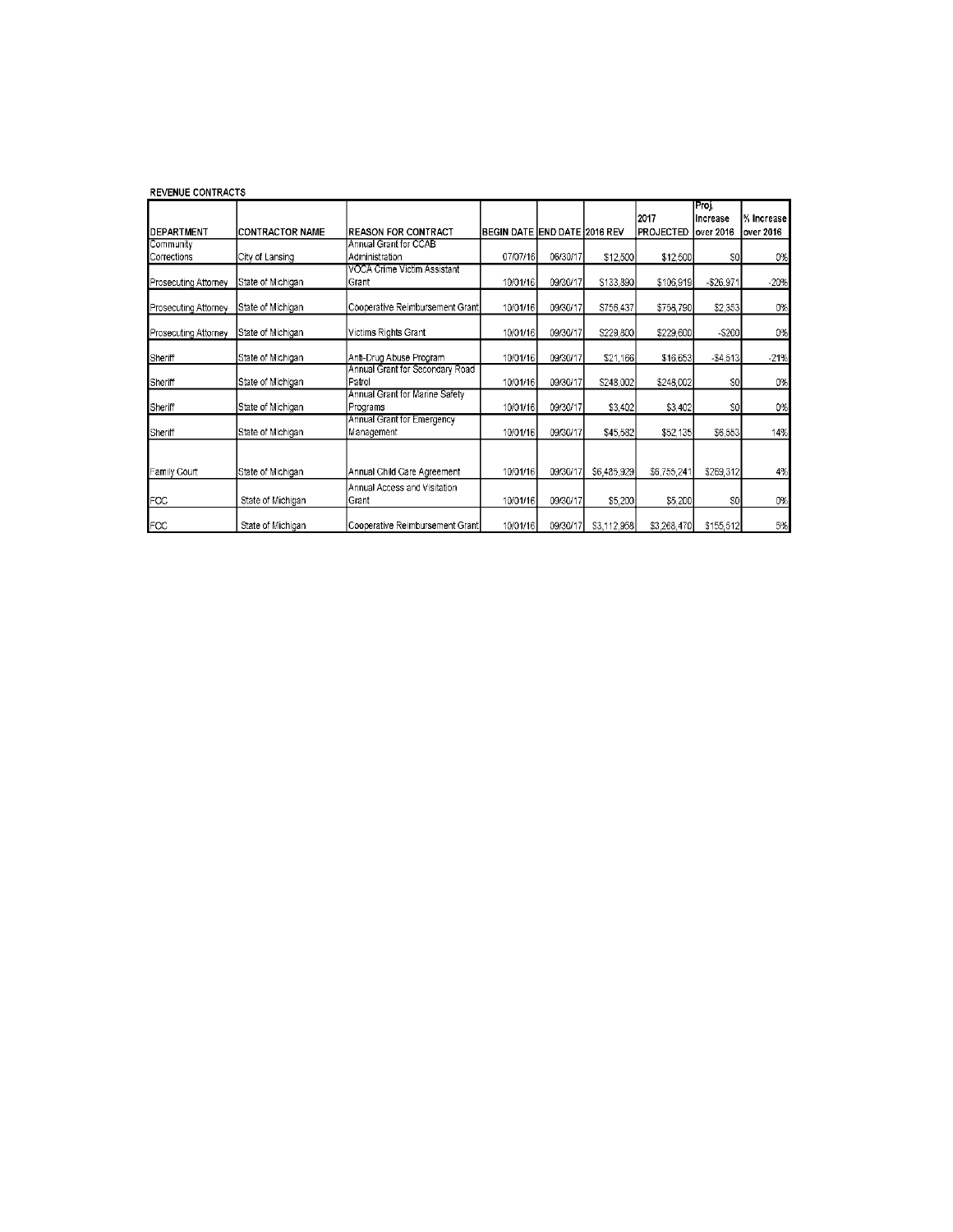<span id="page-40-0"></span>

| For the meeting agendas of 12/1/16 Law and Courts, 12/5/16 County Services, |
|-----------------------------------------------------------------------------|
|                                                                             |

### **BACKGROUND**

The quarterly budget amendment process as authorized by the Board of Commissioners is necessary to make adjustments to the adopted budget. Usually, adjustments are made as a result of updated revenue and expenditure projections, grant revenues, reappropriations, accounting and contractual changes, and general housekeeping issues.

This resolution authorizes the County Controller, as part of the year end budgeting process, to make any necessary transfers among all budgeted funds, activities, and line items in order to comply with Public Act 621 (Uniform Budgeting & Accounting Act), and to balance the 2016 Budget. The General Fund budget will be adjusted to the amount of \$82,862,858 for the fourth quarter of 2016.

### **FINANCIAL IMPACT**

Detail of the the recommended adjustments to the Ingham County budget for the fourth quarter of fiscal year 2016 are attached. The total decrease to the General Fund is \$145,450.

There are just two major adjustments this quarter. One is an additional appropriation of \$100,000 to the Department of Health and Human Services Child Care fund for costs associated with Federal Audit findings. With State matching funds, the total increase to the budget will be \$200,000. The general fund portion will be funded from the 2016 contingency account.

The second adjustment is a decrease to State Prisoner Care revenue of \$145,450, as the result of the abruptly canceled contract for leased Jail beds by the State of Michigan. This will also be funded from the 2016 contingency account.

There are also a few adjustments in the Machinery and Equipment Revolving Fund for replacement computer equipment and copiers. Funds are available for these purchases through accumulated chargebacks to departments.

#### **OTHER CONSIDERATIONS**

Also included is an update of contingency fund spending so far this year. The current contingency amount is \$245,450. If this resolution is approved as presented, the 2016 contingency account will be depleted. The attached document details how the Board has allocated the contingency funds throughout the year, beginning with a balance of \$350,000.

#### **RECOMMENDATION**

Adoption of this resolution is recommended.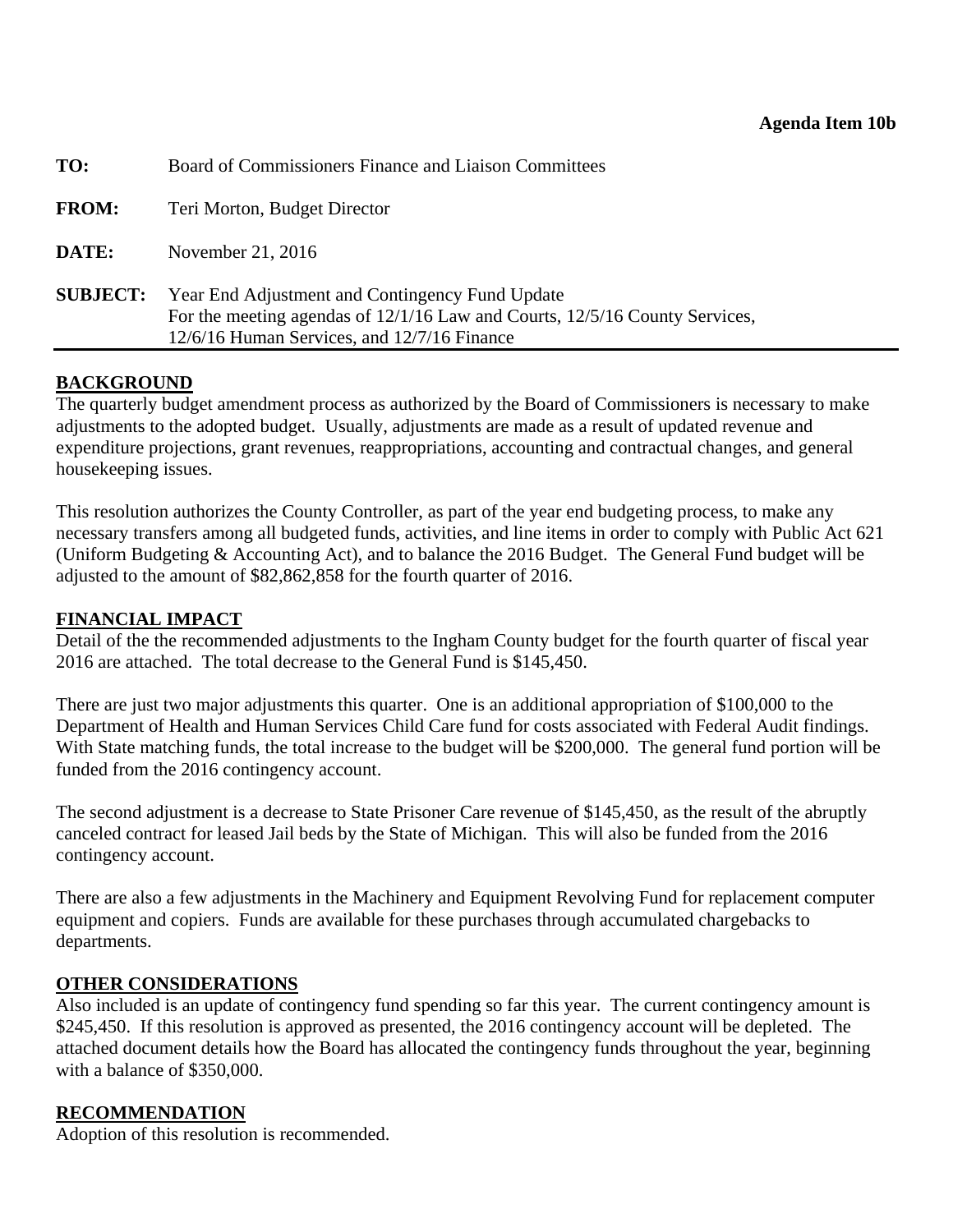# **2016 CONTINGENCY**

| <b>Adopted Contingency Amount</b>                    | \$350,000  |
|------------------------------------------------------|------------|
| R16-165: BOC Temporary Employee for FOIA             | (4,550)    |
| R16-269: VOA New Hope Day Shelter                    | (30,000)   |
| R16-362: DHHS Additional Appropriation               | (50,000)   |
| R16-421: Temporary Assistant Prosecutor              | (20,000)   |
| Proposed 4 <sup>th</sup> Quarter/Year End Adjustment | (245, 450) |
| <b>Current Contingency Amount</b>                    | \$0        |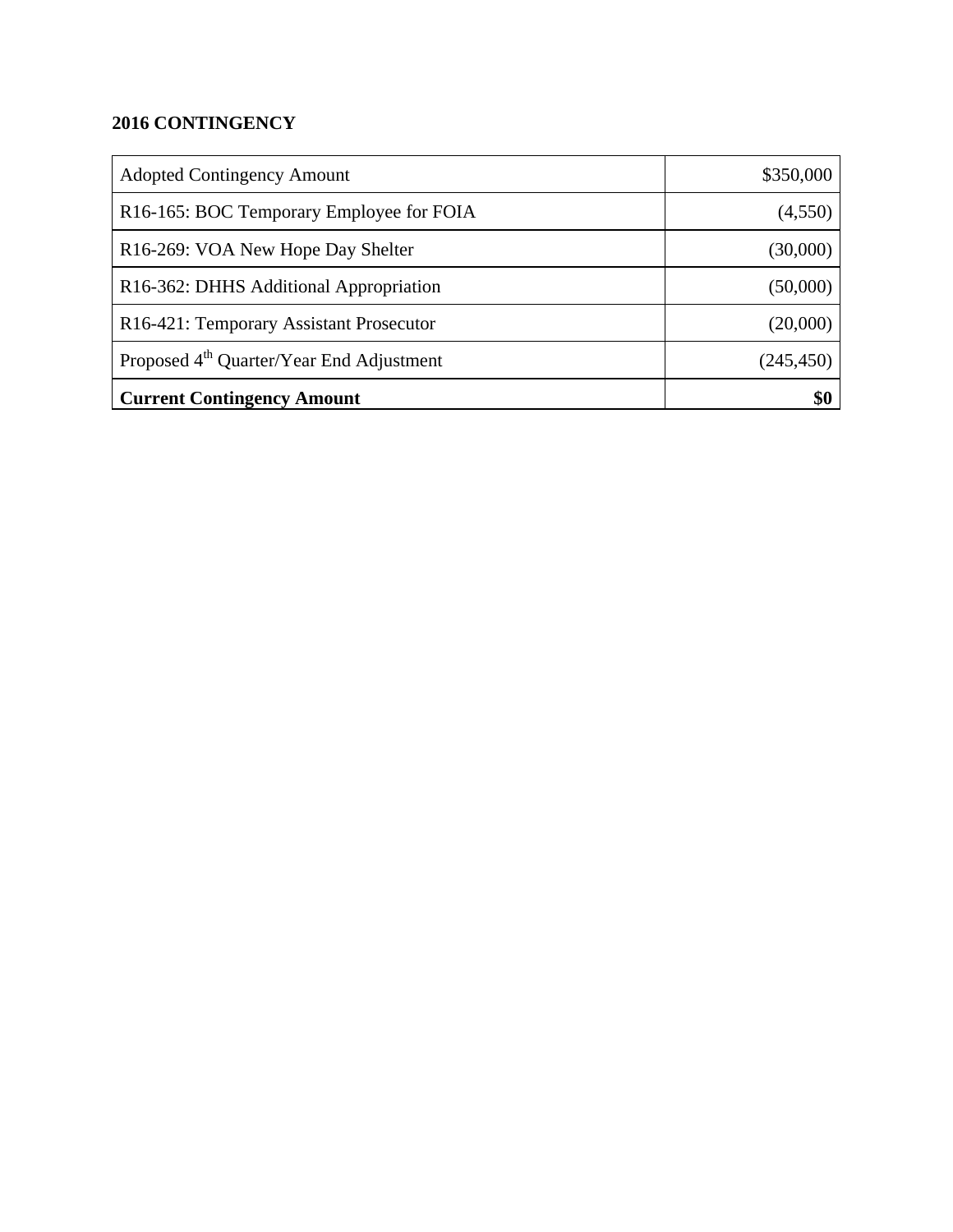Introduced by the Finance Committee of the:

# INGHAM COUNTY BOARD OF COMMISSIONERS

# **RESOLUTION AUTHORIZING THE CONTROLLER TO MAKE YEAR END BUDGET ADJUSTMENTS**

WHEREAS, the Board of Commissioners adopted the 2016 Budget on October 27, 2015 and has authorized certain amendments since that time, and it is now necessary to make some adjustments as a result of updated revenue and expenditure projections, fund transfers, reappropriations, accounting and contractual changes, errors and omissions, and additional appropriation needs; and

WHEREAS, the Liaison Committees and the Finance Committee have reviewed the proposed budget adjustments prepared by the Controller's staff and have made adjustments where necessary; and

WHEREAS, Public Act 621 of 1978 requires that local units of government maintain a balanced budget and periodically adjust the budget to reflect revised revenue and expenditure levels; and

WHEREAS, the Board of Commissioners annually authorizes the Controller to make necessary year end transfers to comply with state statute.

THEREFORE BE IT RESOLVED, that the Ingham County Board of Commissioners hereby directs the Controller to make the necessary transfers to adjust revenues and expenditures in the following funds, according to the attached schedules:

|             |                          | 2016 BUDGET  | <b>PROPOSED</b> | <b>PROPOSED</b> |
|-------------|--------------------------|--------------|-----------------|-----------------|
| <b>FUND</b> | <b>DESCRIPTION</b>       | 11/15/16     | <b>CHANGES</b>  | <b>BUDGET</b>   |
|             |                          |              |                 |                 |
| 101         | General Fund             | \$83,008,308 | (\$145,450)     | \$82,862,858    |
| 288         | DHHS – Child Care        | 4,212,707    | 200,000         | 4,412,707       |
| 664         | Mach. & Equip. Revolving | 1,391,998    | 14,778          | 1,406,776       |

BE IT FURTHER RESOLVED, that the Controller is authorized to make necessary transfers among all budgeted funds, activities, and line items in order to comply with the state statute and to balance the 2016 Ingham County General Fund budget at \$82,862,858.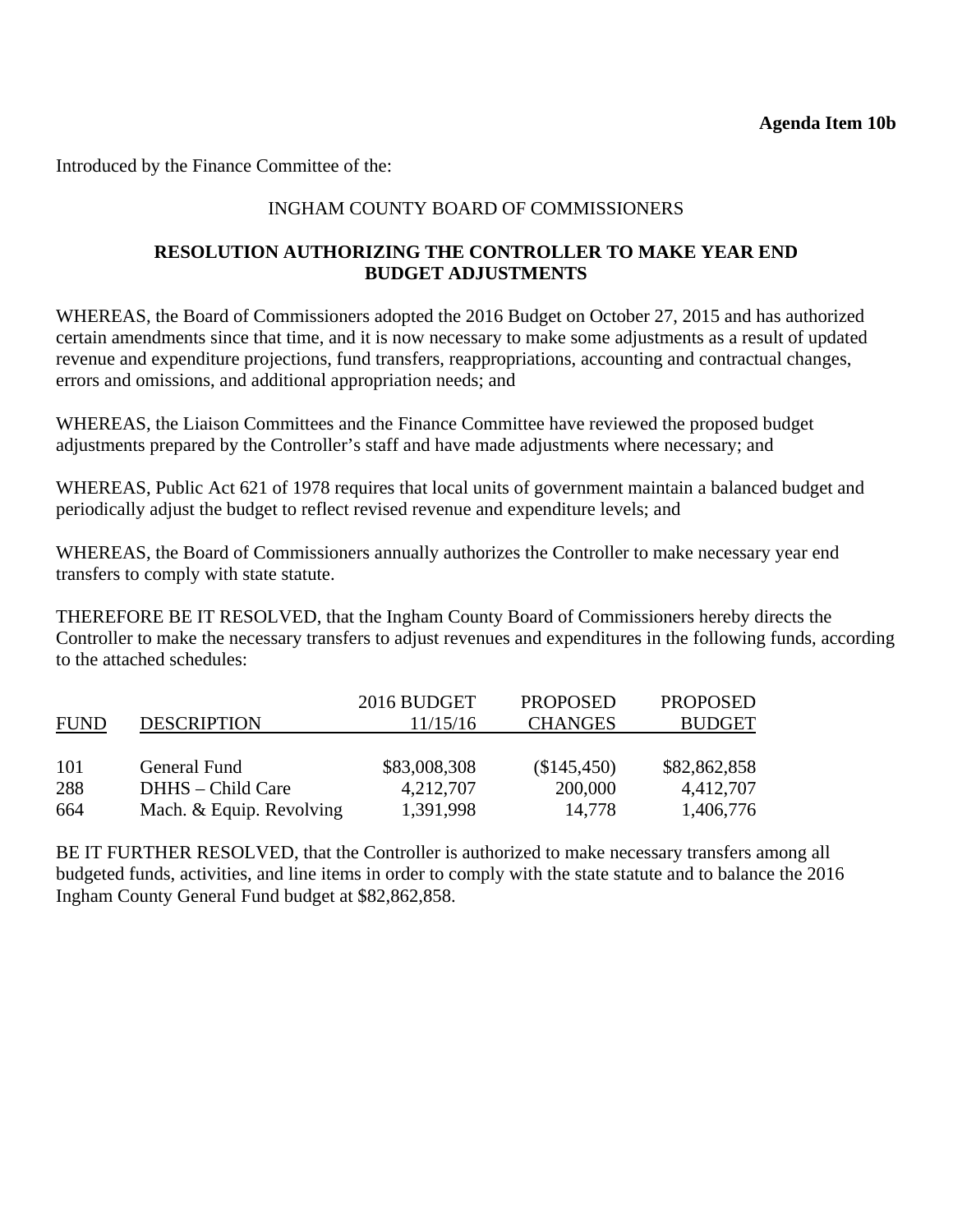# **GENERAL FUND REVENUES**

|                                     | $2016$ Budget $-$<br>11/15/16 | Proposed<br>Changes | 2016 Proposed<br><b>Budget</b> |
|-------------------------------------|-------------------------------|---------------------|--------------------------------|
| <b>Tax Revenues</b>                 |                               |                     |                                |
| <b>County Property Tax</b>          | 44,782,645                    |                     | 44,782,645                     |
| <b>Property Tax Adjustments</b>     | (150,000)                     |                     | (150,000)                      |
| Delinquent Real Property Tax        | 15,000                        |                     | 15,000                         |
| <b>Unpaid Personal Property Tax</b> | (10,000)                      |                     | (10,000)                       |
| <b>Industrial Facility Tax</b>      | 300,000                       |                     | 300,000                        |
| <b>Trailer Fee Tax</b>              | 15,000                        |                     | 15,000                         |
| <b>Intergovernmental Transfers</b>  |                               |                     |                                |
| <b>State Revenue Sharing</b>        | 6,088,744                     |                     | 6,088,744                      |
| Convention/Tourism Tax - Liquor     | 1,395,224                     |                     | 1,395,224                      |
| <b>Court Equity Fund</b>            | 1,490,000                     |                     | 1,490,000                      |
| Use of Fund Balance                 | 5,128,068                     |                     | 5,128,068                      |
| <b>Department Generated Revenue</b> |                               |                     |                                |
| <b>Animal Control</b>               | 710,636                       |                     | 710,636                        |
| Circuit Court - Family Division     | 1,016,625                     |                     | 1,016,625                      |
| Circuit Court - Friend of the Court | 562,000                       |                     | 562,000                        |
| Circuit Crt - General Trial         | 2,467,390                     |                     | 2,467,390                      |
| Controller                          | 3,170                         |                     | 3,170                          |
| Cooperative Extension               | 2,500                         |                     | 2,500                          |
| <b>County Clerk</b>                 | 632,210                       |                     | 632,210                        |
| <b>District Court</b>               | 2,674,448                     |                     | 2,674,448                      |
| Drain Commissioner/Drain Tax        | 394,758                       |                     | 394,758                        |
| <b>Economic Development</b>         | 56,640                        |                     | 56,640                         |
| Elections                           | 247,677                       |                     | 247,677                        |
| <b>Emergency Operations</b>         | 53,582                        |                     | 53,582                         |
| <b>Equalization /Tax Mapping</b>    | 10,100                        |                     | 10,100                         |
| Facilities                          | 172,957                       |                     | 172,957                        |
| <b>Financial Services</b>           | 89,673                        |                     | 89,673                         |
| <b>Health Department</b>            | 120,000                       |                     | 120,000                        |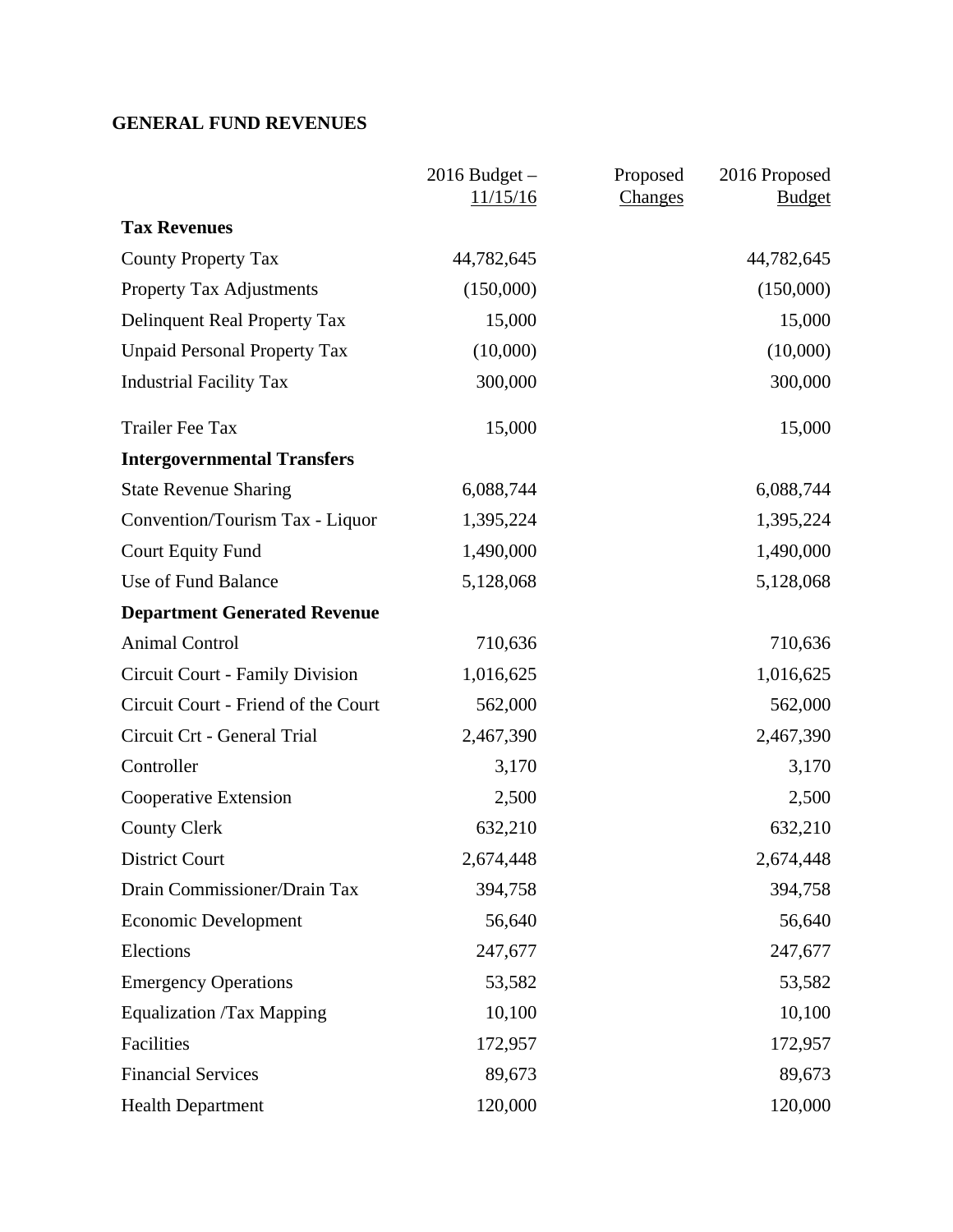| <b>Total General Fund Revenues</b>  | 83,008,308 | (145, 450) | 82,862,858 |
|-------------------------------------|------------|------------|------------|
| Veteran Affairs                     | 399,829    |            | 399,829    |
| <b>Tri-County Regional Planning</b> | 63,921     |            | 63,921     |
| Treasurer                           | 5,222,133  |            | 5,222,133  |
| Sheriff                             | 6,007,197  | (145, 450) | 5,861,747  |
| <b>Remonumentation Grant</b>        | 87,454     |            | 87,454     |
| <b>Register of Deeds</b>            | 2,036,729  |            | 2,036,729  |
| <b>Prosecuting Attorney</b>         | 602,452    |            | 602,452    |
| <b>Probate Court</b>                | 277,178    |            | 277,178    |
| <b>Human Resources</b>              | 42,368     |            | 42,368     |

# **GENERAL FUND EXPENDITURES**

|                                     | 2016 Budget -<br>11/15/16 | Proposed<br>Changes | 2016 Proposed<br><b>Budget</b> |
|-------------------------------------|---------------------------|---------------------|--------------------------------|
| <b>Board of Commissioners</b>       | 556,179                   |                     | 556,179                        |
| Circuit Court - General Trial       | 8,613,169                 |                     | 8,613,169                      |
| <b>District Court</b>               | 3,175,311                 |                     | 3,175,311                      |
| Circuit Court - Friend of the Court | 1,594,800                 |                     | 1,594,800                      |
| <b>Jury Board</b>                   | 1,199                     |                     | 1,199                          |
| Probate Court                       | 1,485,465                 |                     | 1,485,465                      |
| Circuit Court - Family Division     | 5,489,400                 |                     | 5,489,400                      |
| <b>Jury Selection</b>               | 134,467                   |                     | 134,467                        |
| Elections                           | 537,562                   |                     | 537,562                        |
| <b>Financial Services</b>           | 773,589                   |                     | 773,589                        |
| <b>County Attorney</b>              | 445,143                   |                     | 445,143                        |
| <b>County Clerk</b>                 | 955,772                   |                     | 955,772                        |
| Controller                          | 934,739                   |                     | 934,739                        |
| <b>Equalization/Tax Services</b>    | 729,444                   |                     | 729,444                        |
| <b>Human Resources</b>              | 748,469                   |                     | 748,469                        |
| <b>Prosecuting Attorney</b>         | 6,371,869                 |                     | 6,371,869                      |
| Purchasing                          | 217,271                   |                     | 217,271                        |
| Facilities                          | 2,078,574                 |                     | 2,078,574                      |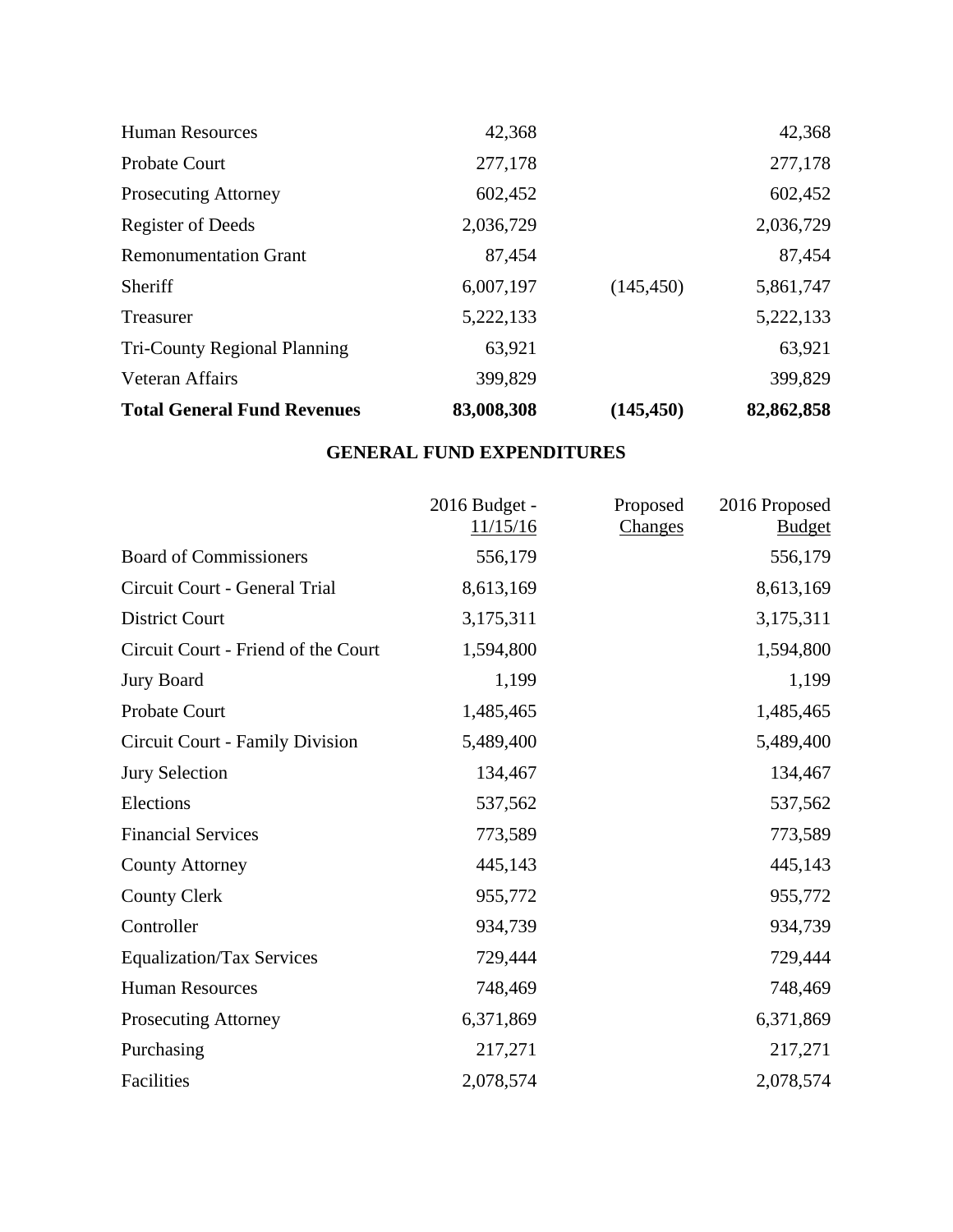| <b>Register of Deeds</b>            | 751,832    |            | 751,832          |
|-------------------------------------|------------|------------|------------------|
| <b>Remonumentation Grant</b>        | 87,454     |            | 87,454           |
| Treasurer                           | 540,495    |            | 540,495          |
| <b>Drain Commissioner</b>           | 964,065    |            | 964,065          |
| <b>Economic Development</b>         | 131,524    |            | 131,524          |
| <b>Community Agencies</b>           | 220,000    |            | 220,000          |
| <b>Ingham Conservation District</b> | 8,190      |            | 8,190            |
| <b>Equal Opportunity Committee</b>  | 500        |            | 500              |
| Women's Commission                  | 500        |            | 500              |
| <b>Historical Commission</b>        | 500        |            | 500              |
| <b>Tri-County Regional Planning</b> | 113,053    |            | 113,053          |
| Jail Maintenance                    | 215,600    |            | 215,600          |
| Sheriff                             | 20,361,228 |            | 20,361,228       |
| Tri-County Metro Squad              | 75,000     |            | 75,000           |
| <b>Community Corrections</b>        | 154,896    |            | 154,896          |
| <b>Animal Control</b>               | 1,740,197  |            | 1,740,197        |
| Homeland Sec./Emergency Ops.        | 204,115    |            | 204,115          |
| <b>Board of Public Works</b>        | 300        |            | 300              |
| Drain Tax at Large                  | 430,000    |            | 430,000          |
| <b>Health Department</b>            | 5,302,865  |            | 5,302,865        |
| <b>Community Health Centers</b>     | 2,892,486  |            | 2,892,486        |
| Jail Medical                        | 1,921,190  |            | 1,921,190        |
| <b>Medical Examiner</b>             | 359,075    |            | 359,075          |
| <b>Substance Abuse</b>              | 701,927    |            | 701,927          |
| <b>Community Mental Health</b>      | 1,897,161  |            | 1,897,161        |
| Department of Human Services        | 1,974,769  | 100,000    | 2,074,769        |
| Tri-County Aging                    | 78,512     |            | 78,512           |
| <b>Veterans Affairs</b>             | 551,795    |            | 551,795          |
| Cooperative Extension               | 444,081    |            | 444,081          |
| <b>Library Legacy Costs</b>         | 133,236    |            | 133,236          |
| Parks and Recreation                | 1,566,141  |            | 1,566,141        |
| <b>Contingency Reserves</b>         | 245,450    | (245, 450) | $\boldsymbol{0}$ |